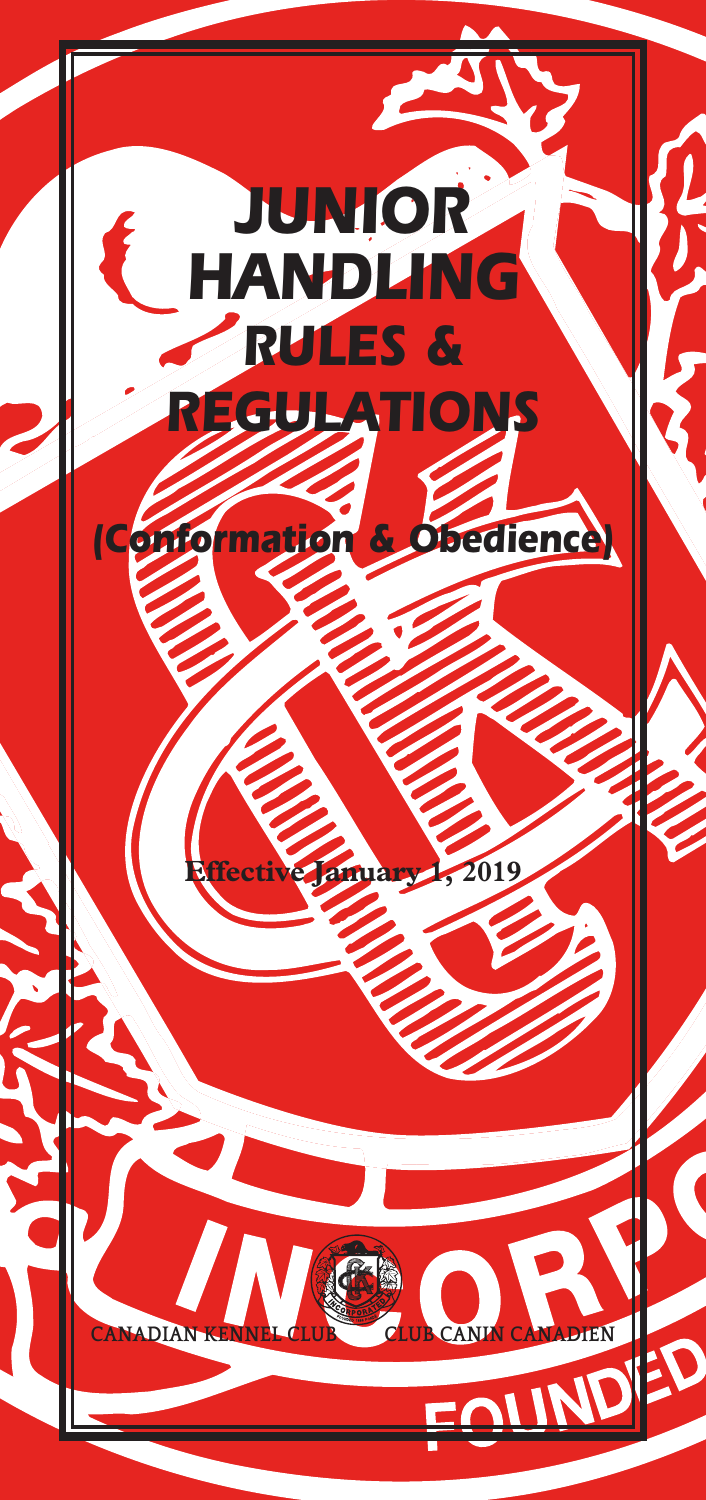# *PURPOSE*

The purpose of Junior Handling is to introduce and encourage youth to participate in the sport of purebred dogs, and to provide them with meaningful competition where they can learn, practice, and hone their skills and knowledge of the various breeds. Above all, it is an opportunity to enjoy the camaraderie of competing with those of a similar age.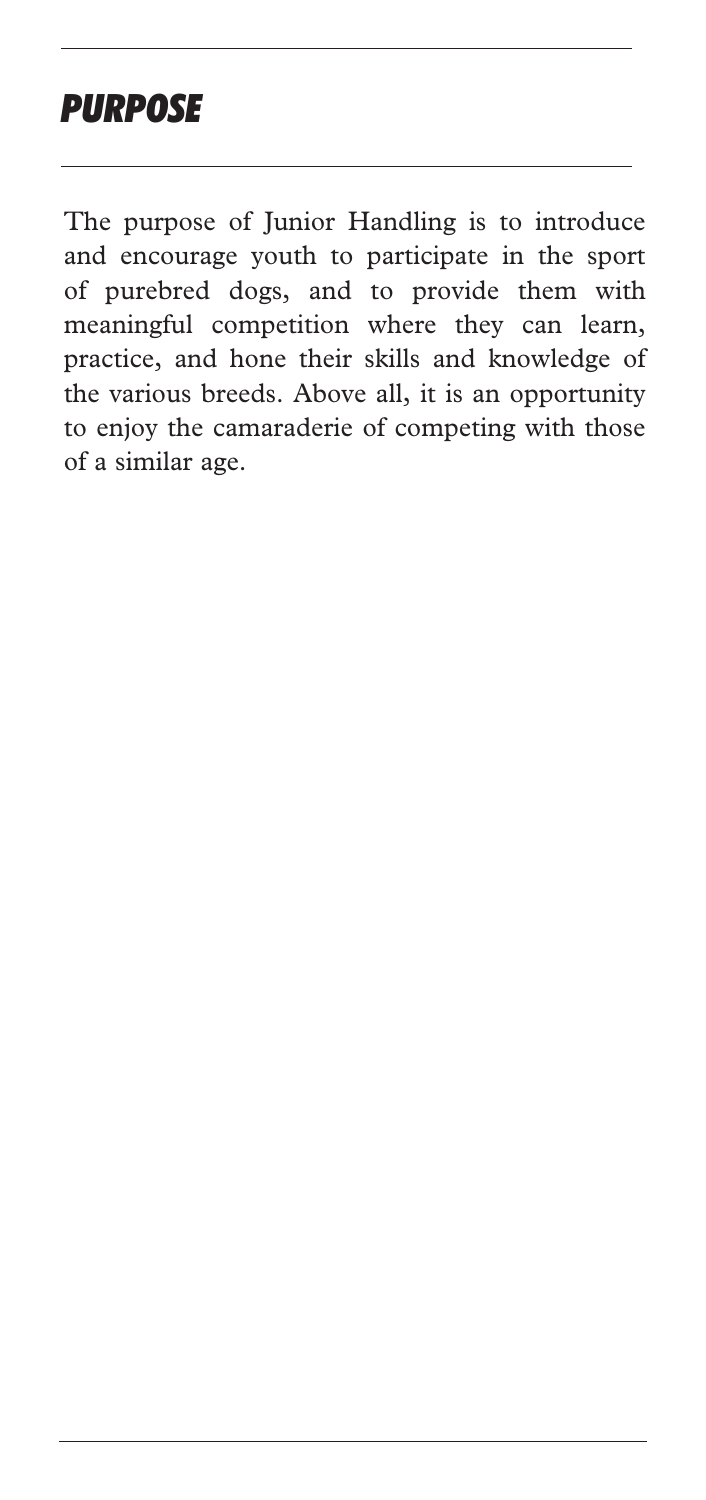# *TABLE OF CONTENTS*

| 1                        |     | <b>INTERPRETATIONS</b>                       |    |
|--------------------------|-----|----------------------------------------------|----|
|                          | 1.1 |                                              |    |
|                          | 1.2 | Junior Handling Events Defined &             |    |
|                          |     |                                              |    |
| $\overline{2}$           |     | <b>GUIDELINES FOR JUNIOR</b>                 |    |
|                          |     | <b>KENNEL CLUBS</b>                          |    |
|                          | 2.1 |                                              |    |
|                          | 2.2 |                                              |    |
|                          | 2.3 |                                              |    |
|                          | 2.4 |                                              |    |
| 3                        |     | <b>GENERAL RULES &amp; REGULATIONS</b>       |    |
|                          | 3.1 |                                              |    |
|                          | 3.2 |                                              |    |
|                          | 3.3 |                                              |    |
|                          | 3.4 |                                              |    |
|                          | 3.5 |                                              |    |
|                          | 3.6 |                                              |    |
|                          | 3.7 |                                              |    |
|                          | 3.8 |                                              |    |
| 4                        |     | <b>CONFORMATION</b>                          |    |
|                          | 4.1 | Conformation Class Structure 8               |    |
|                          | 4.2 |                                              |    |
|                          | 4.3 |                                              |    |
|                          | 4.4 |                                              |    |
|                          | 4.5 |                                              | 10 |
|                          | 4.6 |                                              | 10 |
|                          |     |                                              |    |
| $\overline{\phantom{0}}$ |     | PROVINCIAL ZONE<br><b>COMPETITION FINALS</b> |    |
|                          |     |                                              | 11 |
| 6                        |     | <b>NATIONAL COMPETITION -</b>                |    |
|                          |     |                                              |    |
| 7                        |     | <b>OBEDIENCE</b>                             |    |
|                          | 7.1 |                                              | 15 |
| 8                        |     | <b>APPLICABLE RULES &amp;</b>                |    |
|                          |     |                                              | 15 |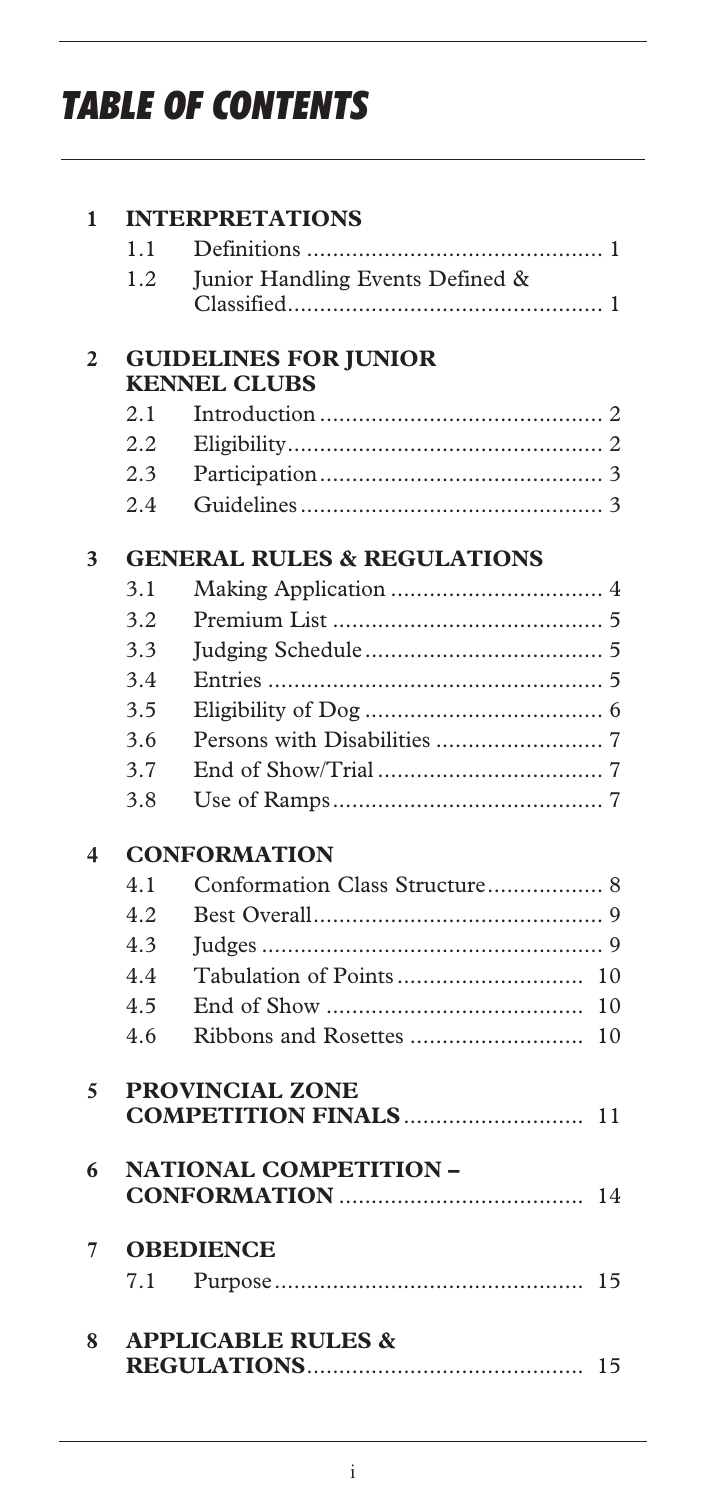|      |                                                                       | 16                                                                                                                                                                                                                                                                                                                                                                                                                               |
|------|-----------------------------------------------------------------------|----------------------------------------------------------------------------------------------------------------------------------------------------------------------------------------------------------------------------------------------------------------------------------------------------------------------------------------------------------------------------------------------------------------------------------|
|      |                                                                       |                                                                                                                                                                                                                                                                                                                                                                                                                                  |
| 10.1 |                                                                       | 18                                                                                                                                                                                                                                                                                                                                                                                                                               |
| 10.2 |                                                                       | 18                                                                                                                                                                                                                                                                                                                                                                                                                               |
| 10.3 |                                                                       | 19                                                                                                                                                                                                                                                                                                                                                                                                                               |
|      |                                                                       |                                                                                                                                                                                                                                                                                                                                                                                                                                  |
| 11.1 |                                                                       | 20                                                                                                                                                                                                                                                                                                                                                                                                                               |
| 11.2 | Judging Procedure: General                                            | 21                                                                                                                                                                                                                                                                                                                                                                                                                               |
| 11.3 | Judging Procedure/Consideration and<br>Evaluation: Classes Pre-Novice | 22                                                                                                                                                                                                                                                                                                                                                                                                                               |
| 11.4 |                                                                       | 26                                                                                                                                                                                                                                                                                                                                                                                                                               |
| 11.5 |                                                                       | 28                                                                                                                                                                                                                                                                                                                                                                                                                               |
|      |                                                                       |                                                                                                                                                                                                                                                                                                                                                                                                                                  |
| 12.1 |                                                                       | 31                                                                                                                                                                                                                                                                                                                                                                                                                               |
| 12.2 |                                                                       | 31                                                                                                                                                                                                                                                                                                                                                                                                                               |
|      |                                                                       | 32                                                                                                                                                                                                                                                                                                                                                                                                                               |
|      |                                                                       | 33                                                                                                                                                                                                                                                                                                                                                                                                                               |
|      |                                                                       | 36                                                                                                                                                                                                                                                                                                                                                                                                                               |
|      |                                                                       | 37                                                                                                                                                                                                                                                                                                                                                                                                                               |
|      |                                                                       |                                                                                                                                                                                                                                                                                                                                                                                                                                  |
|      |                                                                       |                                                                                                                                                                                                                                                                                                                                                                                                                                  |
|      |                                                                       |                                                                                                                                                                                                                                                                                                                                                                                                                                  |
|      |                                                                       |                                                                                                                                                                                                                                                                                                                                                                                                                                  |
|      |                                                                       |                                                                                                                                                                                                                                                                                                                                                                                                                                  |
|      |                                                                       |                                                                                                                                                                                                                                                                                                                                                                                                                                  |
|      |                                                                       |                                                                                                                                                                                                                                                                                                                                                                                                                                  |
|      |                                                                       |                                                                                                                                                                                                                                                                                                                                                                                                                                  |
|      |                                                                       |                                                                                                                                                                                                                                                                                                                                                                                                                                  |
|      |                                                                       |                                                                                                                                                                                                                                                                                                                                                                                                                                  |
|      |                                                                       |                                                                                                                                                                                                                                                                                                                                                                                                                                  |
|      |                                                                       | <b>OBEDIENCE CLASS STRUCTURE </b><br><b>JUNIOR OBEDIENCE JUDGES</b><br><b>JUDGING EVALUATION CRITERIA</b><br><b>CLASS PLACEMENTS &amp;</b><br><b>TABLUATION OF POINTS</b><br><b>ZONE FINALS COMPETITION </b><br><b>NATIONAL COMPETITION</b><br><b>APPENDIX A</b><br>Judging Guidelines - Conformation  38<br><b>APPENDIX B</b><br><b>APPENDIX C</b><br>Questions for Junior Handlers -<br><b>APPENDIX D</b><br><b>APPENDIX E</b> |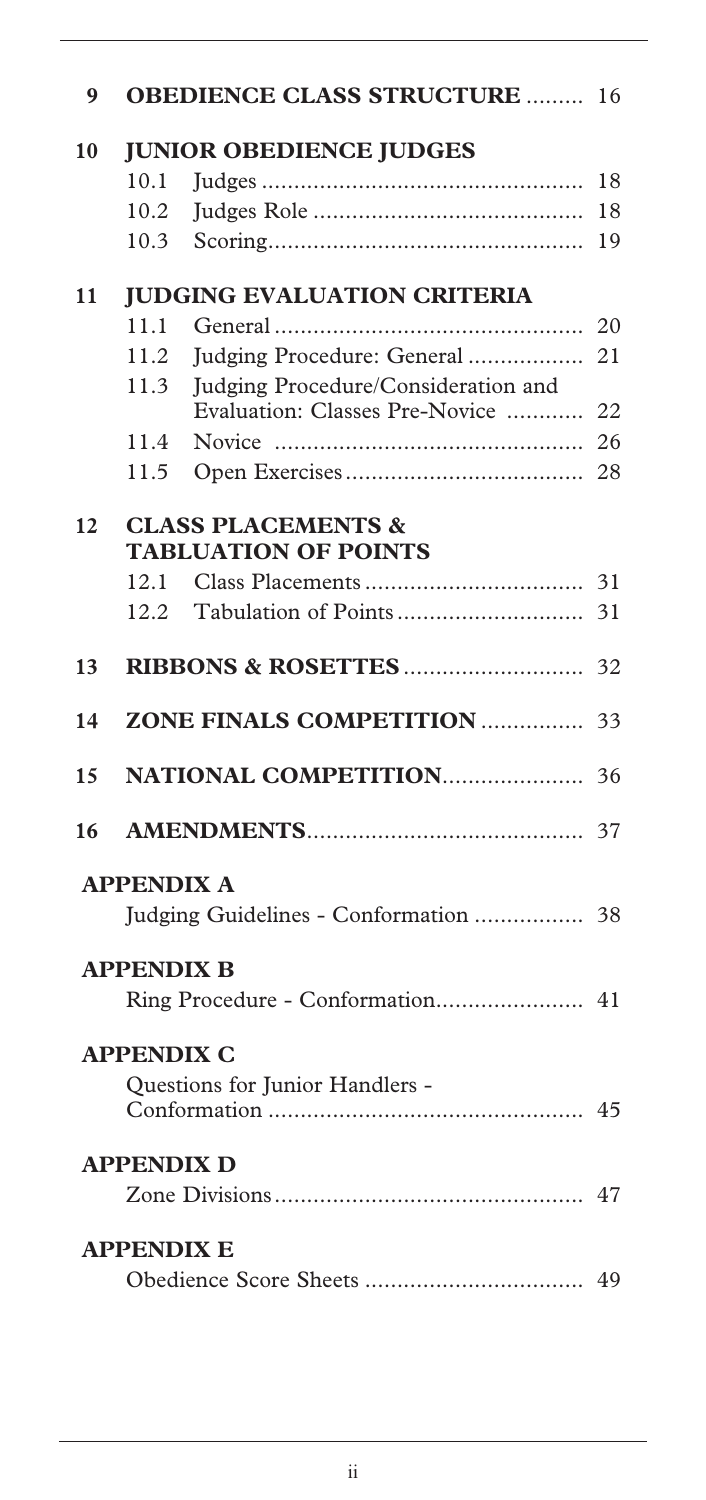# *1 INTERPRETATIONS*

### **1.1 Definitions**

For the purpose of these rules and regulations, the following interpretations shall apply:

**"Board"** means the Board of Directors of The Canadian Kennel Club

**"CKC"** means The Canadian Kennel Club

**"Club"** means The Canadian Kennel Club

"club" means a club or association officially recognized by The Canadian Kennel Club

**"dog"** means a dog of either sex, whether or not *(35-06-14)* purebred, unless the context implies a purebred dog

> **"exhibitor"** means the owner or handler who enters in a Junior Handling Competition

> **"handler"** means the person handling the dog in competition

> **"Head Office"** means the office at which the business of The Canadian Kennel Club is carried out on a regular and ongoing basis

> **"representative"** means an individual appointed by the Board member from the respective zone to act as a liaison between clubs and participants

> These rules shall be read with all applicable changes in gender so that the masculine shall include the feminine and vice versa, and the singular shall include the plural if applicable, and vice versa.

### **1.2 Junior Handling Events Defined & Classified**

- 1.2.1 An approved Junior Handling competition is a formal event given by a CKC accredited club at which points are awarded to the first 4 placements in each class.
- 1.2.2 A Sanctioned Junior Handling competition is an informal event given by a CKC accredited club in which placement points are not awarded.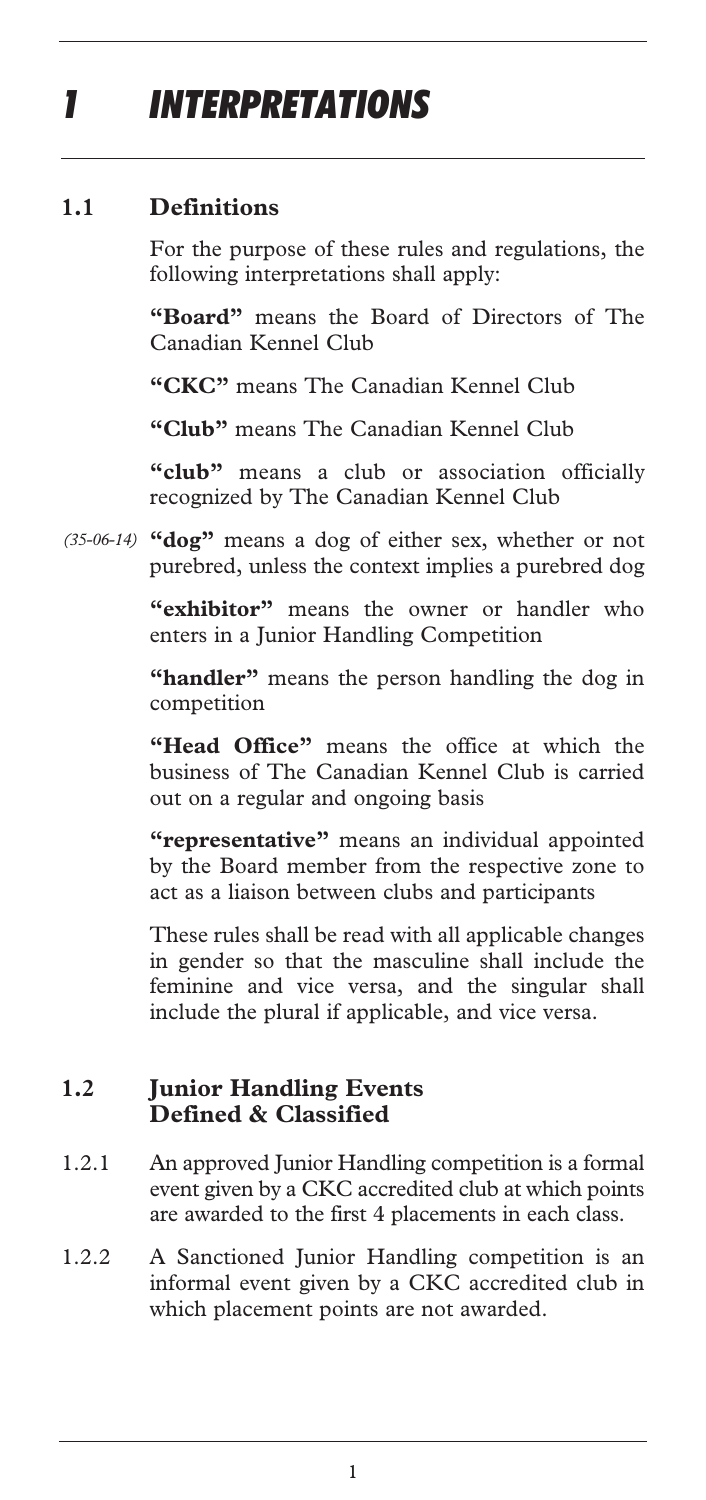# *2 GUIDELINES FOR JUNIOR KENNEL CLUBS*

### **2.1 Introduction**

- 2.1.1 Junior Kennel Club Representatives are to be appointed by the Board member in each zone to oversee and coordinate Junior Kennel Club activities such as conformation and obedience junior handling competitions in the province or zone. The representatives will also act as advisors to the CKC and the Junior Kennel Club Council at the National level.
- 2.1.2 Junior Handling Zones will coincide with the Zones of each Board Member except in the case of Zone 1 and Zone 4 (see Appendix D)
- 2.1.3 Junior Kennel Clubs exist to promote the participation and education of young Canadians in all activities involving dogs, specifically purebred dogs. Their primary goal should be to create and nurture, in their members, a lifelong affection and understanding of animals, whether these members have only a family pet or wish to develop their expertise in dogs to the highest level.

# **2.2 Eligibility**

- 2.2.1 A Junior Kennel Club must be sponsored by an All Breed or Specialty Club accredited by the CKC. A Junior Kennel Club may apply for CKC recognition by meeting the same requirements as those of an all breed or specialty club, except that the following information must be included with the application:
	- (a) The name and address of the sponsoring club along with a letter from that club acknowledging its sponsorship.
	- (b) The names, addresses and signatures of its advisors or organizers (such individuals need not be members of the sponsoring club but at least one of them must be a member of the CKC).
- 2.2.2 Due to their ages, officers of a Junior Kennel Club are not required to be CKC members unless they so wish.
- 2.2.3 The CKC initial club accreditation fee will be waived with the exception of the annual renewal fee.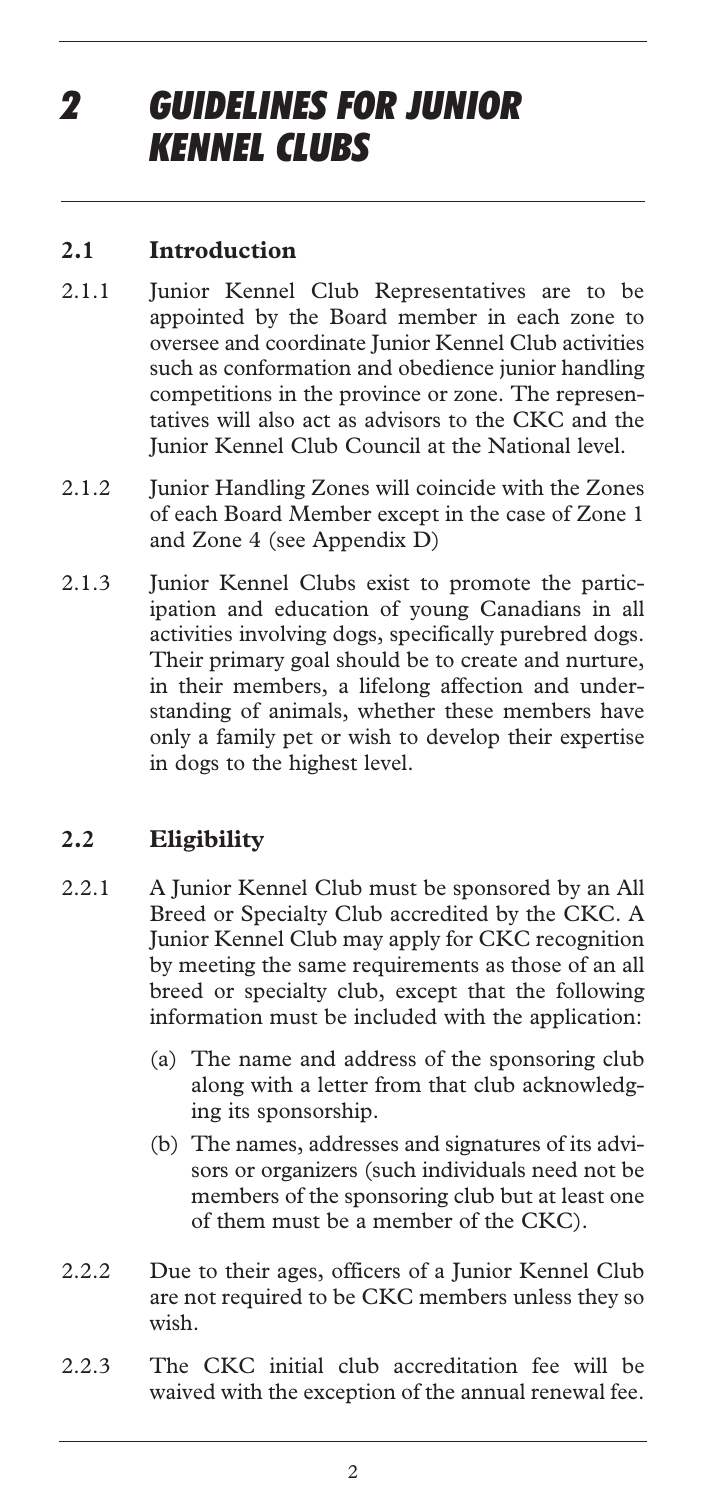- 2.2.4 Membership in a Junior Kennel Club will be limited to those individuals who are under 21 years of age.
- 2.2.5 Members will conduct business according to the terms of their constitution, and elect their own officers. An adult advisor will be responsible for supervising the banking and disbursement of all monies belonging to the Junior Kennel Club.
- 2.2.6 Junior Kennel Clubs may hold club competitions, social functions and official Junior Handling events. Accredited Junior Kennel Clubs, with the approval of the Board member who represents that zone, may hold sanction matches but shall not hold any CKC event at a championship level.

### **2.3 Participation**

- 2.3.1 Members of a Junior Kennel Club shall be allowed (35-06-14) to participate in CKC approved Junior Kennel Club events such as conformation and/or obedience handling.
- 2.3.2 Members of a Junior Kennel Club shall be allowed to attend meetings and compete in events for members, such as conditioning classes and fun events, with a non-purebred dog.

# **2.4 Guidelines**

- 2.4.1 Regular classes may be scheduled to encourage learning and participation in one or more areas of interest to members such as:
	- (a) Classes in conformation, handling, obedience and field training of all kinds.
	- (b) Discussions or presentations on the selection, care, grooming, history, psychology and welfare of dogs, as well as other discussions or presentations on breeding theory and practice, breed standards, movement, anatomy and first aid.
	- (c) Guest speakers who can illustrate the work performed by various dogs, facilities and services available to junior handlers for the training and care of dogs. Guest speakers may include breeders, judges, trainers, CKC officials and veterinarians, etc.
	- (d) Instruction in stewarding and judging.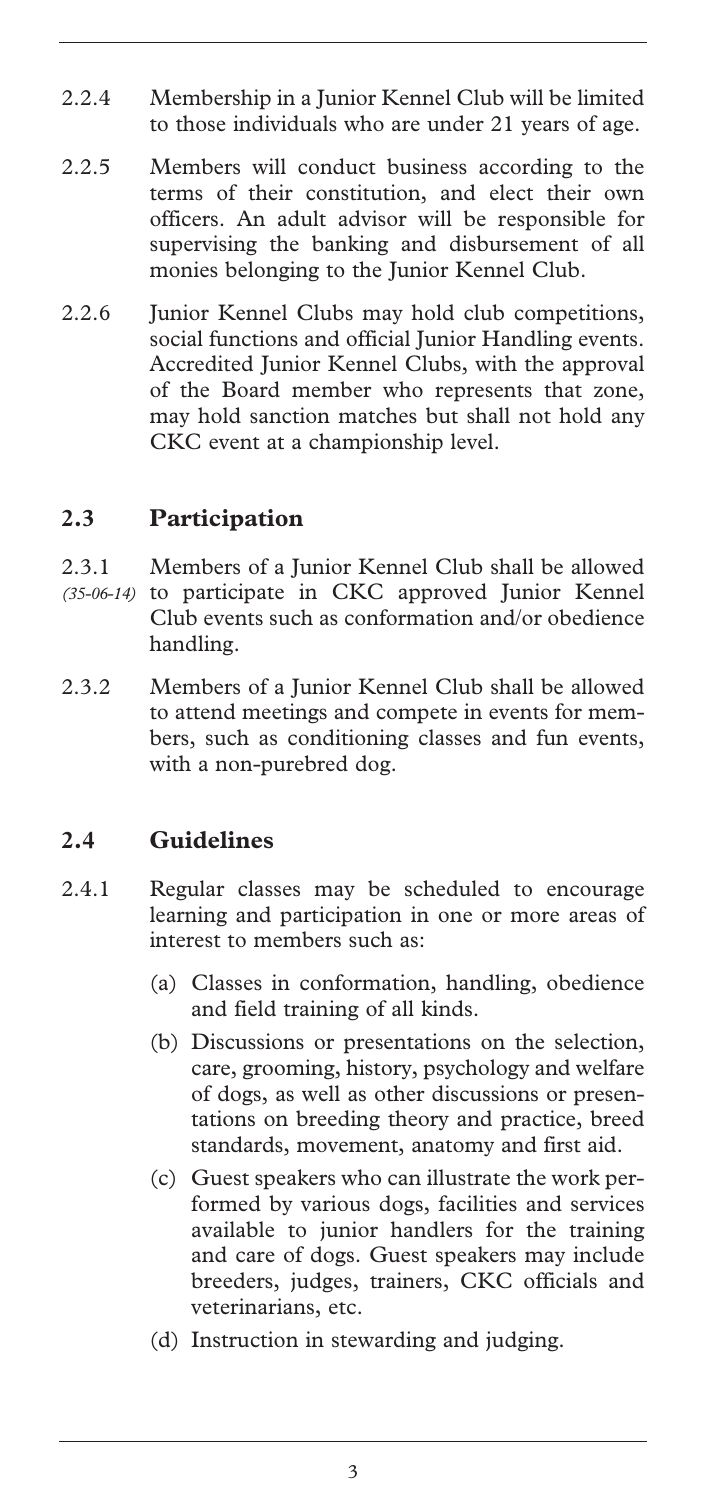- (e) Conduct day sessions or longer on working with dogs, films, field trips, camping, visiting kennels, training facilities and community areas.
- (f) Assisting members of the sponsoring club in their activities.
- (g) Involvement in community projects thus promoting the human/animal bond and educating the public about purebred dogs.
- (h) Participating in activities and competitions with other young people interested in dogs, and other Junior Kennel Clubs from the local to the international level.
- (i) Fundraising in support of club activities and/or charitable causes.
- 2.4.2 The CKC stresses the need to ensure that the fun element stays in all junior handling competitions and dog-related events.
- 2.4.3 Junior Kennel Clubs may hold club competitions, social functions and official independent Junior Handling events. Accredited Junior Kennel Clubs with the approval of the Board member who represents that zone, may hold sanctioned matches.

# *3 GENERAL RULES & REGULATIONS*

### **3.1 Making Application**

- 3.1.1 Any club that is accredited by The Canadian Kennel Club to hold a conformation show or obedience trial may apply to the CKC to hold Junior Handlingcompetitions for conformation and/or obedience in conjunction with its shows and trials.
- 3.1.2 A club applying for a Junior Handling competition (conformation and/or obedience) must make application on forms provided by the CKC. The Event Date Application must be submitted and be received 180 days prior to the date of the proposed competition.
- 3.1.3 A competition held in conjunction with a conformation show or obedience trial must be applied for on the same Event Date Application form the conformation show or obedience trial is applied for.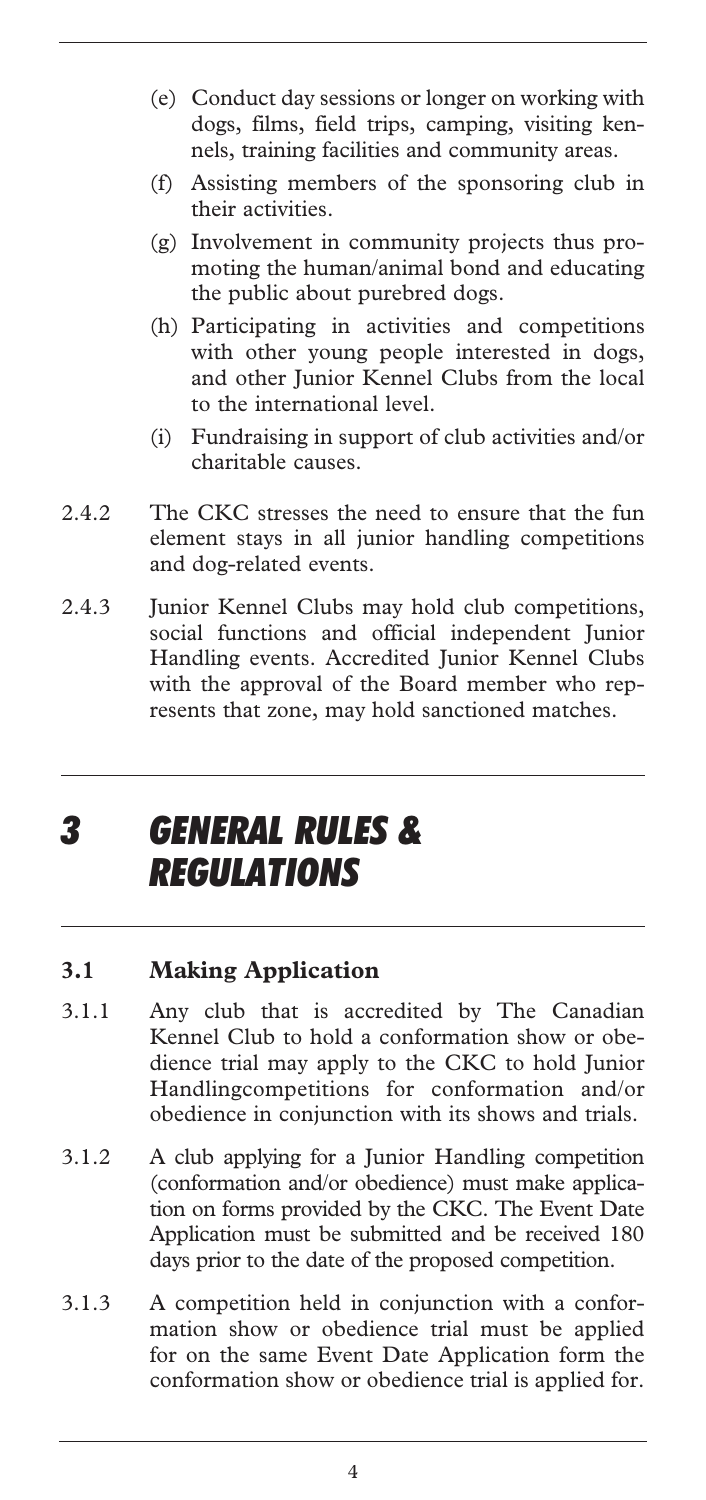# **3.2 Premium List**

3.2.1 Any club that offers Junior Handling competitions (24-09-14) in conjunction with an event must provide the following information in its premium list:

- (a) Type of Junior Handling competition being offered (conformation and/or obedience).
- (b) Dates of the Junior Handling competition.
- (c) A list of the classes offered.
- (d) Any prizes or trophies offered.
- (e) The entry fee.
- (f) A pre-registration entry form, if available.

# **3.3 Judging Schedule**

3.3.1 The time and location for the judging of any Junior Handling competitions shall be indicated in the judging schedule.

### **3.4 Entries**

- 3.4.1 Junior Handlers with the exception of PeeWees, (25-09-14) must apply to CKC Head Office on the appropriate form for a Junior Handling Number within 30 days of competing in their first Junior Handling event. This Junior Handling Number will be used by the Junior Handler for the duration of their Junior Handling career. If a Junior Handling number is not obtained, Junior Handling points earned will not be tracked.
- 3.4.2 Junior handlers shall have the opportunity to enter a Junior Handling competition by completing the *(26-09-14)*  entry form at least one hour in advance of the scheduled judging day of the event. The entry form shall include the following information:
	- (a) Name of the event-giving club and date of event.
	- (b) Name, address and telephone number of the junior handler.
	- (c) Date of birth and signature of the junior handler.
	- (d) Class entered.
	- (e) Breed and catalogue number of the dog to be handled.
	- (f) Junior Handler number, if available.
- (27-12-12) (g) The zone in which the Junior Handler resides.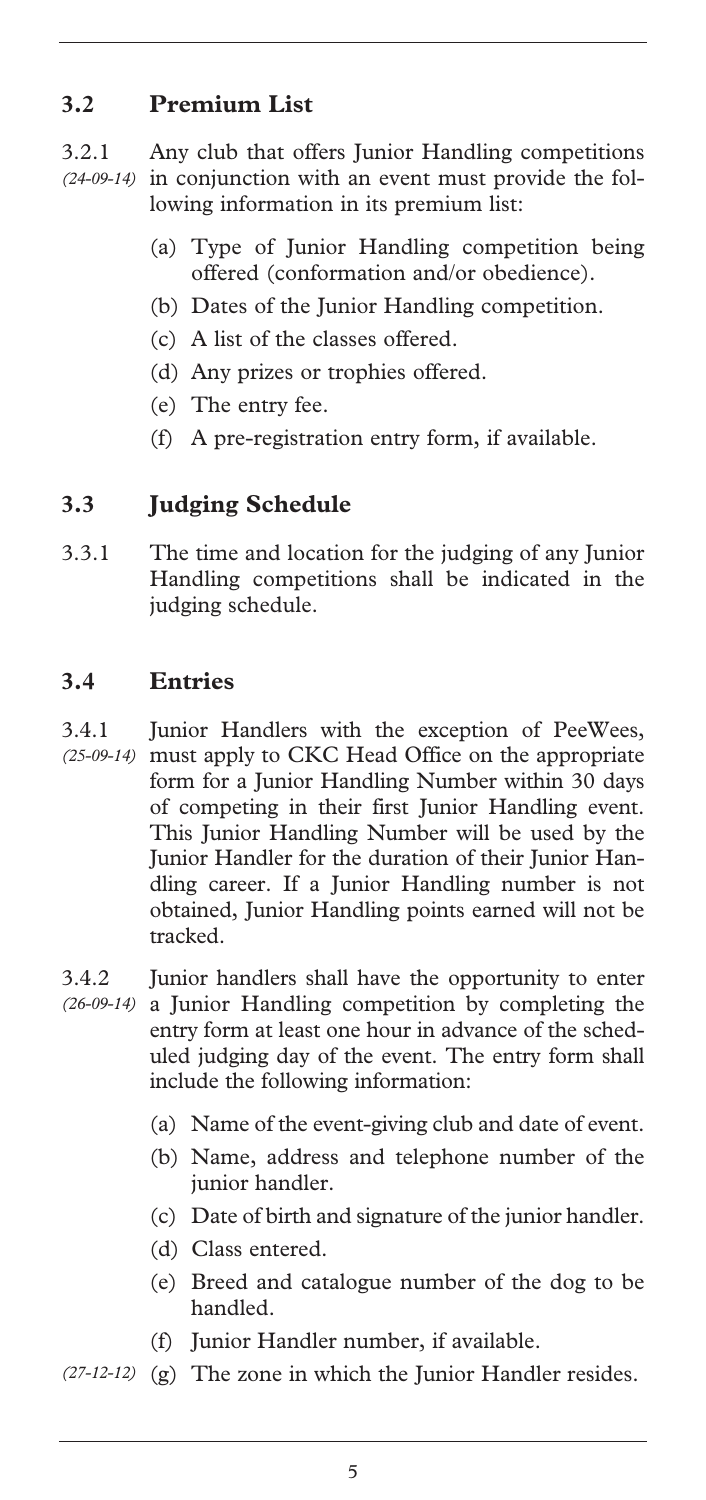3.4.3 A nominal fee may be levied by the event giving club. Of the money collected, up to 50% may be retained by the event giving club to help defray costs of the ribbons etc., with the remaining funds given to the Junior Handling Zone Representative to fund Junior Handling expenses. (Accurate accounting must be maintained of these funds.) *(28-12-12)* 

### **3.5 Eligibility of Dog**

3.5.1 A Junior Handler may compete with any dog duly (21-09-13) entered in the event, provided he has obtained the consent of the owner or agent to do so.

3.5.2 Every dog entered in the regular shows or trials, or for Exhibition Only, is eligible for entry into Junior *(21-09-13)*  Handling Conformation or Junior Handling Obedience provided it meets one of the following:

- (a) Conformation
	- (i) Registered with the CKC,
	- (ii) Have an Event Registration Number (ERN),
	- (iii) Eligible for registration with the CKC, or
	- (iv) If it belongs to a listed breed, it must have a Miscellaneous Certification Number (MCN)
- (b) Obedience

*(35-06-14)* 

- (i) Registered with the CKC,
- (ii) Have an Event Registration Number (ERN),
- (iii) Have a Performance Event Number (PEN),
	- (iv) Have a Canine Companion Number (CCN),
	- (iv) Eligible for registration with the CKC, or
	- (v) If it belongs to a listed breed, it must have a Miscellaneous Certification Number (MCN)
- 3.5.3 Dogs may be spayed or neutered, provided that they are entered in the show or trials. The Junior Handler will wear the armband assigned to the dog for the regular event. Substitutions of dogs will be allowed during the course of the competition.
- 3.5.4 Dogs being used in these competitions must be of the appropriate size and temperament to enable the Junior Handler to compete to the best of their ability. The Junior Kennel Club representative, their designate (or a Show Official if the former are not available), has the authority to monitor and remove a handler and dog from the ring if, in his opinion,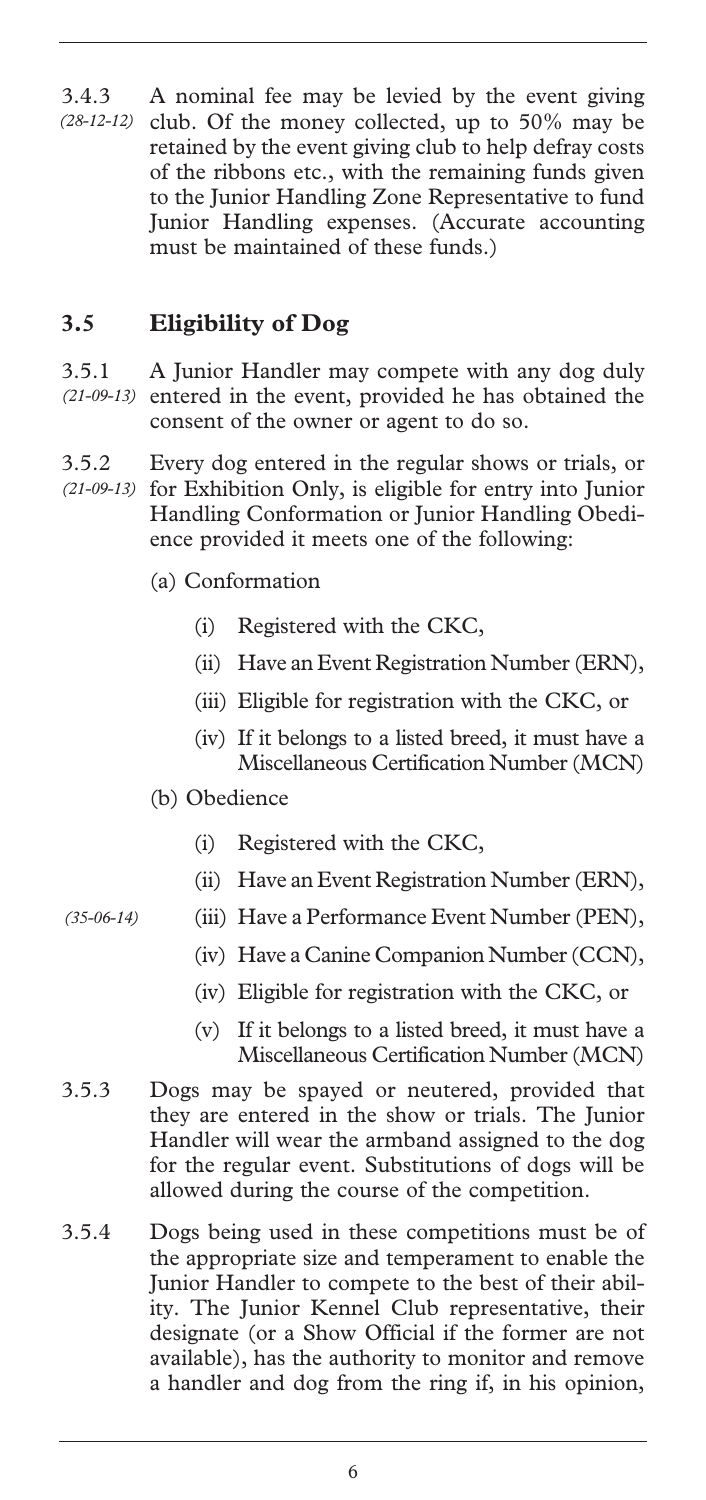it is necessary to prevent a situation which could potentially disrupt the competition.

3.5.5 A Junior Handler who uses a dog which is not entered in the show or trial will have his wins cancelled for that show or trial.

3.5.6 The use of bitches in season in any junior competi-(29-12-12) tion will not be permitted.

### **3.6 Persons with Disabilities**

3.6.1 A handler with a disability may compete using a (20-09-09) cane, crutch, wheelchair or electric wheelchair.

3.6.2 When gaiting the dogs a handler with disabilities may request the use of a runner. *(20-09-09)* 

3.6.3 Blind handlers may have a second person assist (20-09-09) them in individual and group gaiting of the dogs. If the ring surface or terrain makes it difficult for the assisted handler to gait the dog at a normal speed, the judge may adjust where the dog is placed in line to give all handlers an equal opportunity to show their dogs. Blind handlers may have the second person assist in placing table dogs onto table and verify weight and measurements that may be required under the breed standards. The primary function of exhibiting the dog is the responsibility of the handler and not the second person in the ring.

### **3.7 End of Show/Trial**

3.7.1 The Event Secretary shall, within 21 days of the (03-01-16) completion of the event, forward to the CKC and the CKC Junior Handling Zone Representative the names of the Junior Handler that placed in each class marked on the appropriate form and score sheet. This information will include the zone where the Junior Handler resides. The entry forms and judges sheets will be forwarded to CKC Head Office with the results. An administrative fee as set by the Board will be charged for each day over the 21 day period."

#### **3.8 Use of Ramps** *(27-09-14)*

3.8.1 At the judge's discretion, a ramp can be used instead of a table for all dogs that are normally judged on a table or ramp.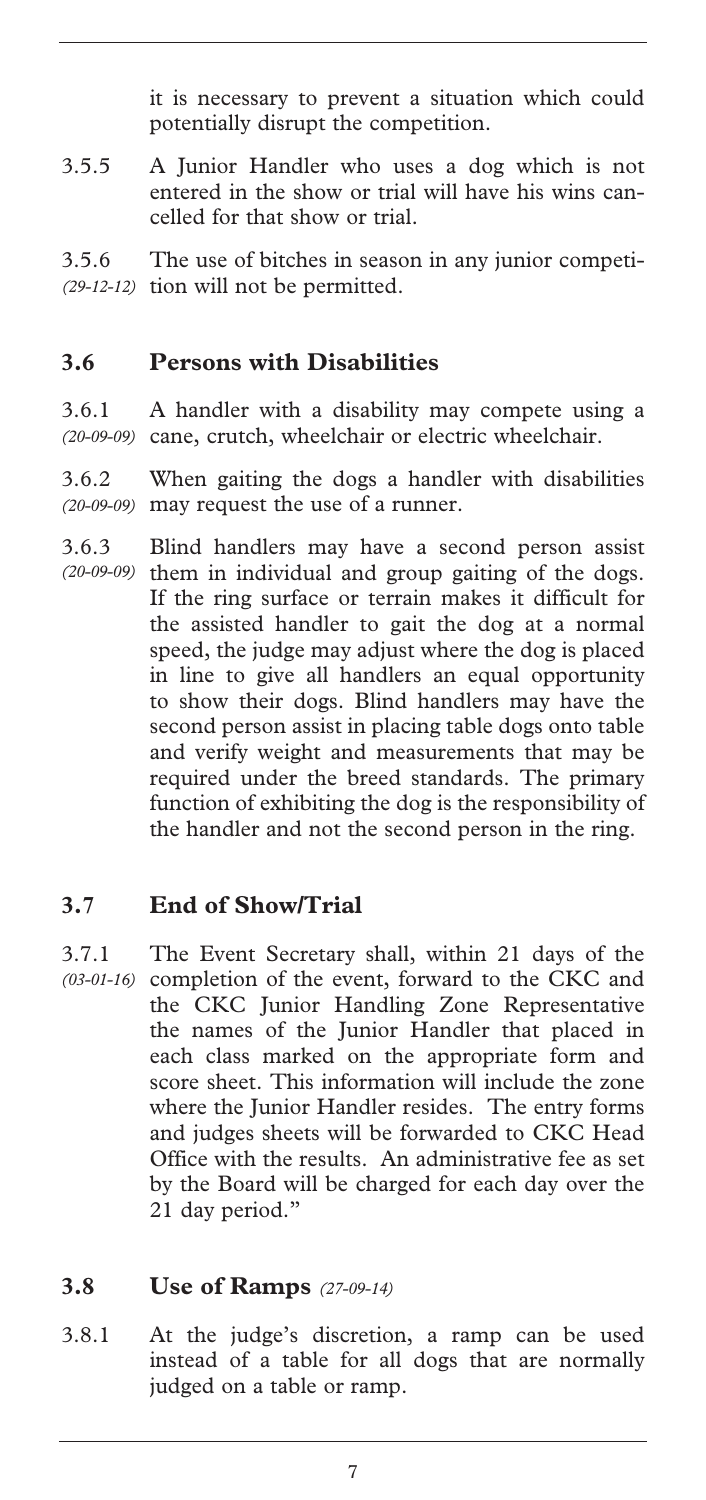# *4 CONFORMATION*

#### **4.1 Conformation Class Structure**

- 4.1.1 Classes in Junior Conformation Handling competition shall be divided by age as follows:
- (a) Pee Wee Class *(37-12-15)*

 This class is for handlers 4 years of age on the date of the competition up to the date of their 7th birthday. This class is optional and non-competitive. No placements are to be awarded; only participant ribbons, rosettes and token trophies may be presented.

(b) Junior Novice Class *(37-12-15)* 

 This class is for handlers 7 years of age on the date of the competition up to the date their 11th birthday who have not won 6 first places in the same class with competition.

(c) Junior Open Class *(37-12-15)* 

 This class is for handlers 7 years of age on the date of the competition up to the date of their 11th birthday who have won 6 first places with competition.

#### (d) Intermediate Novice Class *(37-12-15)*

 This class is for handlers 11 years of age on the date of the competition up to the date of their 15th birthday who have not won 6 first places in the same class with competition.

(37-12-15) (e) Intermediate Open Class

 This class is for handlers 11 years of age on the date of the competition up to the date of their 15th birthday who have won 6 first places with competition and for any handler who has progressed through the Junior Open level and feels that they have enough experience to compete at this level.

(f) Senior Novice Class *(37-12-15)* 

 This class is for handlers 15 years of age on the competition up to the date of their 18th birthday who have not won 6 first places with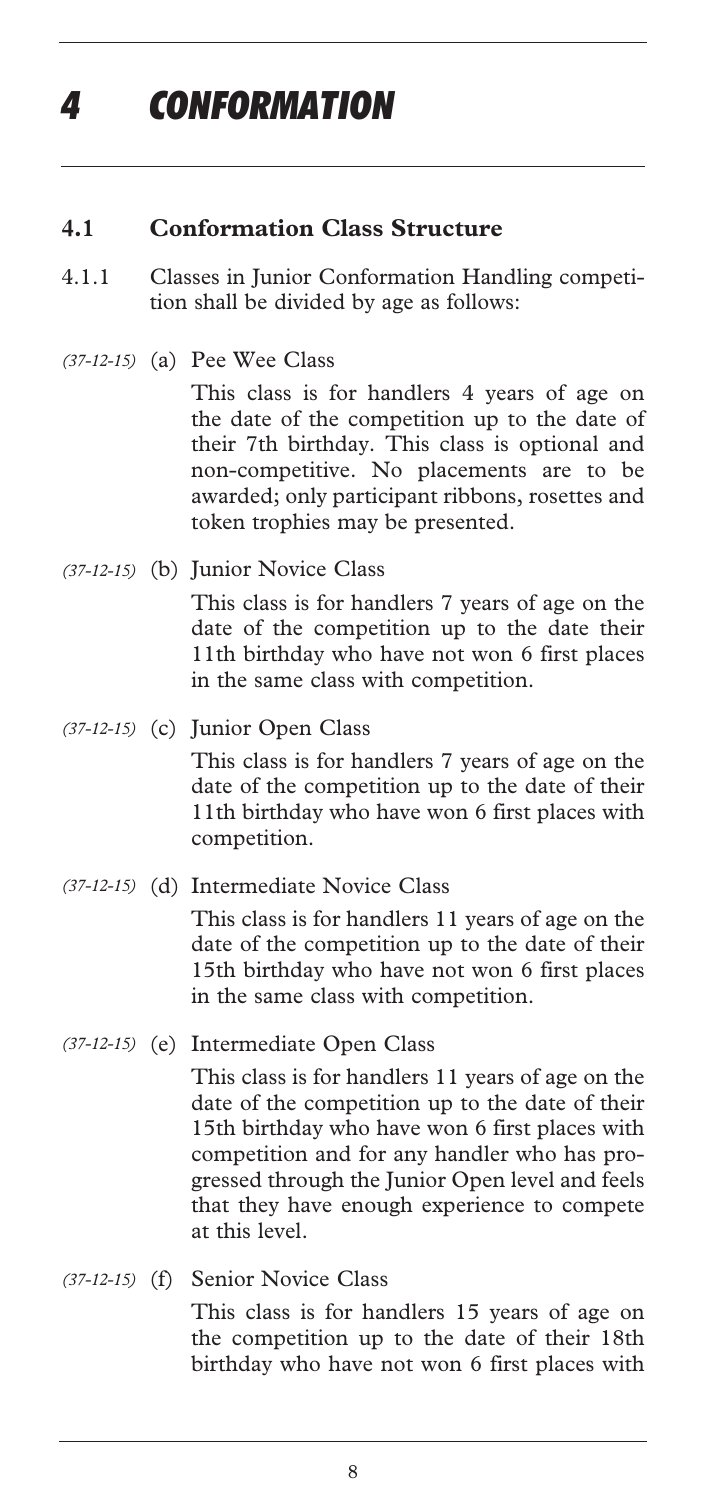competition in this class. Handlers from the Intermediate levels progress to this class.

(g) Senior Open Class *(37-12-15)* 

 This class is for handlers 15 years of age on the competition up to the date of their 18th birthday who have won 6 first places with competition in the Senior Novice Class, and for any handler who has progressed through the Intermediate Open level and feels that they have enough experience to compete at this level.

- 4.1.2 Method of moving between classes shall be as follows:
	- (a) Once a handler achieves 6 first place wins with competition, they must move to the Open Class within their age group.
	- (b) Points are to be carried forward from one level to the next.
	- (c) Based on experience and age, for the Intermediate and Senior classes only, a Junior Handler may choose to start competing in the Open Class instead of the Novice class.
	- (d) It is the Junior Handler's and/or Guardian's responsibility to ensure that the Junior Handler is entered in the correct class for their age group.

### **4.2 Best Overall and Reserve Overall**

4.2.1 The awarding of the Best Overall and Reserve Overall is optional at the discretion of the host club. *(29-09-14)*  No further points will be awarded to the winners of these awards.

# **4.3 Judges**

4.3.1 Judges for Conformation Junior Handling competitions shall be selected by the Junior Kennel *(21-09-13)*  Club representative and/or the show giving club. In selecting a judge the following criteria must be used:

- (a) The judge must be 19 years of age or older.
- (b) In good standing with the CKC, and is familiar with the rules of Junior Handling and the Conformation Rules and Regulations.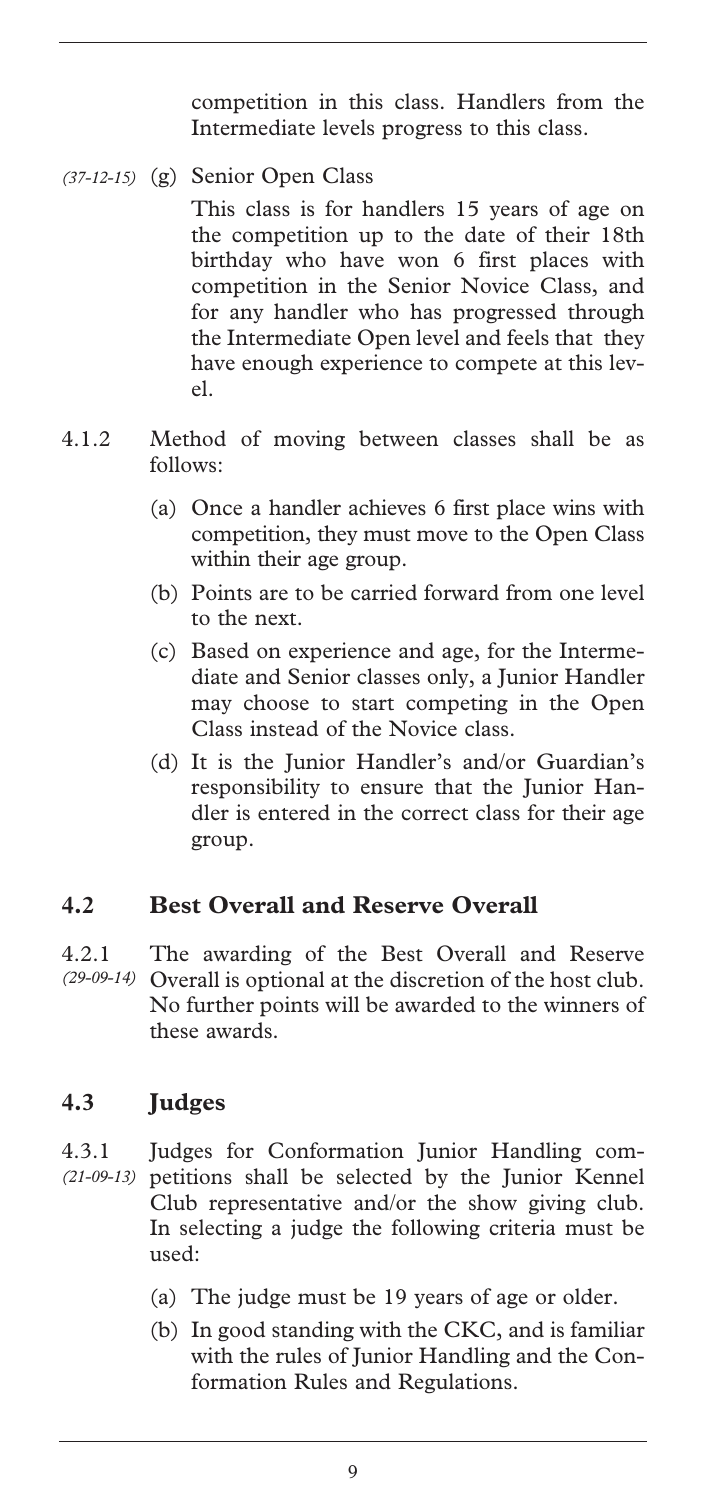- (c) Has experience in handling dogs.
- (d) Immediate family members of Junior Handlers who are currently competing are not eligible to judge any class in Junior Handling.

4.3.2 Judges will fill out and sign judging sheets, as in (30-09-14) other events marking absentees, class placements and Best Overall Handler (if this class is provided).

# **4.4 Tabulation of Points**

4.4.1 It is recommended that for all junior handling competitions, the Junior Kennel Club Representative or tabulator record the allocated points.

Four placements will be made in each class:

| First | Second | Third | Fourth |
|-------|--------|-------|--------|
| 100   | 75     | 50    | 25     |

- 4.4.2 Points are to be tabulated from January 1 to December 31 of a calendar year.
- 4.4.3 Only points awarded at approved CKC events will be tabulated.
- 4.4.4 A copy of the results of the junior competitions shall be posted in a prominent location at the event.
- 4.4.5 If a Junior Handler competes in a zone other than that of his residence, all points awarded to that handler will be tabulated. A Junior Handler cannot qualify in more than one zone.

# **4.5 End of Show**

4.5.1 The 4 placements in each class, including the handler's name, address and breed of dog, must be forwarded to the CKC for recording within 21 days of the competition.

### **4.6 Ribbons and Rosettes**

4.6.1 Ribbons or rosettes will be awarded in each class as follows: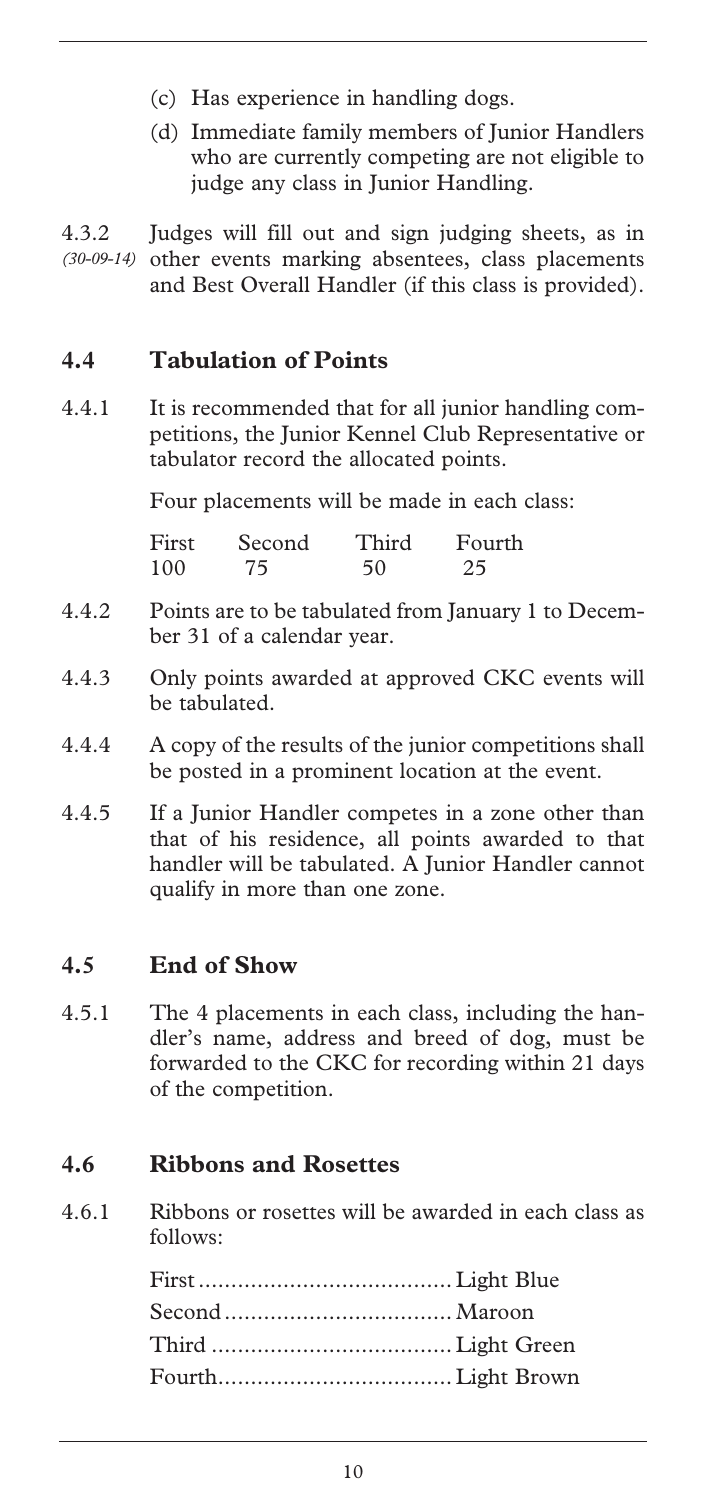| Best Overall (optional) Light & Dark Blue |  |
|-------------------------------------------|--|
| Reserve Overall (optional) Maroon & Pink  |  |

- 4.6.2 The following must be placed on the face of the ribbon or rosette:
	- (a) The Canadian Kennel Club logo.
	- (b) The words "Junior Handling Competition".
	- (c) The placement.
- 4.6.3 The name of the class, the club name and/or the club's logo may also be included on the ribbon. Further, optional prizes may be offered to all Junior Handlers participating at the discretion of the sponsoring club.

# *5 PROVINCIALS ZONE COMPETITION FINALS*

- 5.1 Provincial/Zone Junior Handling competitions shall be held once a year to select a Best Junior Handler for each of the CKC designated zones.
- 5.2 Ribbons & Rosettes
- 5.2.1 Ribbons and rosettes will be awarded in each class as follows:

| <b>Best Overall</b> | Light and Dark<br><b>Blue</b> |
|---------------------|-------------------------------|
|                     |                               |
|                     |                               |

- 5.3 Invitations are to be mailed or emailed to each qualified junior competitor no later than 45 days *(31-19-14)* prior to the competition. The invitation must include the information indicated in Section 3 for a premium list. The invitation must include:
	- (a) date;
	- (b) location;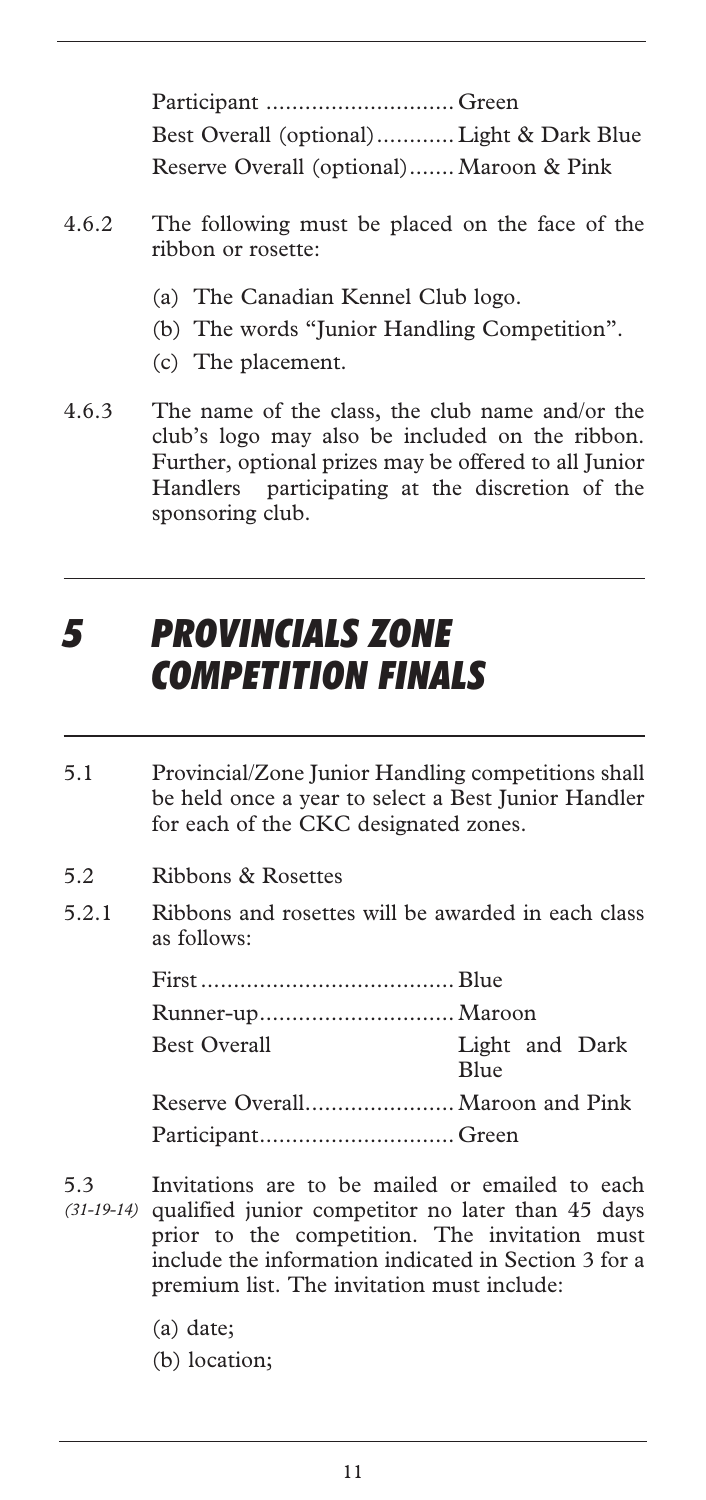- (c) closing date (not more than 21 days prior to the event);
- (d) place for signature of parent/guardian indicating they consent to their childs exhibition in the event;
- (e) class(es) entrant is eligible in;
- (f) judge's name if they are known; and
- (g) any special deadlines for activities related to the competition at the show chairpersons discretion.

The entrant must return the invitation completed in full prior to the deadline in order

- 5.4 Qualifications to compete in provincial and/or zone finals are as follows:
	- (a) Participation in a minimum of 3 CKC Junior Handling Conformation events.
	- (b) Four competitors in each age class, as defined by the rules, who have earned sufficient points within the calendar year to place them in the top 4 in their age class shall qualify. In the case of a tie for any of the top placements, all Juniors eligible for those placements will be invited to compete in the finals.
- 5.5 In the event that a Junior Handler progresses from the Novice to the Open class during the year, the Junior Handler will compete in the zone final in the class in which the greatest number of points was accumulated as of December 31st in that competition year.
- 5.6 All zone finals must be completed 60 days prior to the scheduled National competition in that year following the establishment of eligibility (e.g. junior handling wins for 1996 would establish which junior handlers would compete in the zone competition in 1997).
- 5.7 The zone Junior Kennel Club Representative will be responsible for selecting the date and location for the zone finals in a particular year.
	- (a) Judges for the above competition are to be selected by the Junior Kennel Club Representative in conjunction with the event-giving club if necessary.
	- (b) Judges for the zone finals will be approved by the Junior Kennel Club Representative and in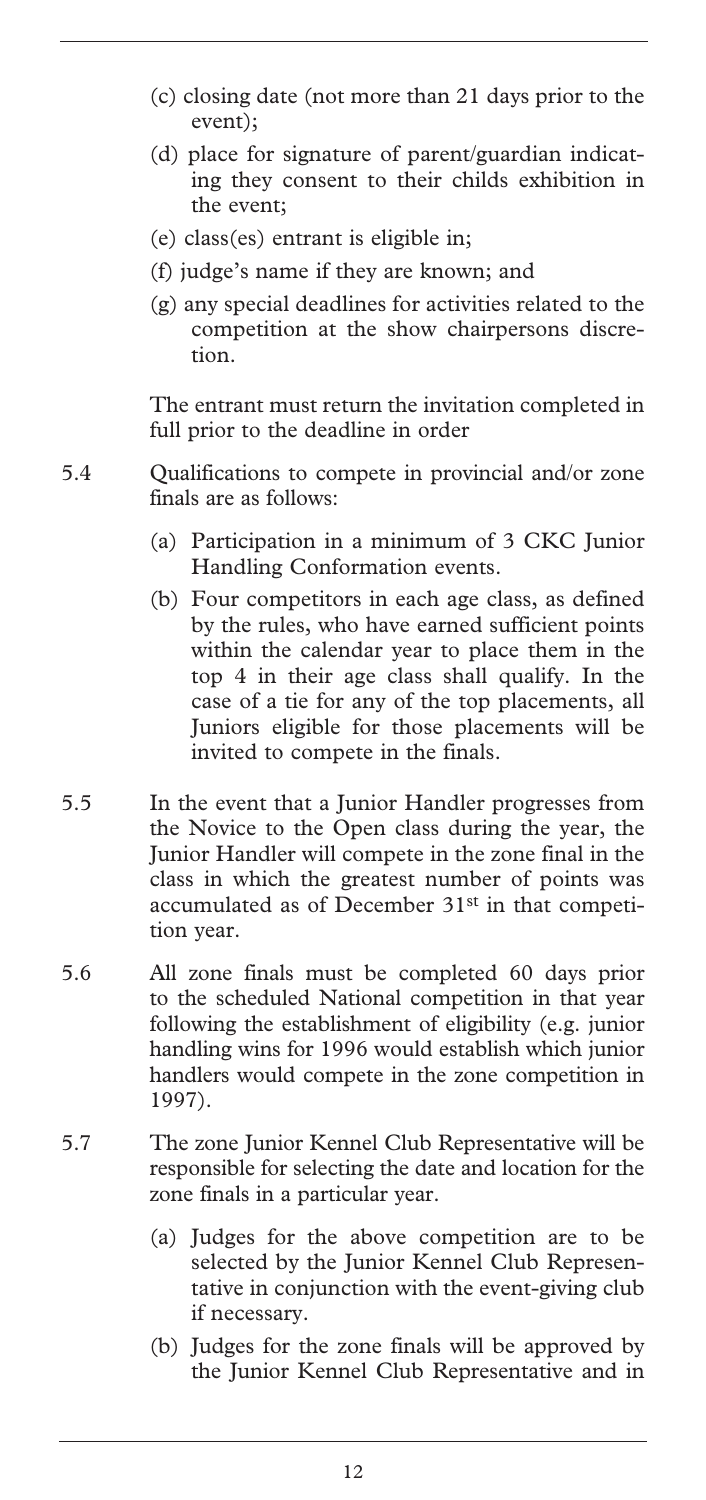all classes, if possible, the judges will be certified by the CKC and the Junior Kennel Club Council, and be in good standing with the CKC.

- 5.8 The rules of the provincial/zone finals shall be the same as the rules for local competition with the following exceptions:
	- (a) It shall be judged by a minimum of 3 judges. One of the judges will be responsible for ring procedures while the others shall act as observers. Score sheets must be used to determine the placements.
	- (b) There will be 6 classes with a maximum of 4 competitors in each class (except in the cases of ties in any of the class placements).
	- (c) There will be 2 placements in each class, which shall be a Winner and Reserve Winner in each of the following classes:

Junior – Novice and Open

Intermediate - Novice and Open

Senior – Novice and Open

- 5.9 The winner in each class at the zone finals will compete for top zone finalist.
- 5.10 The handler who places second in the class from which the best overall winner is chosen together with the winners of the other 5 classes shall be eligible to compete for runner-up.
- 5.11 A rosette and trophy may be provided for the winner and runner up. Other prizes and ribbons may be offered to the winners or all handlers.
- 5.12 The "Best Overall" Junior Conformation Handler must notify the local Junior Representative for the zone in writing no later than 21 days after the zone finals that they will be competing in the National Junior Conformation Championship. If the local Junior Representative has not received notification within the 21-day time frame, the local Junior Representative shall offer the Reserve Overall Winner the opportunity to compete in the National Junior Conformation Championship.
- 5.13 A rosette and trophy may also be provided for the junior handler accumulating the most points in junior handling competitions at championship shows during the previous year. This award will be designated highest aggregate Provincial Junior Handling competition. The trophy offered may be a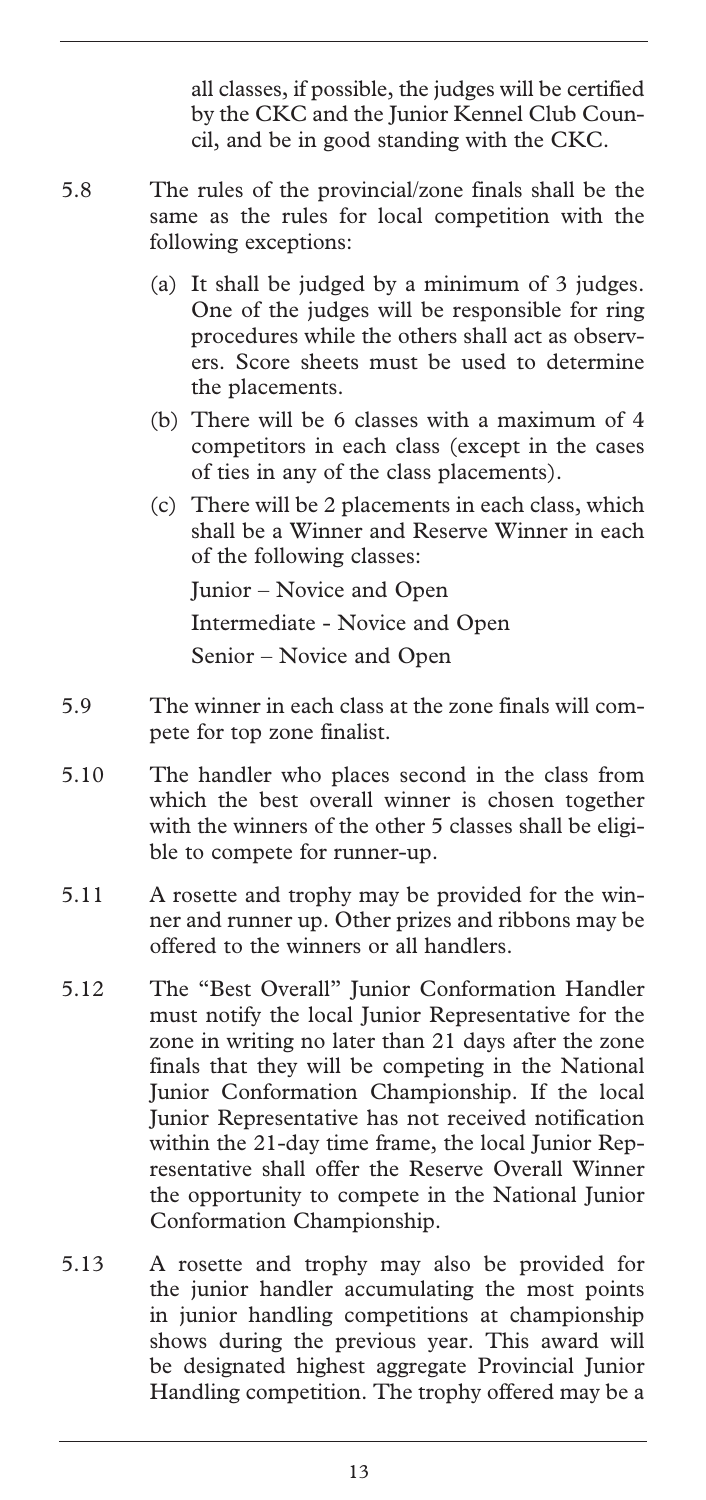perpetual trophy, or any other type at the discretion of the zone representative.

# *6 NATIONAL COMPETITION – CONFORMATION*

- 6.1 The National Competition (conformation) is to be held before December 31st of the year following establishment of eligibility.
- 6.2 The club hosting the National competition for Junior Handling or the Junior Handling Council Representative shall apply to the CKC on the appropriate form to hold the National competition for conformation. *(25-03-18)*
- 6.3 The winner of each provincial/zone competition will be invited to compete.
- 6.4 The winner of this competition will be declared the Top Canadian Junior Handler. A reserve winner will also be chosen.
- 6.5 First to fourth placements will be chosen. The first place winner of this competition will be declared Top Canadian Junior Handler, the second place winner will be declared the reserve winner.
- 6.6 Rosettes in the official colours will be presented to the top 4 placings, all other competitors will receive a participants rosette.
- 6.7 At the national competition, classes will not be divided.
- 6.8 The rules of judging will be identical to those used in zone final competitions, with the following exception:
	- (a) The competition will be judged by 5 judges, one of the 5 will be responsible for ring procedures while the other 4 will score the handlers.
	- (b) Depending on the size and manageability of the dogs involved, the judge may request the handlers competing at this level to exchange dogs in the ring in order to verify the extent of the handler's skill and knowledge.
- 6.9 The location of the National Junior Handling competition shall be determined by the CKC Junior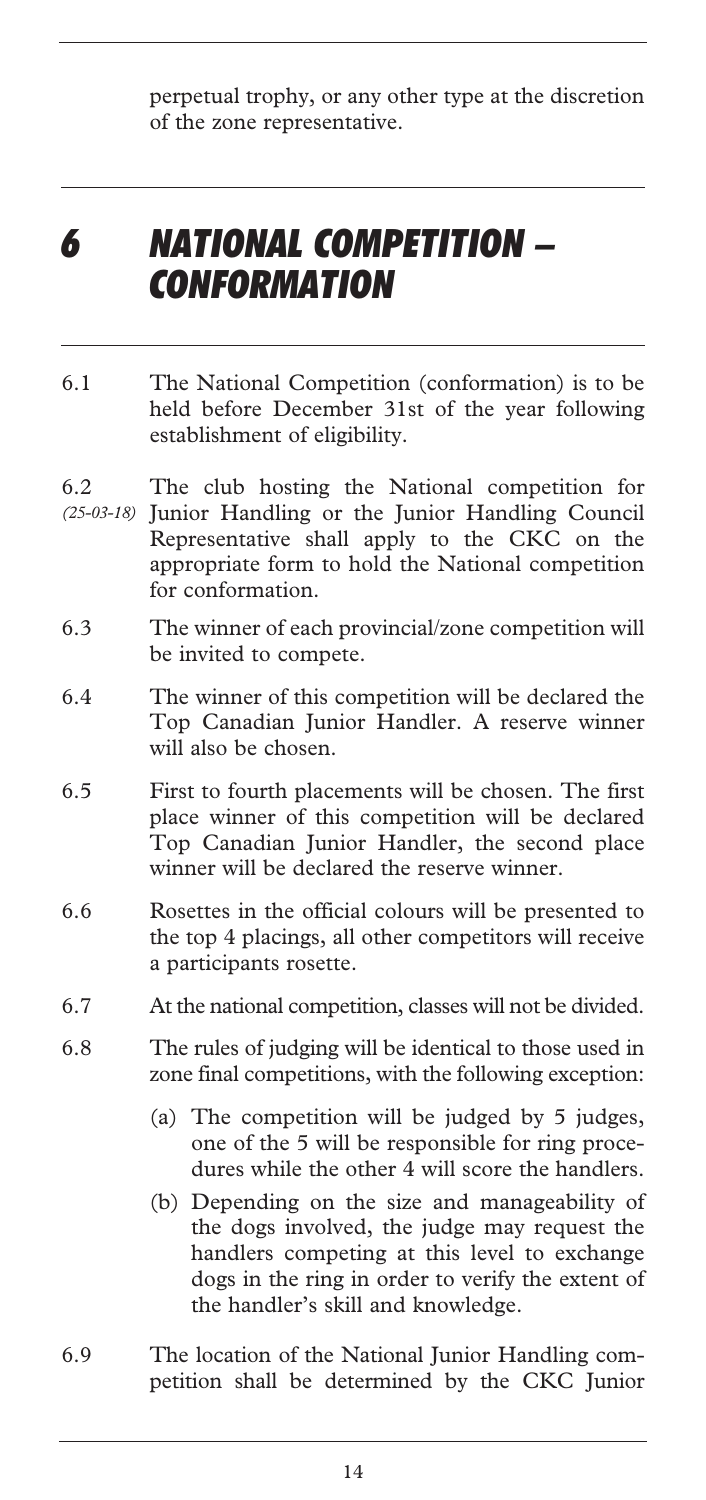Kennel Club Council, and whenever possible it shall rotate between east and west and throughout the zones.

6.10 The club hosting the National competition for junior (26-03-18) handling or the Junior Handling Council Representative shall within 21 days of the competition of the Junior Handling Conformation National competition forward to the CKC the name of the winners.

# *7 OBEDIENCE*

#### **7.1 Purpose**

7.1.1 The purpose of Junior Obedience competition is to introduce and encourage youth to participate in the sport of obedience. This sport provides juniors with meaningful competition where they learn and hone their skills in an environment of camaraderie and competing with those of similar ages.

# *8 APPLICABLE RULES & REGULATIONS*

- 8.1 Rules outlined in the current Obedience Trial & (30-12-15) Rally Obedience Rules and Regulations will have effect with respect to the following:
	- (a) the assessment of a dogs performance;
	- (b) handler with disabilities;
	- (c) re-judging;
	- (d) ties;
	- (e) score sheets;
	- (f) explanations and errors;
	- (g) commands and signals;
	- (h) praise, food, petting;
	- (i) leash and collar;
	- (j) heel position;
	- (k) rings and equipment;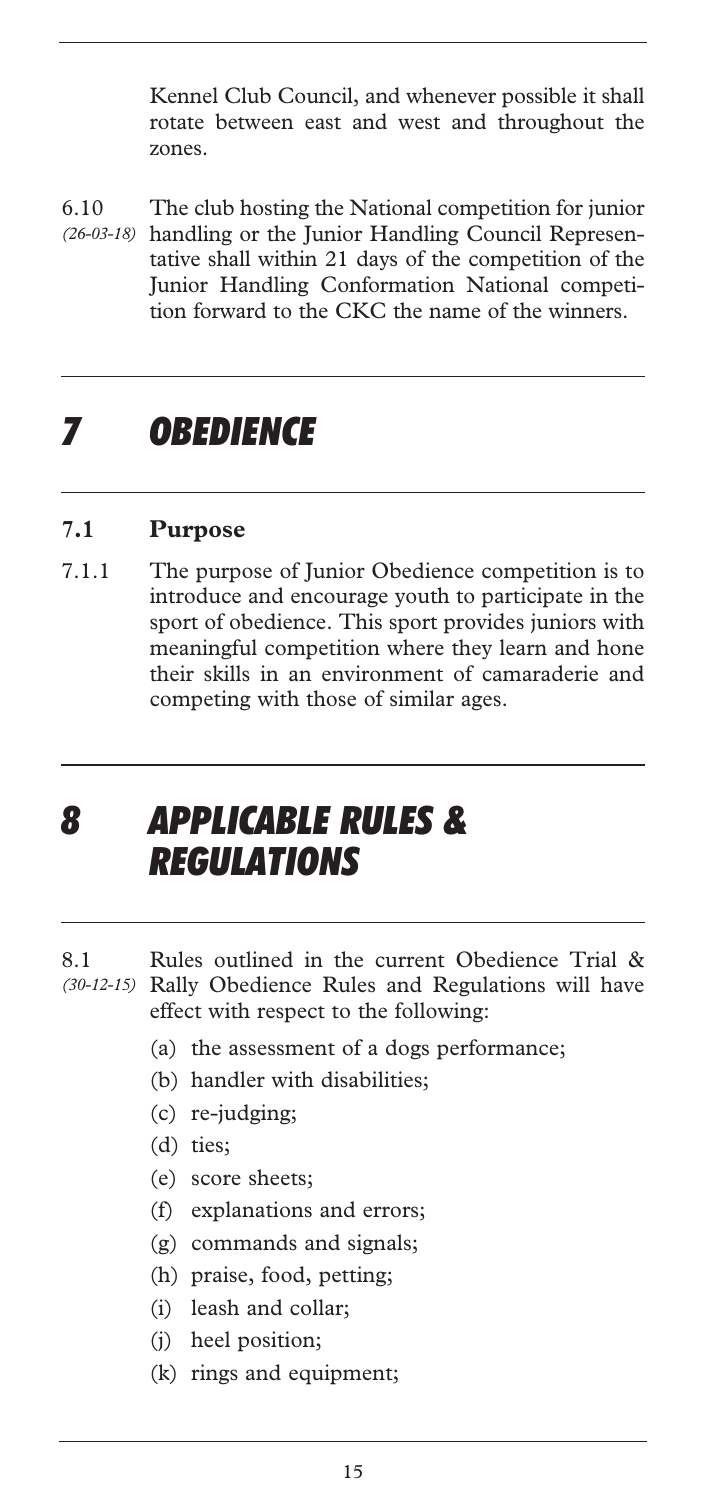- (l) high and broad jumps;
- (m) bitches in season.
- 8.2 Except for exercises in Novice A performed on leash (30-12-15) in Junior Obedience and duration of all group exercises, the Obedience Trial & Rally Obedience Trial Rules & Regulations shall apply, insofar as they do not conflict with the rules of Junior Obedience. In areas where such a conflict occurs, the Junior Obedience rules shall take precedence.
- 8.3 Section 3-General Rules and Regulations apply to Junior Obedience competitions.

# *9 OBEDIENCE CLASS STRUCTURE*

| 9.1 | Classes in Junior Obedience Competition shall be<br>divided as follows:                                                                                                                                                                                                 |  |
|-----|-------------------------------------------------------------------------------------------------------------------------------------------------------------------------------------------------------------------------------------------------------------------------|--|
|     | (02-01-16) (a) Junior Obedience Pre-Novice                                                                                                                                                                                                                              |  |
|     | This class is for handlers 7 years of age on the<br>date of the competition up to the date of their<br>11th birthday who have not achieved 500 score<br>points in any Pre-Novice competition.                                                                           |  |
|     | (02-01-16) (b) Intermediate Obedience Pre-Novice                                                                                                                                                                                                                        |  |
|     | This class is for handlers 11 years of age on the<br>date of the competition up to the date of their<br>15th birthday who have not achieved 500 score<br>points in any Pre-Novice competition.                                                                          |  |
|     | (02-01-16) (c) Senior Obedience Pre-Novice                                                                                                                                                                                                                              |  |
|     | This class is for handlers 15 years of age on the<br>date of the competition up to the date of their<br>18th birthday who have not achieved 500 score<br>points in any Pre-Novice competition.                                                                          |  |
|     | (02-01-16) (d) Junior Obedience Novice                                                                                                                                                                                                                                  |  |
|     | This class is for handlers 7 years of age on the<br>date of the competition up to the date of their<br>11th birthday who have achieved 500 score<br>points in any Pre-Novice competition or for<br>any junior of relevant age who wishes to com-<br>pete in this class. |  |
|     | (02-01-16) (e) Intermediate Obedience Novice                                                                                                                                                                                                                            |  |
|     | This class is for handlers 11 years of age on the<br>date of the competition up to the date of their<br>15th birthday who have achieved 500 score                                                                                                                       |  |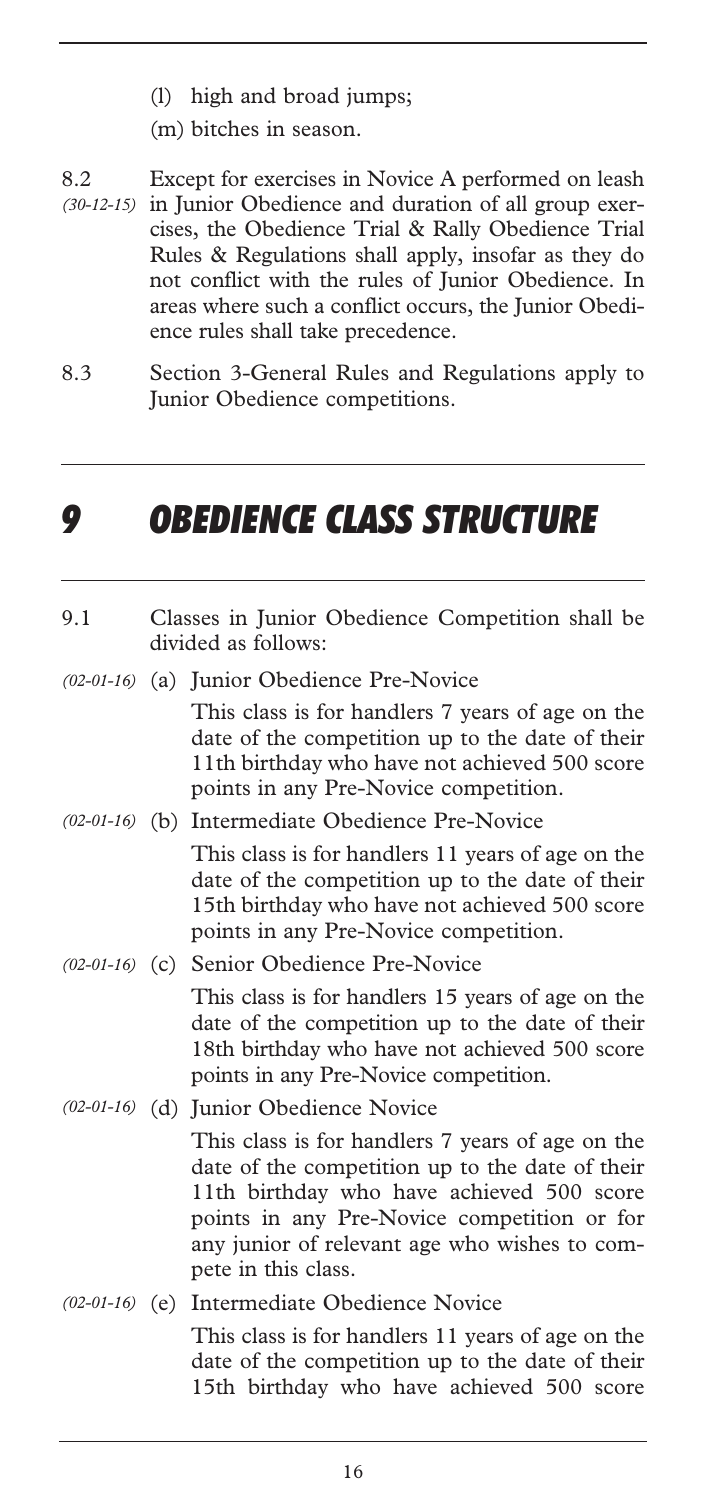points in any Pre-Novice competition or for any junior of relevant age who wishes to compete in this class.

Senior Obedience Novice  $(02-01-16)$  (f)

> This class is for handlers 15 years of age on the date of the competition up to the date of their 18th birthday who have achieved 500 score points in any Pre-Novice competition or for any junior of relevant age who wishes to compete in this class.

- (g) Junior Obedience Open *(02-01-16)*  This class is for handlers 7 years of age on the date of the competition up to the date of their 11th birthday.
- (h) Intermediate Obedience Open *(02-01-16)*  This class is for handlers 11 years of age on the date of the competition up to the date of their 15th birthday.
- (i) Senior Obedience Open *(02-01-16)*  This class is for handlers 15 years of age on the date of the competition up to the date of their 18th birthday.
- 9.2 Any dog may be used at the Pre-Novice, or Novice level including those with any Obedience titles. A dog used at the Open level must have a CD title (either CKC and/or AKC).
- 9.3 Size, temperament and manageability of the dog must be appropriate for the handler.
- 9.4 Juniors must enter (at their appropriate age level) either Pre-Novice, Novice or Open.
- 9.5 Once a Junior competes in Novice or Open they may never enter Pre-Novice. Should such occur any points would be disallowed and any ribbons or prizes must be returned to the trial giving club.
- 9.6 Handlers may compete in Novice and/or Open for as long as they wish (within age restrictions).
- 9.7 Junior Obedience competitions shall be performed as summarized below:
	- (a) Junior, Intermediate and Senior Pre-Novice Classes.
		- (i) All exercises are on leash.
		- (ii) Heel on Leash, Stand for Examination, Recall, Long Sit and Long Down.
	- (b) Junior, Intermediate and Senior Novice Classes: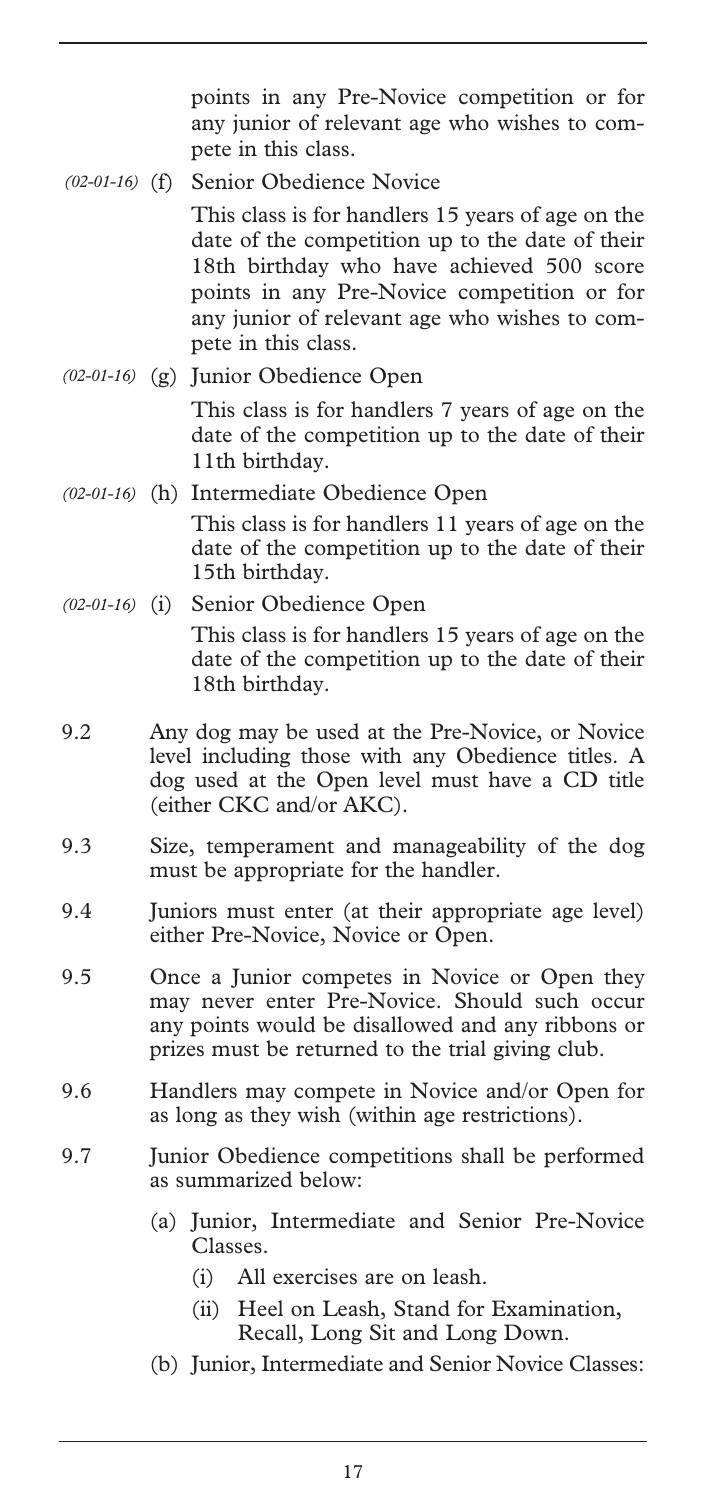- (i) Same format as titling Novice except Group exercises have different durations.
- (c) Junior, Intermediate and Senior Open Classes
	- (i) Same format as titling Open except Group exercises have different duration.

# *10 JUNIOR OBEDIENCE JUDGES*

### **10.1 Judges**

(30-12-15) Judges for Junior obedience competitions shall be selected by the local Junior Kennel Club Council Representative or the show/trial giving club for regular competitions and the National competition and by the Junior Kennel Club Council Representative for the zone finals competition. Any person selected shall be eligible to judge provided they are in good standing with the CKC and is familiar with all aspects of the Obedience Trial & Rally Obedience Trial Rules & Regulations and these junior obedience rules and regulations. No person shall judge beyond the level to which they have successfully titled a dog.

# **10.2 Judges Role**

- (a) The judge's role in junior obedience competition is to assess the handler's ability in terms of errors they make and things they could do better. The latter can include actions that might enhance the dog's performance or avoidance of potential errors.
- (b) The judge is encouraged to consider the follow-*(31-12-15)*  ing criteria and score accordingly:
	- (i) Naturalness, gentleness and smoothness of handling are to be rewarded;
	- (ii) Handler and dog should present a team: the handler offering praise and the dog responding by working happily and eagerly.
- (31-12-15) (c) A value of 100% is placed upon the handler's performance with the dog's performance at 0%.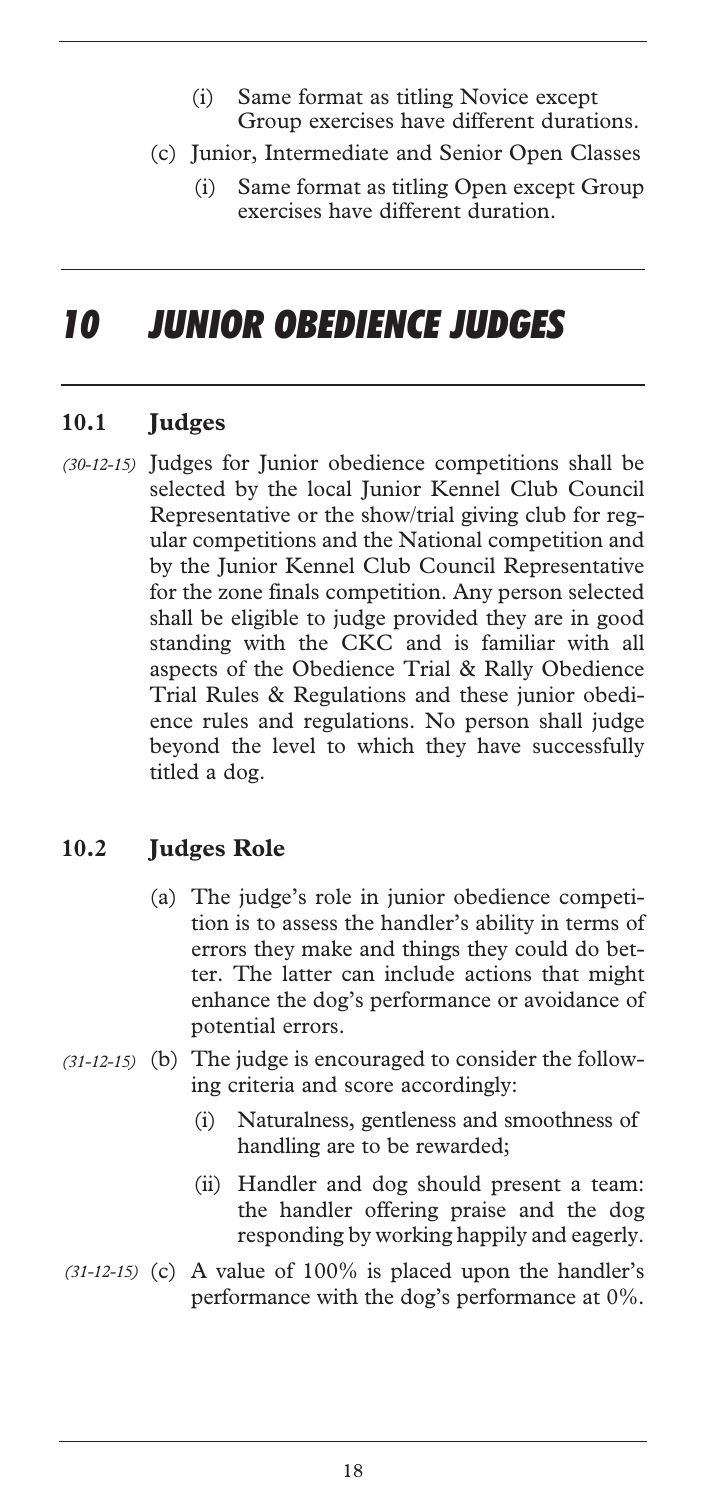# **10.3 Scoring**

- 10.3.1 Scoring the Handler
	- (a) Minor penalty range from .5 to 1.5 points deducted.
	- (b) Substantial penalty range 2.0 and higher.
- 10.3.2 Judges should place their scores within the appropriate box on each scoresheet.
- 10.3.3 At the bottom of each scoresheet is a category for "Penalty" in which the judge can deduct points they feel reflect a general or specific area of concern related to the handler.
- 10.3.4 At the bottom of each scoresheet is a category for "Bonus" in which the judge can add points for rewarding the handler, dog or team for an exemplary act, performance or behaviour.
- 10.3.5 The maximum scoring (exclusionary of penalty and bonus points) for Junior Obedience Pre-Novice is as *(32-12-15)*  follows:

|                          | <b>Handler Points</b> |
|--------------------------|-----------------------|
| Heel on Leash & Figure 8 | 40                    |
| Stand for Examination    | 40                    |
| On Leash Recall          | 40                    |
| On Leash Sit             | 40                    |
| On Leash Down            | 40                    |
| <b>TOTAL</b>             | 200                   |

10.3.6 The maximum scoring (exclusionary of penalty and bonus points) for Junior Obedience Novice is as follows: *(32-12-15)* 

|                          | <b>Handler Points</b> |
|--------------------------|-----------------------|
| Heel on Leash & Figure 8 | 40                    |
| Stand for Examination    | 30                    |
| Heel Free                | 40                    |
| Recall                   | 30                    |
| Sit                      | 30                    |
| Down                     | 30                    |
| <b>TOTAL</b>             | 200                   |

10.3.7 The maximum scoring (exclusionary of penalty and bonus points) for Junior Obedience Open is as follows: *(32-12-15)*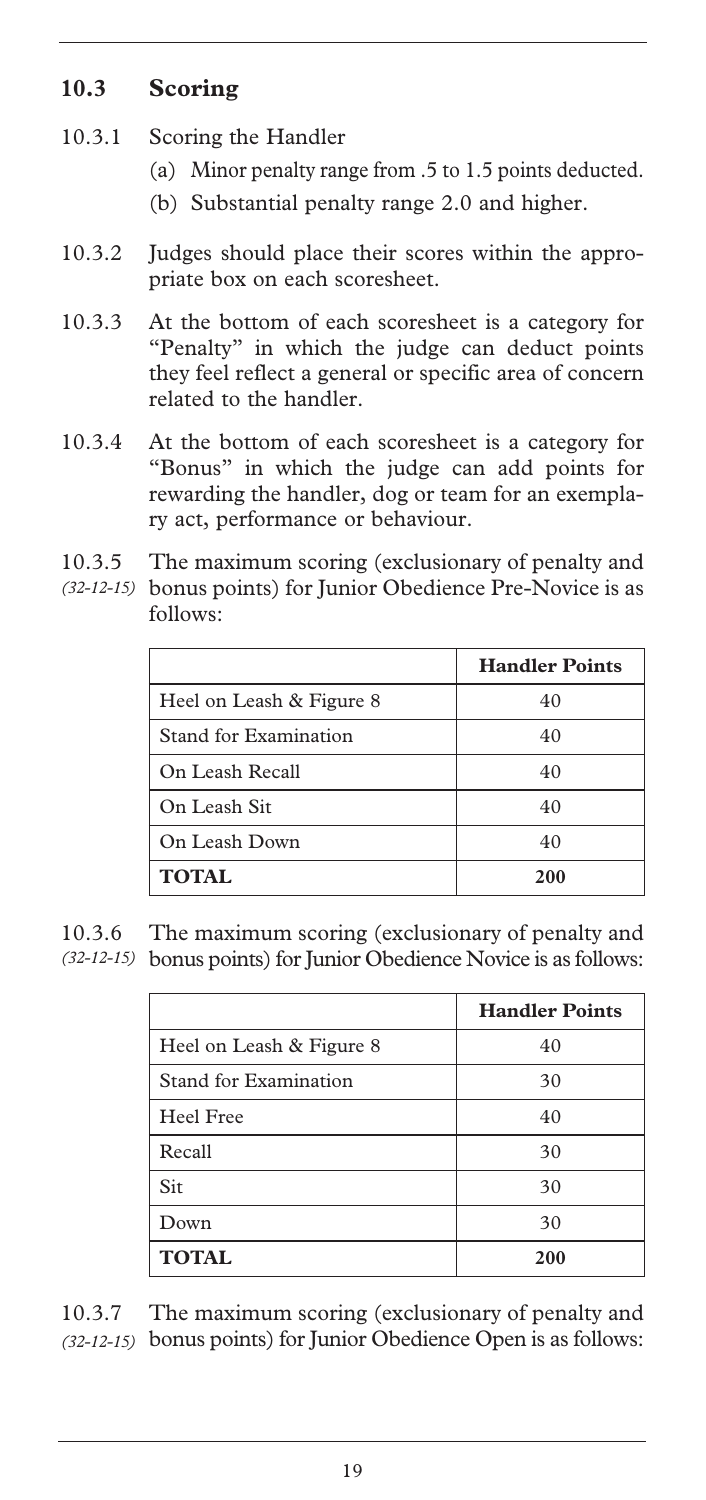|                          | <b>Handler Points</b> |
|--------------------------|-----------------------|
| Heel on Leash & Figure 8 | 40                    |
| Stand for Examination    | 30                    |
| Heel Free                | 40                    |
| Recall                   | 30                    |
| Sit                      | 30                    |
| Down                     | 30                    |
| <b>TOTAL</b>             | 200                   |

# *11 JUDGING EVALUATION CRITERIA*

#### **11.1 General**

- 11.1.1 The judge shall not permit any handler to train any dog or practice any exercise in the ring either before, during or after being judged.
- 11.1.2 Any disciplining by handler in the ring, or any uncontrolled behaviour of the dog, even between exercises shall be severely penalized. The judge may excuse the team from further competition.
- 11.1.3 Physical guidance such as placing the dog in position with the hands or straightening the dog with the knees or feet is not permitted and shall be substantially penalized even if occurring before or between the exercises.
- 11.1.4 Unnecessary talking to the dog by the handler, snapping of fingers, slapping of sides, and stamping of feet should be penalized.
- 11.1.5 The dog should never anticipate the handler's orders, but should wait for the commands or signals.
- 11.1.6 A judge may excuse from competition any dog or handler that interferes willfully with another competitor or competitor's dog and any dog which the judge considers unfit to compete.
- 11.1.7 In the case of a handler giving extra commands a penalty must be assessed. *(33-12-15)*
- 11.1.8 The overall impression of the team is important. Handlers should have acceptable obedience trial attire and be well groomed. Clothing and hairstyles that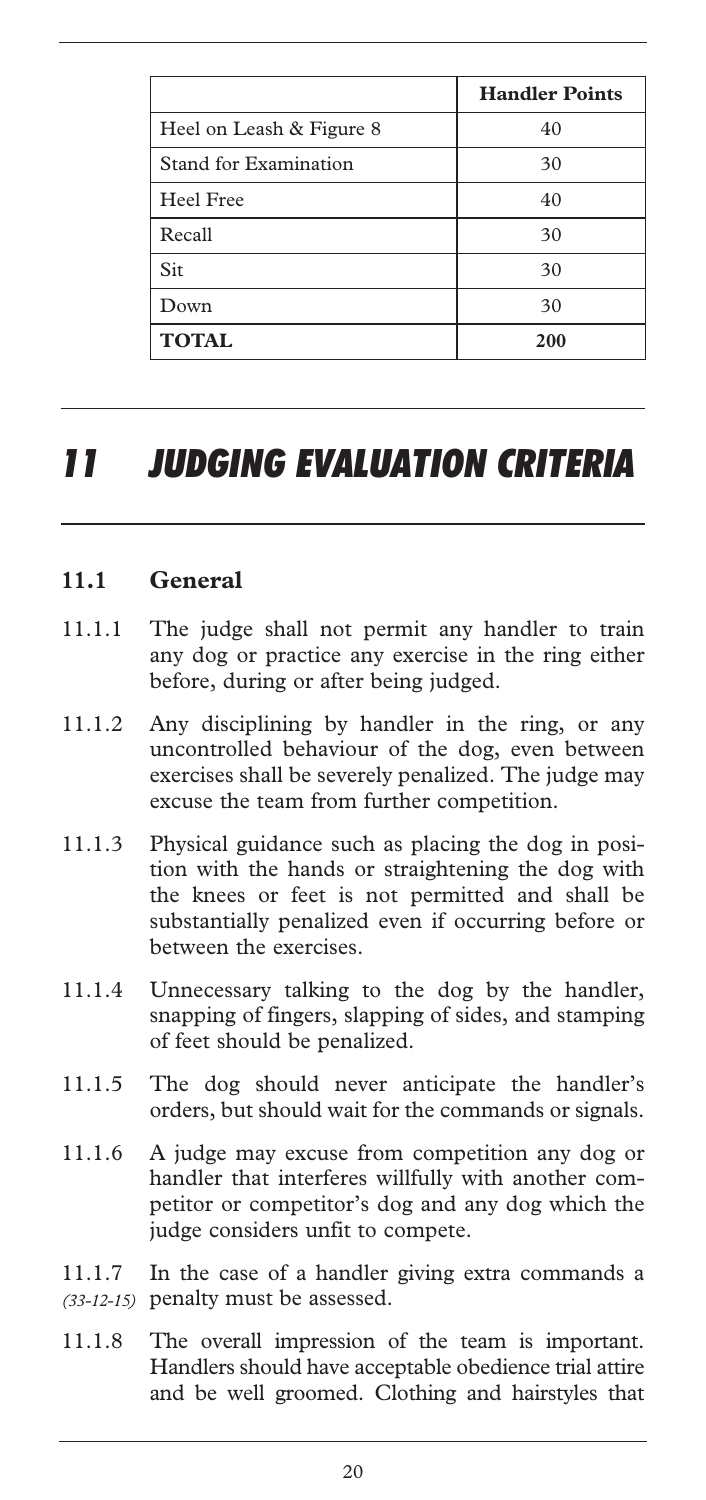may interfere or distract the dog should be penalized. Footwear should be appropriate to the ring surface.

# **11.2 Judging Procedure: General**

- 11.2.1 Prior to the commencement of judging, the judge will demonstrate the heeling pattern in order that the entrants have an equal opportunity to learn the pattern. The judge will attempt to standardize the heeling routine for the entire class.
- 11.2.2 Judges are not required to wait for dogs or handlers. At the judges discretion they may alter the order of judging. It is the responsibility of each handler to be ready with his dog at ringside when required, without waiting to be called.
- 11.2.3 In all classes, dogs must enter the ring on a leash (34-12-15) and proceed to starting position of the first exercise. All dogs must leave the ring on leash. All dogs must be brought into and leave the ring on leash for all group exercises. All exercises must be started with the dog sitting in the heel position.
- 11.2.4 Before each or part of every exercise, a judge must ask the handler "Are you ready?" and the exercise shall not start until acknowledged by the handler. Judging occurs during the entire duration in the ring.
- 11.2.5 All orders or signals given to handlers shall be sufficiently clear and distinguishable for everyone to follow the judging and, at the end of each test, the judge shall say, "Exercise finished."
- 11.2.6 During the dog's heel work, the handler should always walk briskly with the dog on the left side on a loose leash (guiding the dog by the leash is to be penalized). During heel work, the judge must follow the team at a discreet distance.
- 11.2.7 In Novice class the dog may be guided gently by the collar between exercises and may be guided by the collar into proper position for the next exercise.
- 11.2.8 In Open the dumbbell shall be taken from the handler at the entrance and the leash taken by the ring steward at the designated start position and left on the judge's table. The dog must leave the ring on leash. The dog shall not be guided or controlled by the collar at any time from the beginning of the first exercise to the completion of the last exercise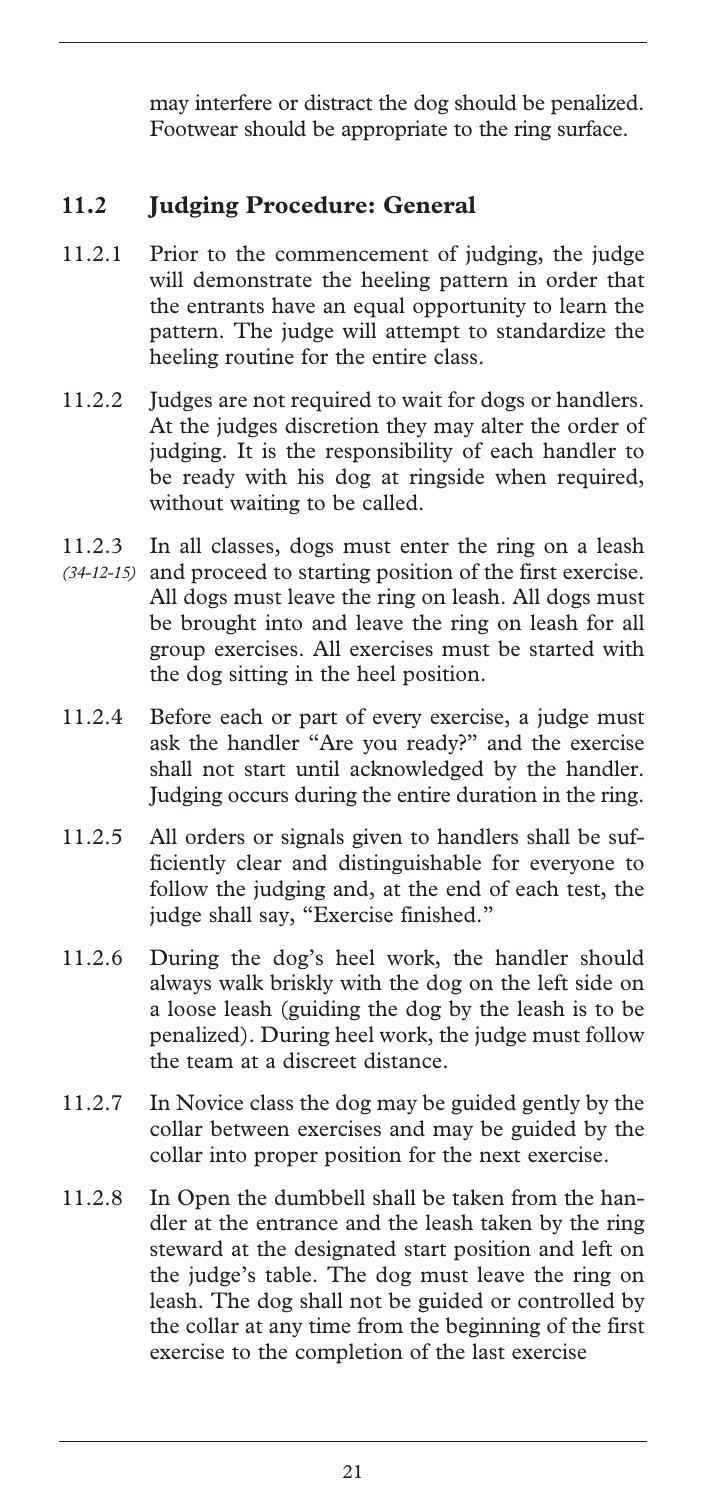#### **11.3 Judging Procedure/Consideration and Evaluation: Classes Pre-Novice**

#### 11.3.1 Heel On Leash

- (a) In Pre-Novice, the handler shall enter the rings with the dog on a loose leash and shall stand still, at the starting position, with the dog sitting at heel position. The armband should be easily readable to the judge. The judge may check the leash and collar to see if it conforms with the O.T.R.A.R. The judge should then make a mental note of the dog's heel position and it shall remain such for the entire evaluation. The judge asks "Are You Ready?" The handler should then look and check if their dog is ready. If they do not check this is a substantial penalty on the handler. If the dog is not ready the handler should make adjustments and then respond with an acknowledgement of being "Ready".
- (b) The judge then gives the order "Forward" at which time the handler may give the command or signal to heel, and at the same time start walking briskly with the dog on a loose leash. The command should be clear and if not the handler is penalized. The dog shall walk close to the left side of the handler without forging, lagging or crowding, permitting the handler freedom of motion at all times. If the dog does not adhere to the above it must be penalized accordingly. The handler must be penalized if they adjust to the dog's direction or speed while heeling or while coming to a halt. At each "Halt" order the handler will stop and the dog should sit smartly at heel without command or signal.
- (c) It is permissible after each halt, before moving again, for the handler to give a clear command or signal to heel. Any tightening or jerking of the leash that gives the dog unnecessary or unfair assistance shall see the handler penalized.
- (d) If the handler does not significantly change pace from Normal they should be penalized in proportion to the degree. In executing the "About Turn", the handler will do a Right About Turn in all cases. After the completion of the heeling exercise the judge will say "Exercise Finished."
- (e) The posts (stewards) shall then take position in the ring with the judge one side and at the centre of the stewards. The team should move to the opposite side and align the dog between the centre of the two posts an appropriate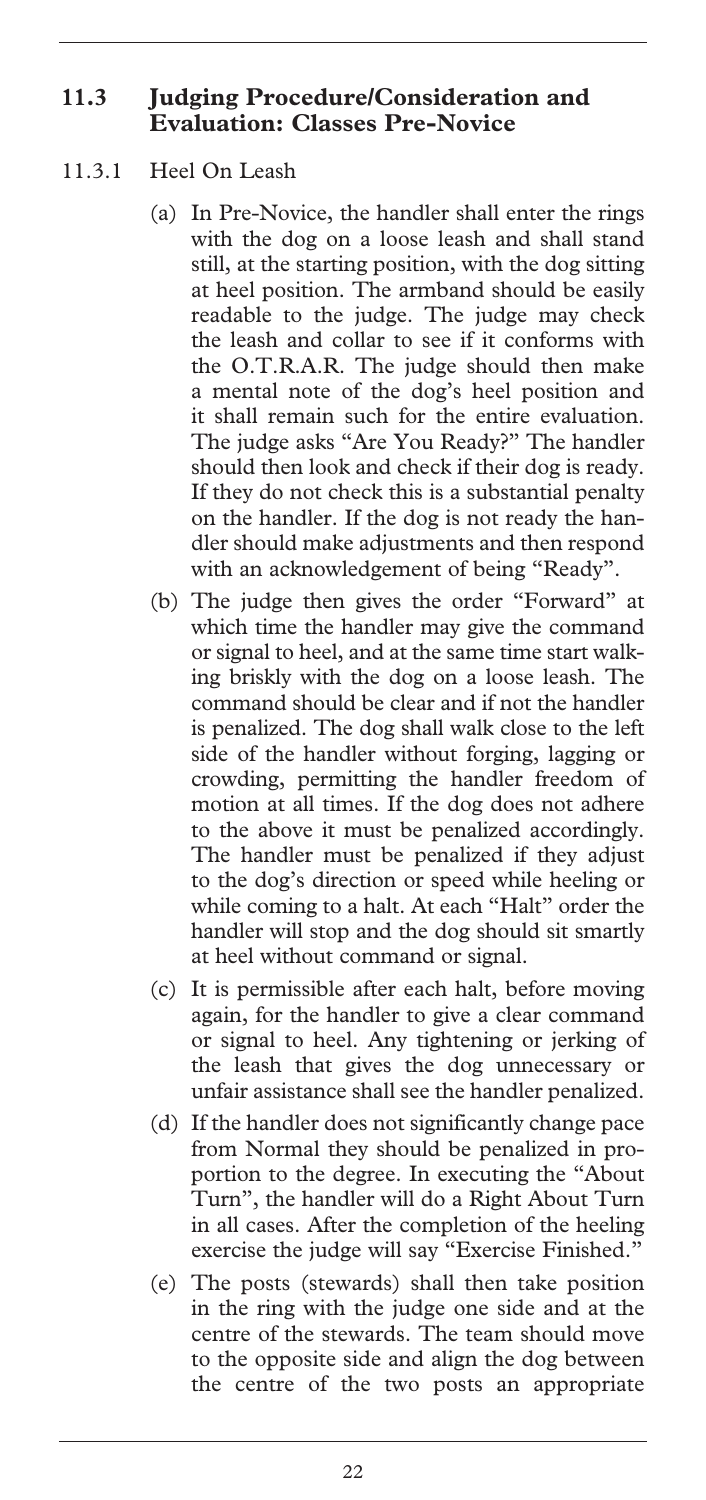distance back depending upon the size and speed of the dog. The team should be set in a position to optimize the exercise. The judge should check to see the handler has the dog in the original heel position. If the dog is not the handler should be penalized.

- (f) The judge asks "Are You Ready?". The handler should check their dog and make adjustments if necessary. If the handler does not check and/or make adjustments the handler should be substantially penalized. When the handler responds "Ready" the judge will issue the commands for the exercise.
- (g) The judge should watch for the handler moving an unreasonable distance from the stewards (either too close or too far); adjusting to their dogs speed, lack of smoothness and footwork. The handler should know where they are in relation to the stewards at all times.
- (h) When the judge indicates "Exercise Finished" and does their scoring the handler should be focusing their dog's attention for the next exercise.
- 11.3.2 Stand For Examination
	- (a) The handler should have the dog in original heel position in an appropriate location in the ring without being directed by the judge.
	- (b) The judge shall ask "Are You Ready?" and mark the handler/dogs actions accordingly (if at all). The judge will then say "Stand your dog and leave when ready."
	- (c) The handler will stand and or pose their dog without further orders from the judge and will give the command and/or signal to "Stay" and walk to the end of the loose leash, turn and face the dog. The method by which the dog is made to stand or pose is optional. The handler may take any reasonable time in posing the dog before deciding to give the command and/or signal to stay. The leash shall be held clear of the floor when the handler is in position. The judge should include in their evaluation that the dog is set respectfully (without harshness) and the commands are clear to the dog. Any frustration by the handler should be penalized. Any roughness should be penalized. When the handler goes to the end of the leash the handler should not back away at any point. The leash should not be taut, swinging or tugged at any time.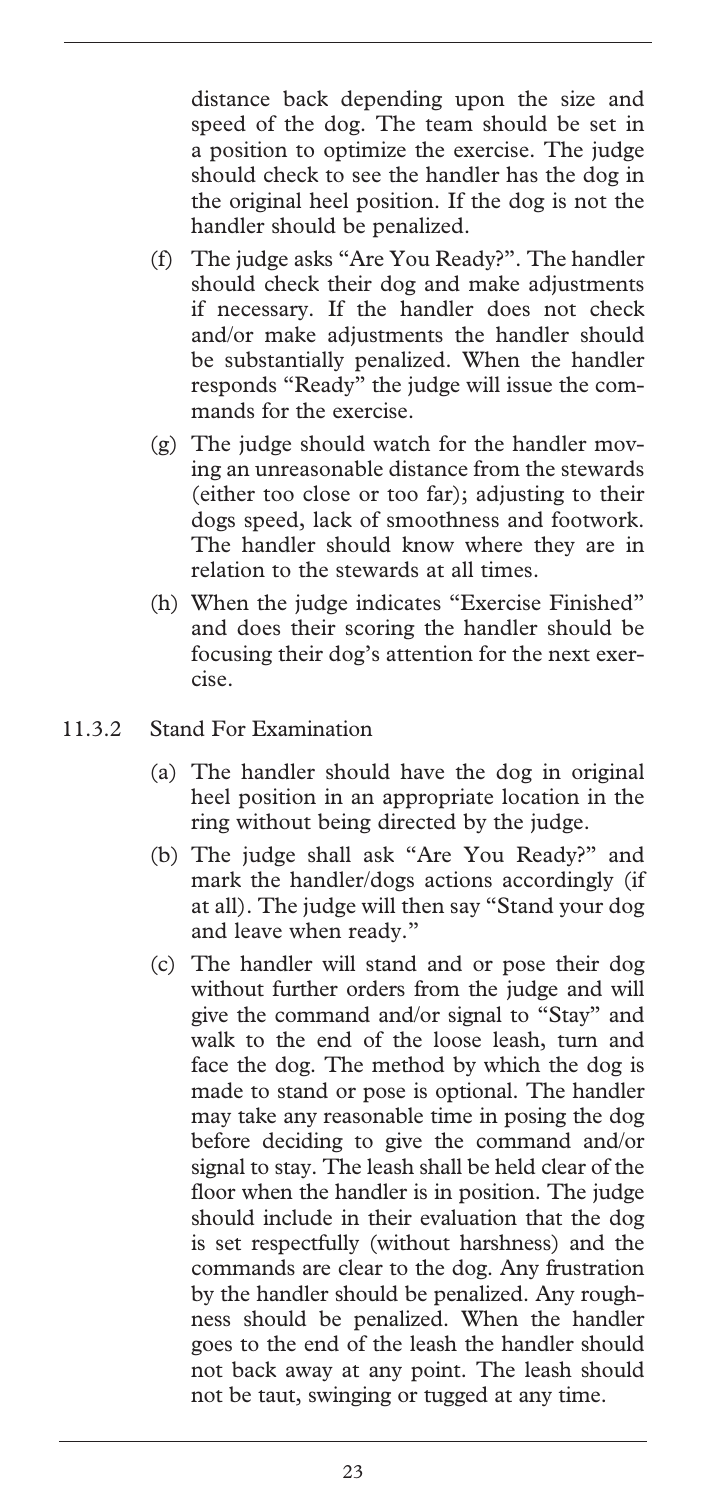- (d) The judge will approach from the front and touch the dog's head, body, and hindquarters only and then will give the order "Back to your dog".
- (e) The handler should return back to the dog by walking at an angle to the side of the dog and behind the dog to the original heel position. The judge should penalize any handler who walks straight back to the dog in such a manner that the dog would think he was to be trodden on. The handler should also take care that they do not step over the dog or step so close to the dog that it might interfere with the dog. The leash should also not potentially interfere with the dog by touching the dog in any way. The judge should also penalize a lack of smoothness on the handler's part or failing to return to original heel position.
- (f) The judge shall say "Exercise finished". While the judge is marking the scoresheet they should also be aware of the handler and dog interaction. The team should be moving appropriately to the location for Recall. The team should be in a positive manner and the handler should be maintaining the dog's attention and working attitude.
- 11.3.3 Recall
	- (a) This on leash exercise shall begin with similar command and evaluations as the beginning of the other exercises.
	- (b) The judge will say "Leave your dog." The handler must then give a clear command, walk away in front of the dog to the end of the loose leash, turn and face the dog. When the handler goes to the end of the leash the handler should not back away at any point. The leash should not be taut, swinging, tugged or touching the ground at any time.
	- (c) The judge will give the order or signal to "Call your dog". The handler will call or signal the dog in a clear manner.
	- (d) Upon the dogs brisk return facing the handler the judge shall order or signal "Finish". The handler should give a clear command for the dog to return to heel position. The leash should not interfere with the dog in any way.
	- (e) The judge will say "Exercise Finished" and the team shall leave the ring in a positive manner with the dog under control.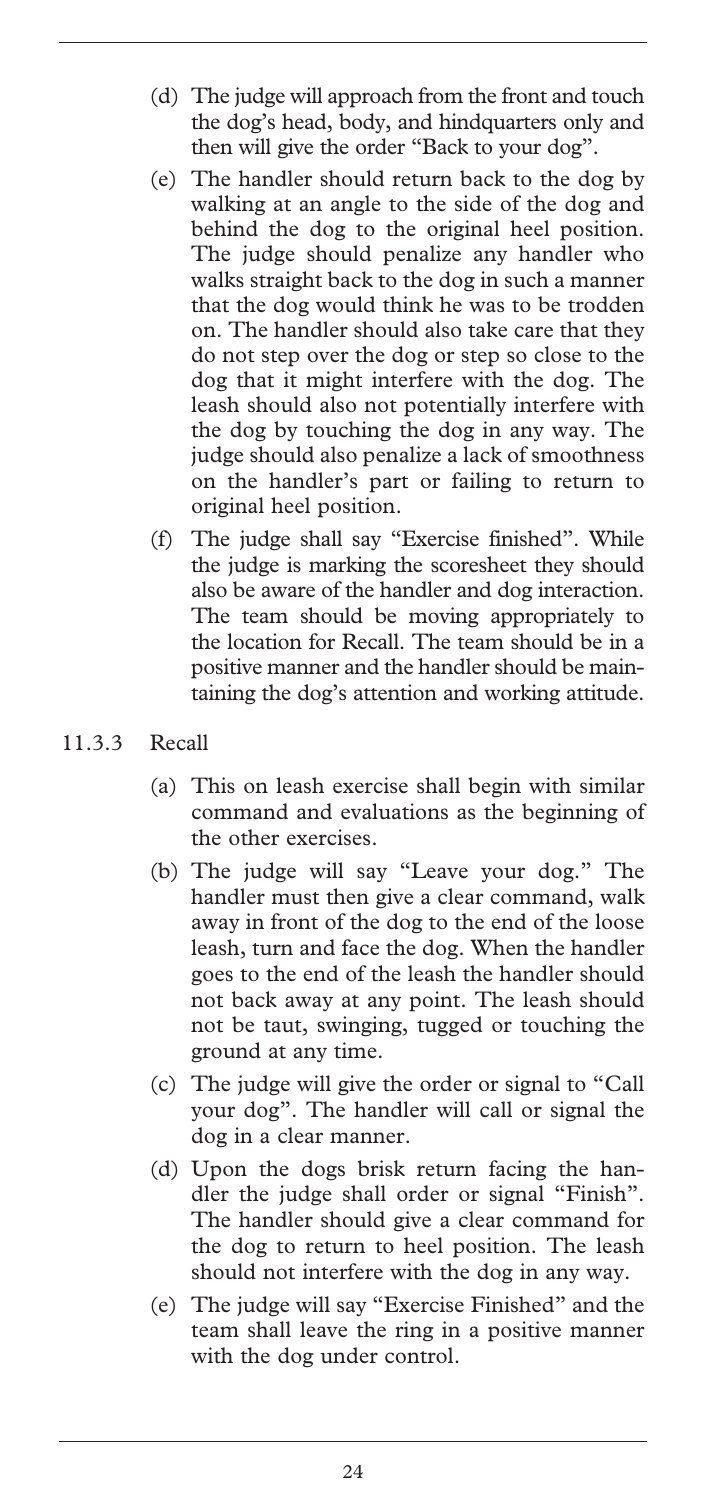#### 11.3.4 Group Exercise

- (a) In the Group exercises all the competing dogs in a class take the exercise together, except if there are more than 8 dogs they are split into groups of not more than eight. All Pre-Novice classes can be combined at the judges discretion.
- (b) The dogs shall enter the ring on leash, and must line up in order of judging along one side of the ring. Handler's armbands shall be placed behind the dogs without being told by the judge. The armband numbers must be clearly visible to the judge. The judge shall pay attention to proximity to other dogs entering and leaving the ring.
- (c) On order from the judge to "Sit your dogs" the handlers shall sit their dogs. On further order from the judge to "Leave your dogs" the handlers must then give a clear command, walk away in front of the dog to the end of the loose leash, turn and face the dog. When the handlers go to the end of the leash the handlers should not back away at any point. The leash should not be taut, swinging, tugged or touching the group at any time.
- (d) After 30 seconds from the command to leave the dogs, the judge will order "Back to your dogs" where upon the handlers must return promptly to their dogs, each walking around behind his own dog to the original heel position. The judge should be watching for the leash distracting the dog, the handler walking straight back at the dog or stepping over any part of the dog. The handler should walk at a slight angle back to the dog and return to the original heel position.
- (e) The judge will then say "Exercise finished." The judge should also be watching to see whether the handler distracts the dog in any way during the exercise. Penalty given for touching the dog or collar in getting it into the sit or down position should be appropriate to the source of the difficulty.
- (f) The judge should also be watching to see whether the handler allows their dog to disturb other dogs between exercises.
- (g) The long down is conducted in a similar manner except it is for 1 minute and the dogs remain lying down rather than sitting.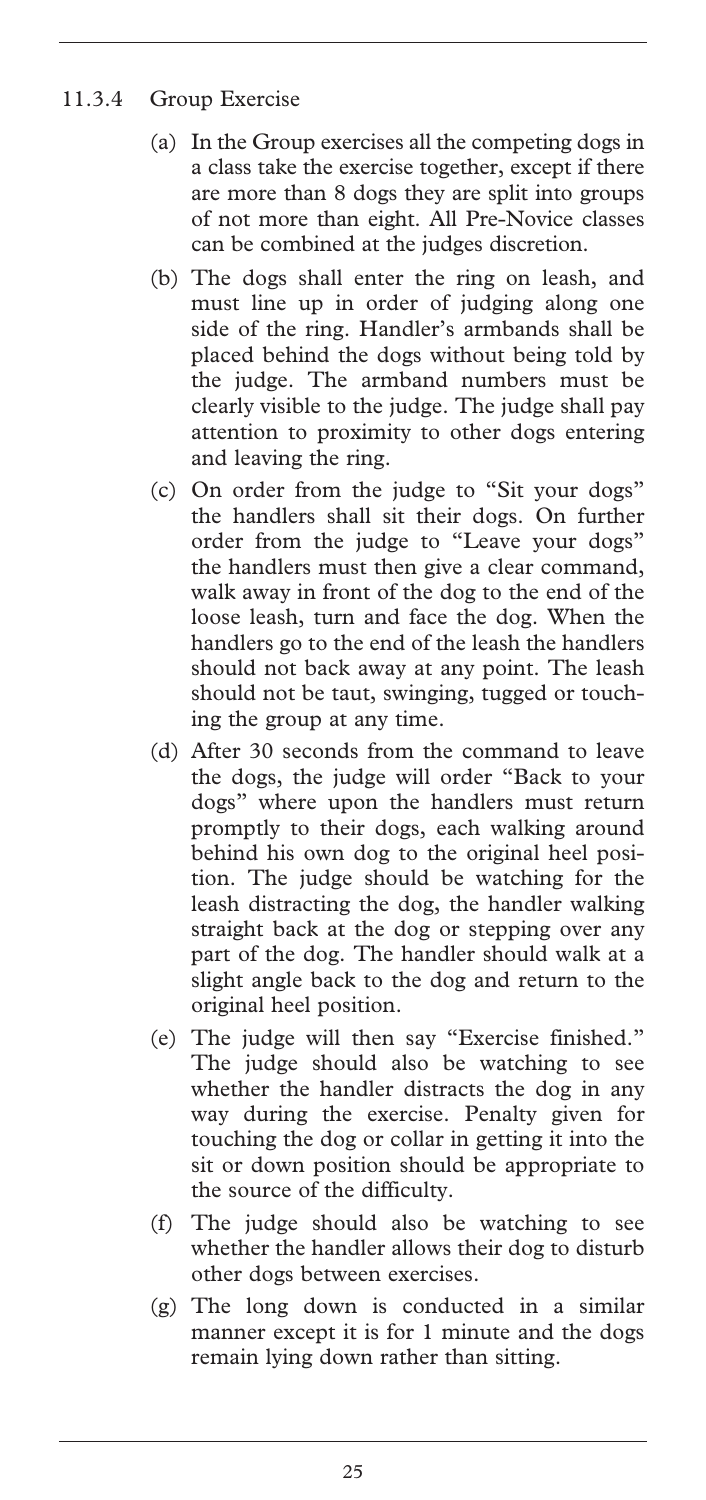(h) Should the dogs move or act in an errant manner the handler should be evaluated as to how they react to the situation (if at all).

#### **11.4 Novice**

11.4.1 Heel on Leash

The heel on leash and figure 8 will be judged and managed according to the criteria set out in Pre-Novice and any general rules.

- 11.4.2 Stand for Examination *(35-12-15)*
	- (a) On completion of the Figure 8 Exercise, the handler will remove the leash and give it to a steward who will place it on the judge's table.
	- (b) On the judge's order, the handler will stand and/or pose his dog. The method by which the dog is made to stand or pose is optional. The handler may take any reasonable time in posing the dog, then without further order from the judge, will give the command and/or signal to stay, walk straight forward about 1.83m (6'), turn and face the dog.
	- (c) The judge will approach the dog from the front and touch the dog's head, withers and hindquarters only. On the judge's order, the handler will return by walking around behind the dog to heel position.
	- (d) The dog shall remain in a standing position until the judge says "Exercise finished."
	- (e) The scoring of this exercise will not start until the handler has given the command and/or signal to stay except for such things as rough treatment of the dog by its handler or active resistance.
	- (f) Substantial or minor deductions, depending on the circumstances, shall be given for any handler who backs away from his dog, is not approximately 1.83m (6') from the dog during the examination.

#### 11.4.3 Heel Free *(36-12-15)*

(36-12-15) (a) The scoring and orders for this exercise shall be the same as for the Heel on Leash (except no Figure 8) and/or titling Novice (Under Obedience Trial & Rally Obedience Trial Rules & Regulations).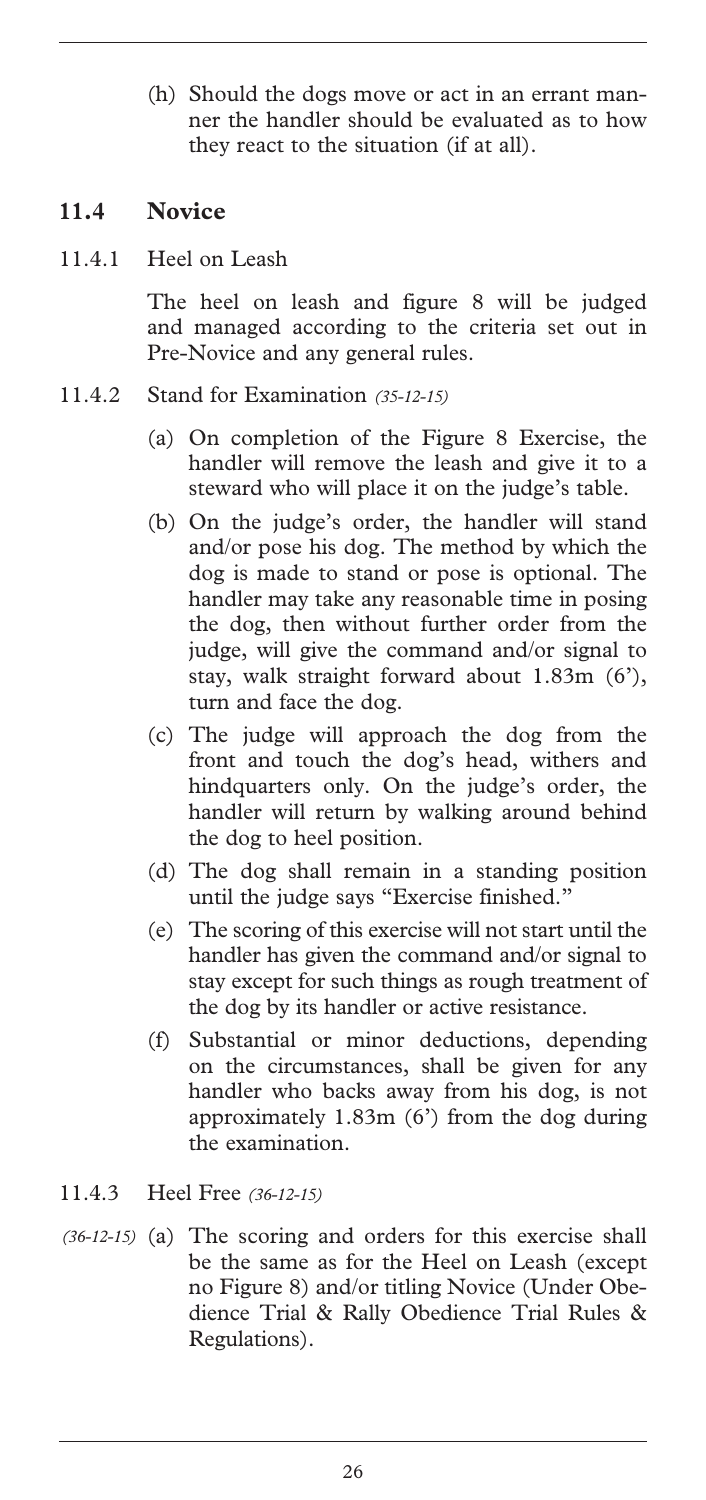(b) After the exercise is finished handlers should move automatically to the appropriate position for Recall.

#### 11.4.4 Recall

- (a) In this exercise, upon order or signal from the judge to "Leave your dog," the handler will give the dog the command and/or signal to stay in the sitting position, leave the dog, and go about 12.19 m (40'), turn and face the dog.
- (b) Upon order or signal from the judge, "Call your dog," the handler will call or signal the dog which must come straight in at a brisk pace, sitting straight in front of the handler, close enough so that he can readily touch the dog's head without moving either foot or having to stretch forward.
- (c) Upon order or signal from the judge "Finish," the dog on command or signal should go smartly to heel. In the Finish the method in which a dog goes to heel should be the option of the handler, providing it is done smartly.
- (d) Judges should pay particular attention to the clarity and volume of command over the greater distance plus the handler's proximity to ring edge. The handler should remain standing while not learning to the dog or any unnecessary movements. The handler's arms must be hanging naturally at their side. There must be ample room for the dog to move around the handler.

#### 11.4.5 Group Exercises

- (a) The Group exercises for Novice are similar *(30-12-15)* to the titling Novice (under Obedience Trial & Rally Obedience Trial Rules & Regulations) exercises except they are 1 minute in duration each. All Novice classes can be combined at the judges discretion.
	- (b) The leash should be neatly placed behind the dog during the evaluation and supporting the armband number. This should be done without the judges indication. The scoring and orders for this exercise shall be the same as for Novice.
	- (c) The judge shall pay attention to each teams proximity to other dogs entering and leaving the ring; commands from the handler; setting the dog; the handlers body language (looking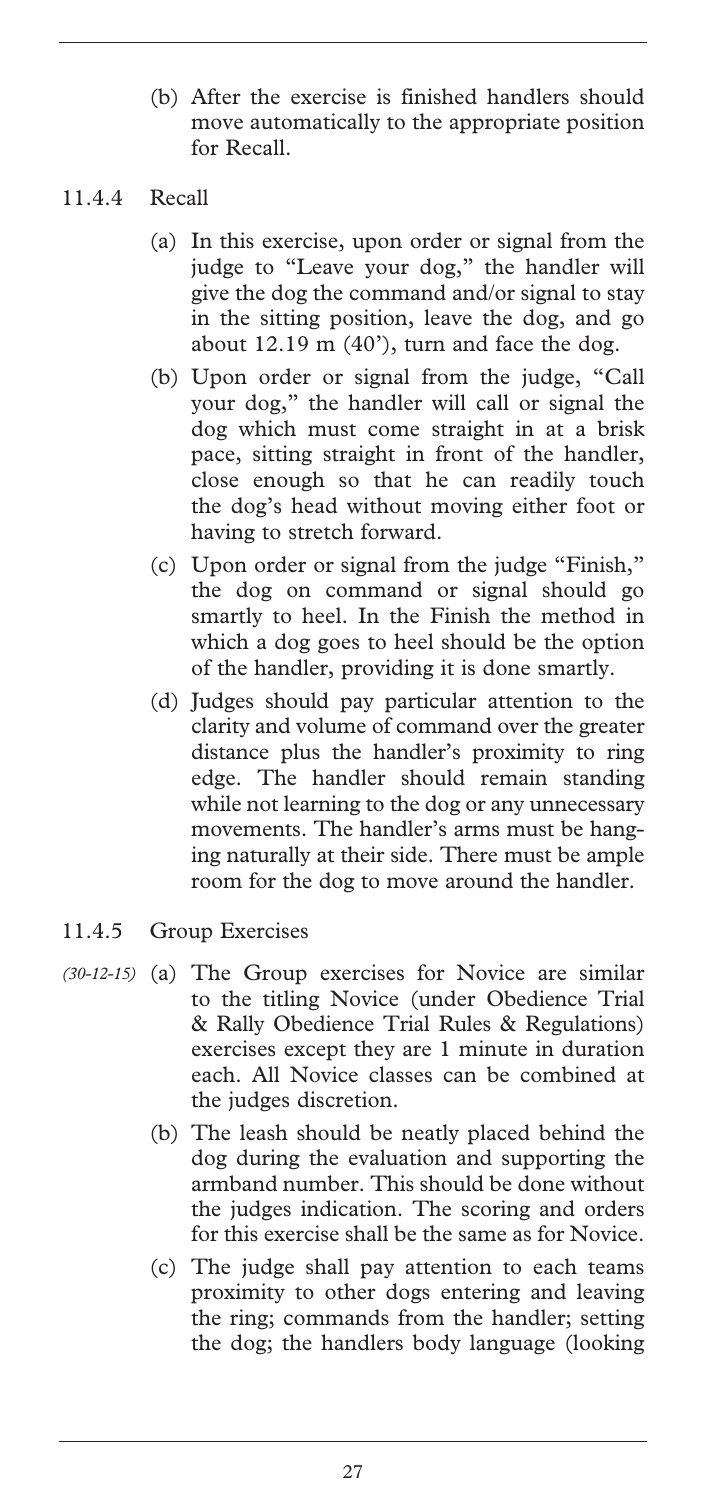back at the dog); manner of return to the dog; proximity to the dog; return to heel position; and interference with other dogs.

### **11.5 Open Exercises**

- 11.5.1 Heel Free
	- (a) Upon entering the ring the handler is expected to hand the dumbbell to the steward without being told. The leash should be handed to the steward at the start position.
	- (b) The orders and scoring for this exercise shall be the same as for the Heel Off Leash in Novice except the Figure 8 is included. The principal features and deductions are the same as in Novice.
- 11.5.2 Drop on Recall
	- (a) The handler will move automatically from the completion of the Figure 8 exercise (after Exercise finished) to the position for the Recall.
	- (b) The judge will ask "Are you ready". After the handler responds "Ready" the judge will indicate to "Leave your dog".
	- (c) The handler will command and/or signal to stay in the sitting position, leave the dog and go about 12.19 m (40'), turn and face the dog.
	- (d) Upon order or signal from the judge to "Call your dog", the handler will call or signal the dog which must come straight in at a brisk pace.
	- (e) While the dog is in motion, upon order or signal from the judge, or at a pre-designated point, the handler will command or signal the dog to drop.
	- (f) Upon further order or signal from the judge to "Call your dog" the handler will call or signal the dog.
	- (g) Upon order or signal from the judge to "Finish", the dog on command or signal should go smartly to heel.
	- (h) The judge should pay attention to clarity and volume of commands/signals; too late or early a drop command; using two commands for drop; holding signals; extra command to finish or using two commands; extra commands to stay.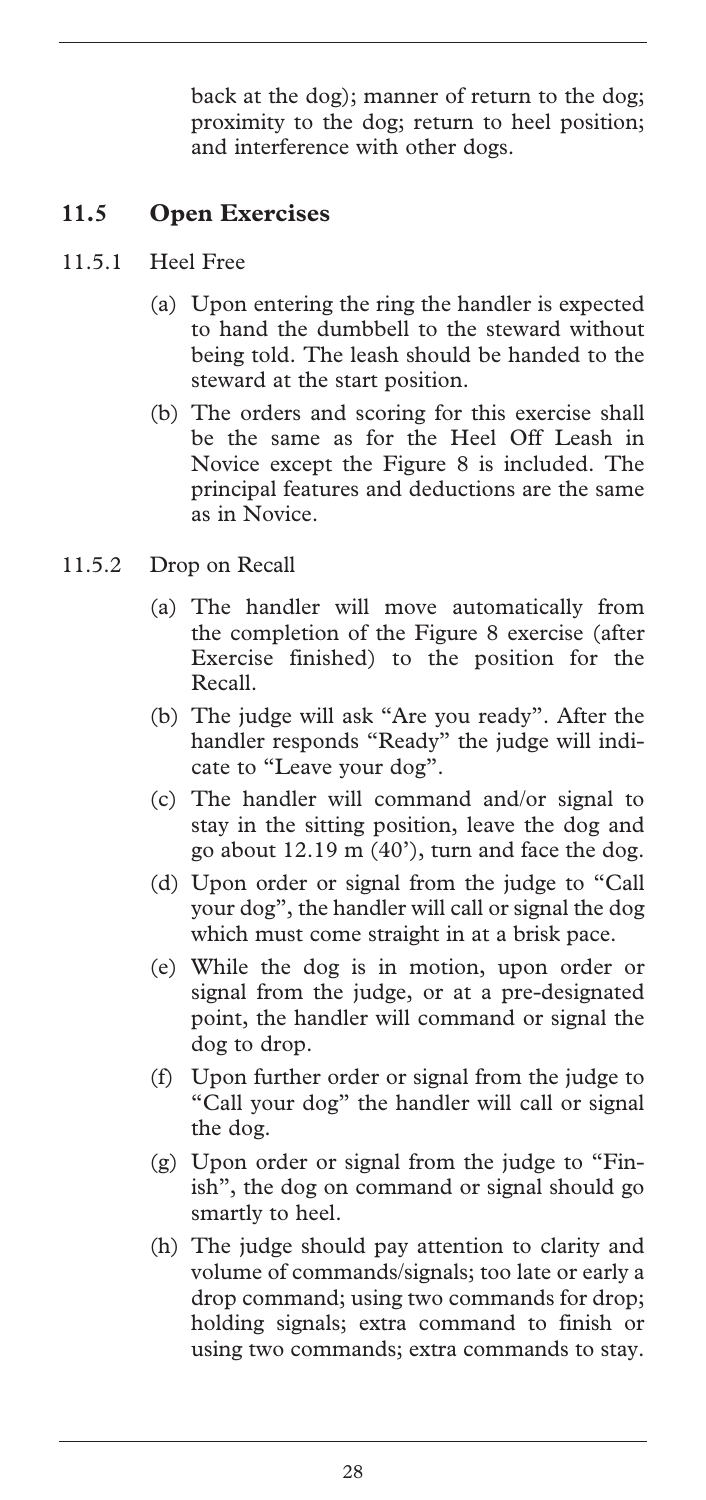#### 11.5.3 Retrieve on Flat

- (a) The judge will ask "Are you ready". After the handler responds "Ready" the judge will indicate "Throw It" whereupon the handler may give the command and/or signal to stay and shall throw the dumbbell.
- (b) The judge orders "Send your dog", whereupon the handler gives a command or signal to the dog to retrieve the dumbbell.
- (c) The judge orders "Take It" whereupon the handler may command the dog to give it up, then takes it.
- (d) The judge orders or signals "Finish". The handler commands or signals the dog to return to heel position.
- (e) The procedures and orders for this exercise shall be the same as for the titling Open.
- (f) After the completion of the Retrieve on Flat the team will move to position for the High Jump.
- (g) The judge should pay attention to the following:
	- (i) bad throws;
	- (ii) late or early send commands;
	- (iii) handler using two commands to send for retrieve;
	- (iv) handler using more than one finish com mand;
	- (v) handler not commanding dog to wait/stay;
	- (vi) handler who holds signal or drops the dumbbell;

### 11.5.4 Retrieve over High Jump

- (a) The Retrieve over High Jump is executed in the same manner as Retrieve on the Flat, except the dog must jump the high jump. The handler must stand a minimum of 2.44m (8') from the high jump and remain in the same position throughout the exercise. The dumbbell must be thrown a distance of at least 2.44m (8') beyond the jump.
- (b) The procedures, orders and scoring for this exercise shall be the same as for the Retrieve on Flat.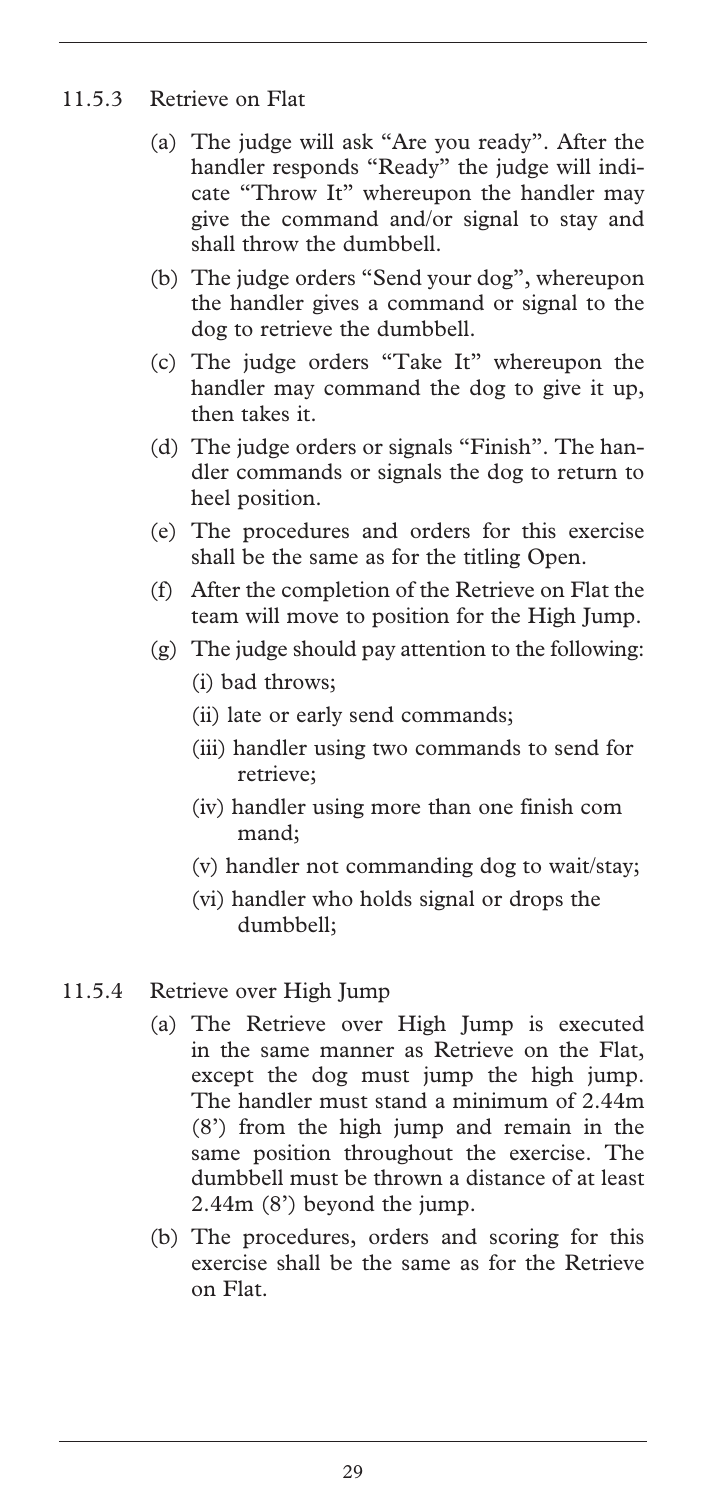### 11.5.5 Broad Jump

- (a) The handler will stand with the dog at the heel position at least 2.44m (8') from and in front of the jump.
- (b) The judge orders "Leave your dog" and the handler will give the dog the command or signal to stay and go to a position facing the right side of the jump about 61cm (2') from the jump, and within the range of the first and last hurdle.
- (c) On the judges command the handler shall command or signal to jump and the dog should clear the entire width of the broad jump without touching it and, return to a sitting position in front of the handler. The handler shall change position while the dog is in mid air.
- (d) Upon command from the judge the handler will "Finish" the dog to heel position.
- (e) The judge shall pay particular attention to commands from the handler; the handler's placement in relation to the broad jump (is it close enough to the jump while leaving room for the dog later to heel); and how the handler changes position smoothly and efficiently.
- (f) After exercise is finished the handler should leash the dog and leave the ring with dumbbell.
- (g) The judge shall pay particular attention to where the dog is set up, the commands from the handler, the handlers placement in relation to the broad jump (are they two feet from the jump and are they between first and last jump) and how the handler changes position smoothly and efficiently.
- 11.5.6 Group Sit and Down Exercises
	- (a) The Long Sit and Down exercises in the Open class are performed in the same manner as in the Novice classes, except that after leaving their dogs the handlers must immediately leave the ring and go to a place designated by the judge out of sight of their dogs, where they must remain until the time limit of 1 minute for the Long Sit and 1 minute for the Long Down.
	- (b) The judge shall pay attention to each teams proximity to other dogs entering and leaving the ring; commands from the handler; setting the dog; the handlers body language (looking back at the dog); manner of return to the dog;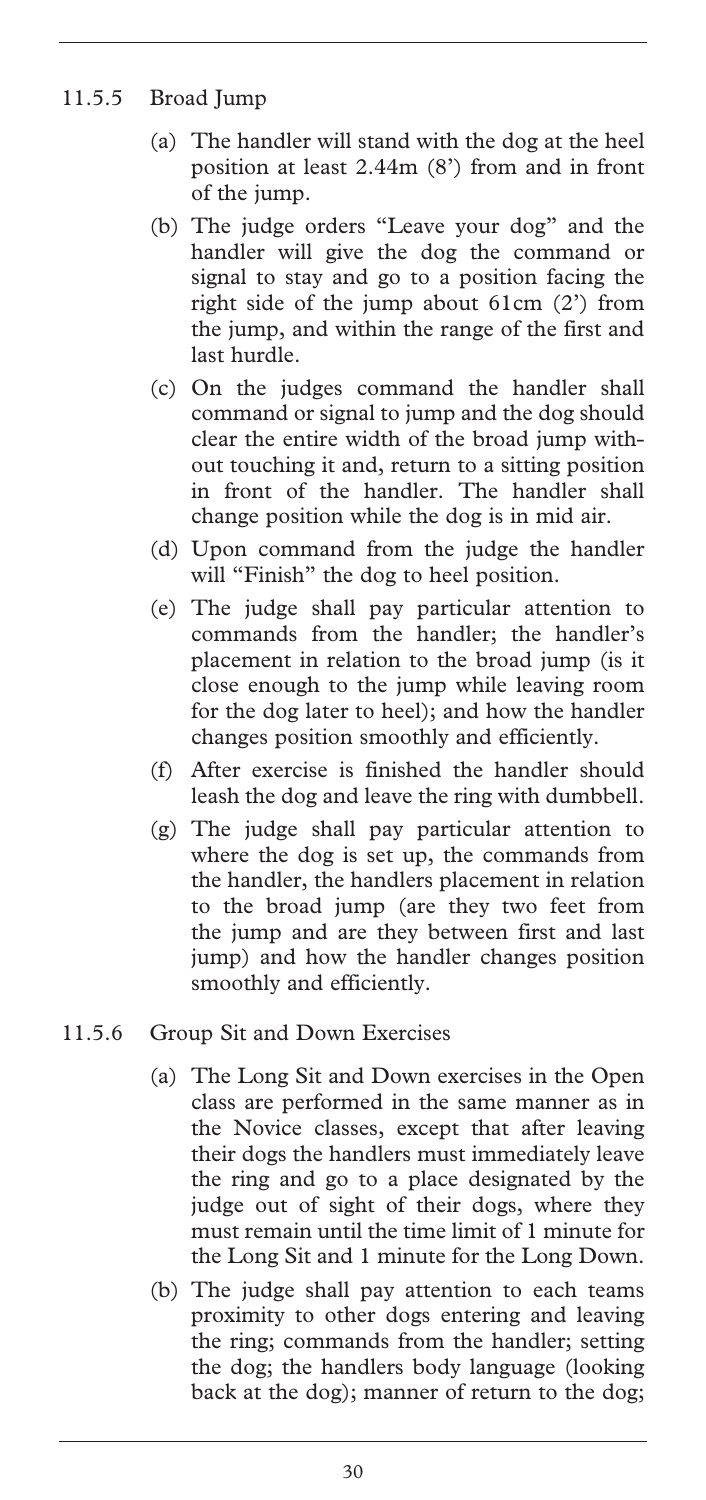proximity to the dog; return to heel position; and interference with other dogs.

# *12 CLASS PLACEMENTS & TABULATION OF POINTS*

#### **12.1 Class Placements**

12.1.1 In order of the score received by the judge (highest to lowest) the judge shall make placements 1st-4th in each class. In the event of ties there shall be a run-off competition as per the O.T.R.A.R.

### **12.2 Tabulation of Points**

- 12.2.1 Points are awarded according to the score received in competition. They are 100 points for a score of 190-200; 75 points for a score of 180-189.5; 50 points for a score of 170-179.5; and 25 points for a score of 160-169.5. For a score of less than 160 there are no points earned.
- 12.2.2 Once a Pre-Novice handler has earned 500 points over any time frame, they must move to Novice competition.
- 12.2.3 Points are used to calculate the qualifying juniors for the zone final as well as highest aggregate awards. These points are only cumulative within the calendar year.
- 12.2.4 The judge will award the handler with Highest Score of the Novice and Open Classes with the award of "Best Overall in Junior Obedience."
- 12.2.5 Juniors may enter in both Novice and Open in junior obedience at a regular event provided the dog is eligible.
- 12.2.6 Only points awarded at approved CKC events will be tabulated.
- 12.2.7 It is recommended that for all junior obedience competitions, the Junior Kennel Club Representative or tabulator record the allocated points.
- 12.2.8 A copy of the junior obedience results shall be posted in a prominent location at the event.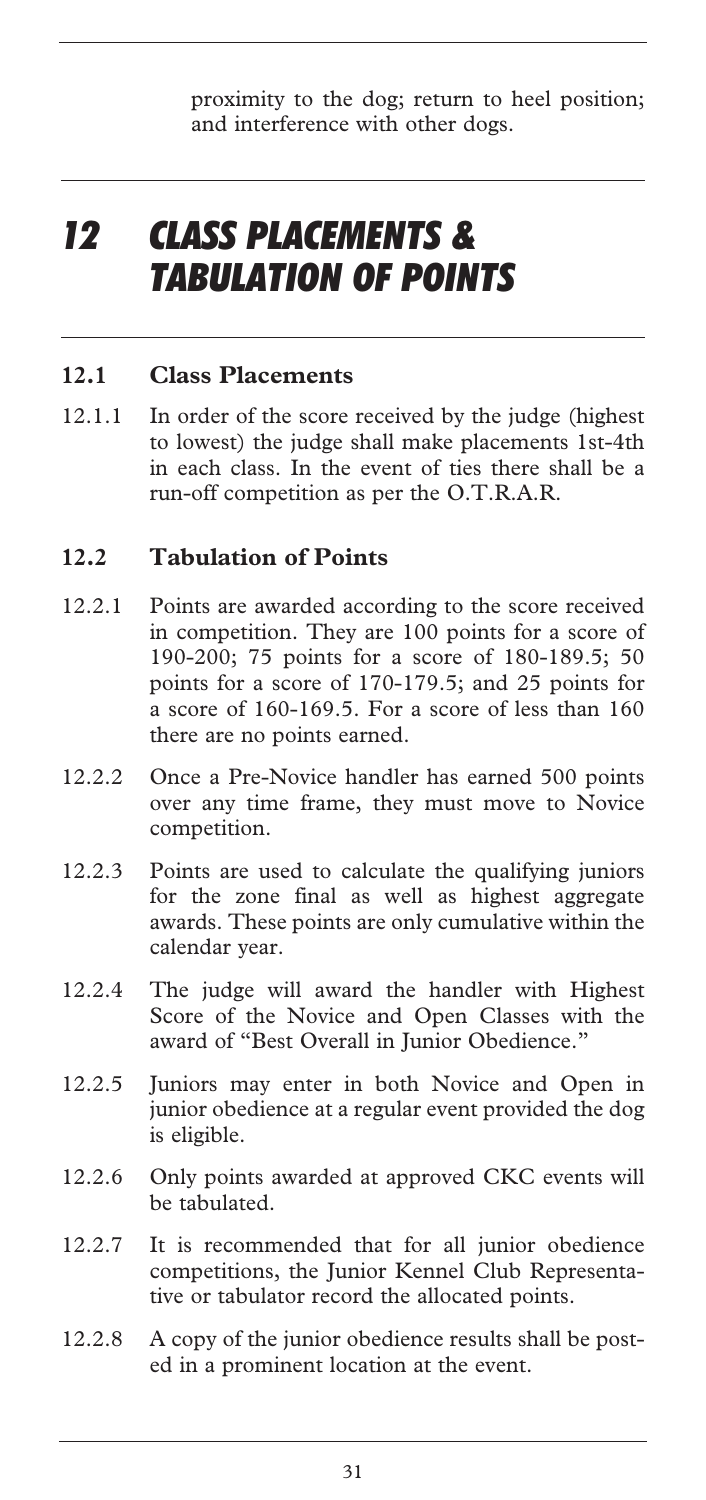12.2.9 If a junior handler competes in a zone other than that of his residence all points awarded to that handler will be tabulated. For the zone finals a handler may not qualify in more than one zone.

# *13 RIBBONS & ROSETTES*

| 13.1 | Ribbons or rosettes for all regular Junior Obedience<br>events will be awarded in each class as follows: |  |  |
|------|----------------------------------------------------------------------------------------------------------|--|--|
|      |                                                                                                          |  |  |
|      |                                                                                                          |  |  |
|      |                                                                                                          |  |  |
|      |                                                                                                          |  |  |
|      |                                                                                                          |  |  |
|      |                                                                                                          |  |  |
|      | Reserve Overall (optional)  Maroon and Pink                                                              |  |  |
| 13.2 | Rosettes for all Zone Finals Junior Obedience events<br>will be awarded in each class as follows:        |  |  |
|      |                                                                                                          |  |  |
|      |                                                                                                          |  |  |
|      |                                                                                                          |  |  |
|      | Best Overall  Light and Dark Blue                                                                        |  |  |
|      | Reserve Overall  Maroon and Pink                                                                         |  |  |
|      | Highest Aggregate awards (optional)                                                                      |  |  |
|      |                                                                                                          |  |  |
| 13.3 | The name of the class must be listed for the zone<br>competition: Pre-Novice, Novice or Open.            |  |  |
| 13.4 | Rosettes for the National Junior Obedience compe-<br>tition will be awarded as follows:                  |  |  |
|      |                                                                                                          |  |  |
|      | Reserve Overall  Maroon and Pink                                                                         |  |  |
|      | Third  Light Green and Dark Green                                                                        |  |  |
|      | Fourth  Light Brown and Dark Brown                                                                       |  |  |
|      |                                                                                                          |  |  |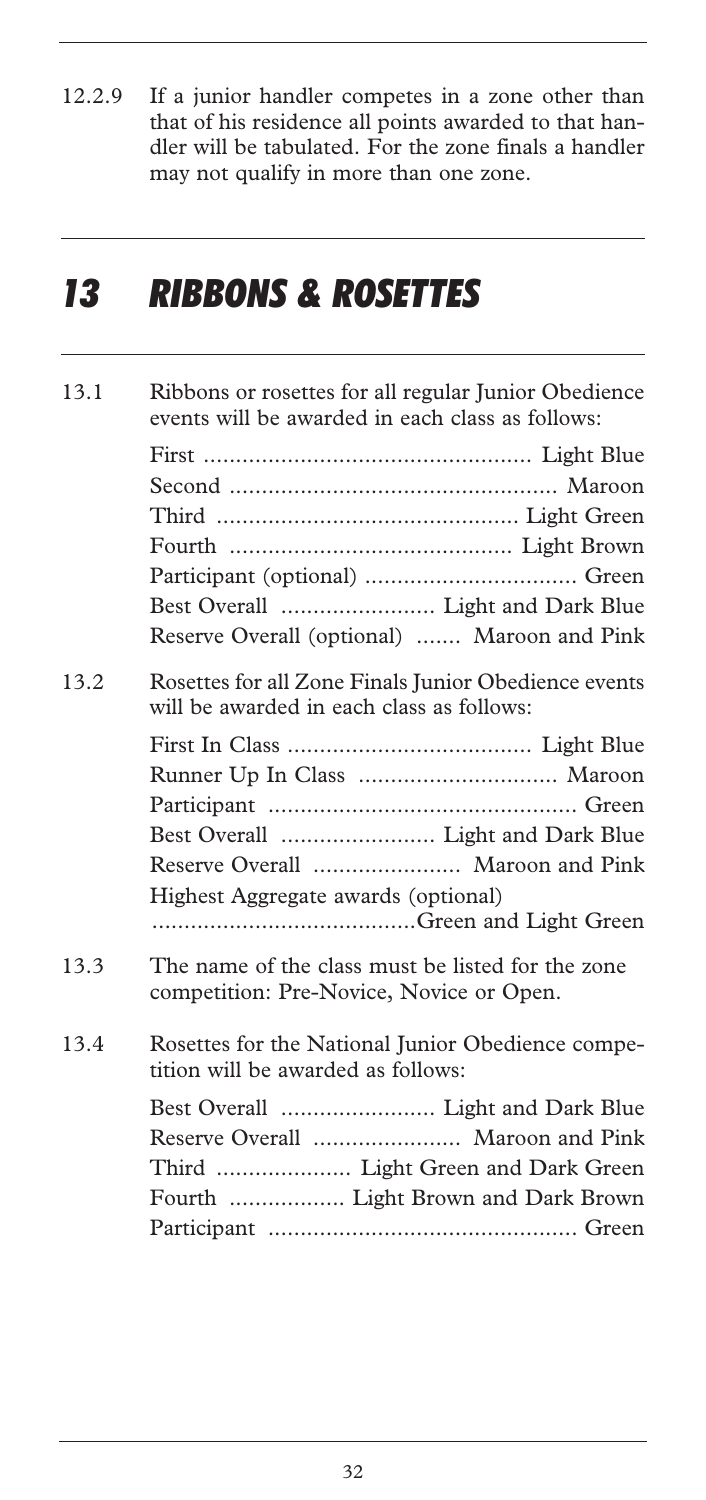- 13.5 The following must be placed on the face of the ribbon or rosette:
	- (a) The Canadian Kennel Club logo.
	- (b) The placement
	- (c) The words "Junior Obedience" or "Junior Event"
- 13.6 The following must be placed on the face of the rosette for:
	- (a) Zone finals the words "Zone finals" and/or the name of the zone and/or zone number.
	- (b) National competition the words "Canadian Junior Obedience Championship" and the year
- 13.7 The name of the class, the club name and/or the club's logo may also be included on the ribbon as well as the sponsors name or logo. This shall be at the discretion of the trial giving club.
- 13.8 Optional prizes may be offered to all junior exhibitors participating at the discretion of the trial giving club.

# *14 ZONE FINALS COMPETITION*

- 14.1 Provincial/Zone junior obedience competitions shall be held once a year in order to select a Best Junior Obedience Handler for each of the CKC designated zones provided there is a qualifier in that zone.
- 14.2 A Junior Council Representative for each zone, or their designate, is responsible for selecting the date, location and judges for the zone finals in a particular year. It is preferable, but not necessary, that this event be held in conjunction with a show or trial.
- 14.3 The zone final must be completed 60 days prior to the scheduled national competition in that year following the establishment of eligibility.
- 14.4 Qualification
	- (a) From Pre-Novice competition within the calendar year, by addition of all points within each age class, the top four in each age class are invited to compete.
	- (b) From Novice competition within the calendar year, by addition of all points within each age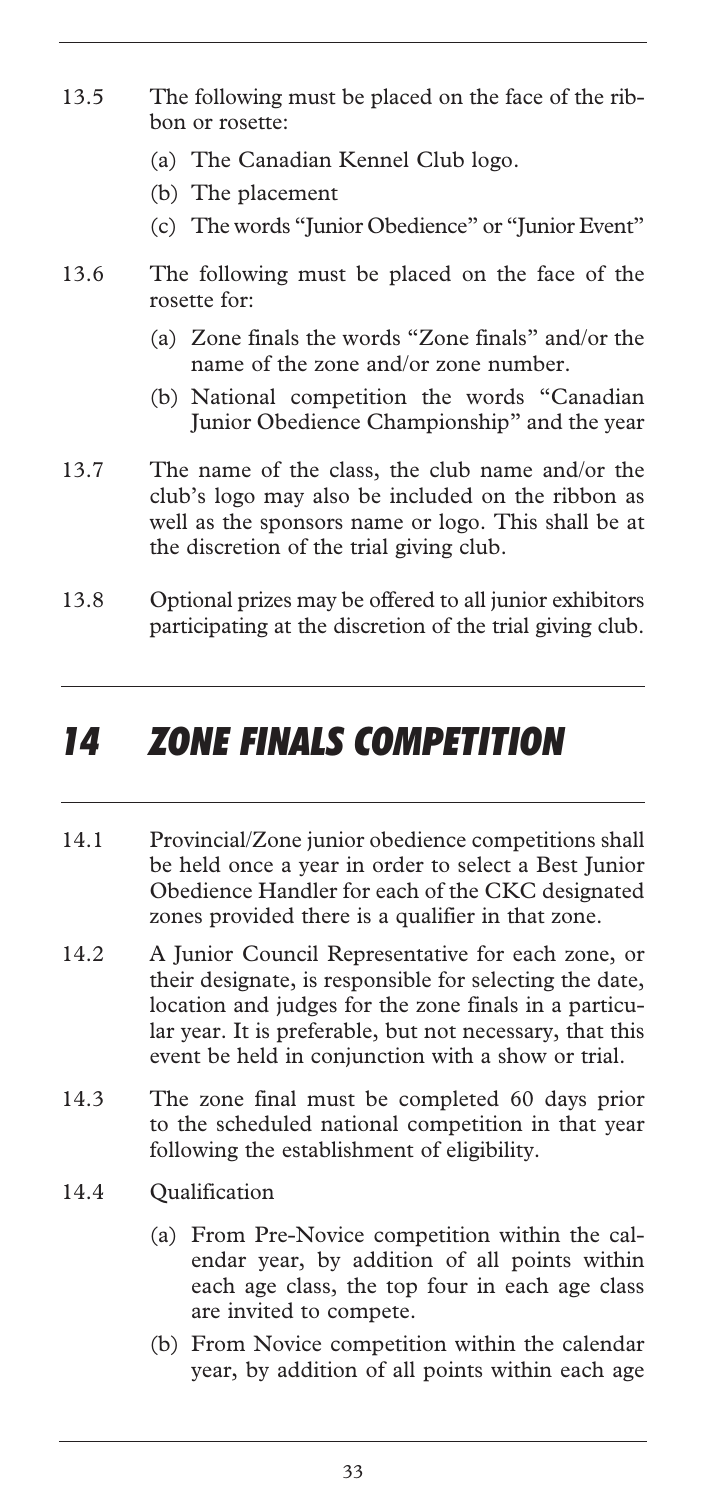class, the top four in each age class are invited to compete.

- (c) From Open competition within the calendar year, by addition of all points within each age class, the top four in each age class are invited to compete.
- 14.5 In case of a tie for any of the top 4 placements within each age class, all juniors eligible for those placements will be invited to compete in the zone finals. This is not cumulative (eg: if two tied for first and two tied for second these would be the only four juniors invited).
- 14.6 Qualifying Open competitors may also elect to compete in both the Open class and the Novice. The scoring is independent. For the junior to compete in Novice class they must have received score points in Novice within the calendar year. They would compete within the appropriate age class. This entrant is in addition to the other Novice invited juniors.
- 14.7 To qualify for a zone final invitation the competitor must have received a minimum of 160 points in accordance with Section 12.2.0, at least three (3) times within the calendar year.
- 14.8 Invitations

Invitations are to be mailed to each qualified junior competitor no later than 45 days prior to the competition. The invitation must include the information indicated in Section 3 for a premium list. The event shall have a closing date and time but not more than 21 days prior to the event. The invitation must set the terms and conditions of response by the qualified junior.

- 14.9 Classes
	- (a) Judging will be divided into the classes the juniors received their invitation based on
	- (b) Should ties occur within the two highest scores of each class or overall a run-off competition must be held.
	- (c) All exhibitors will be given their scoresheets following the competition.
- 14.10 Pre-Novice
	- (a) Pre-Novice competitors will compete for the award of "Best in Class in Pre-Novice" and "Reserve in Class in Pre-Novice".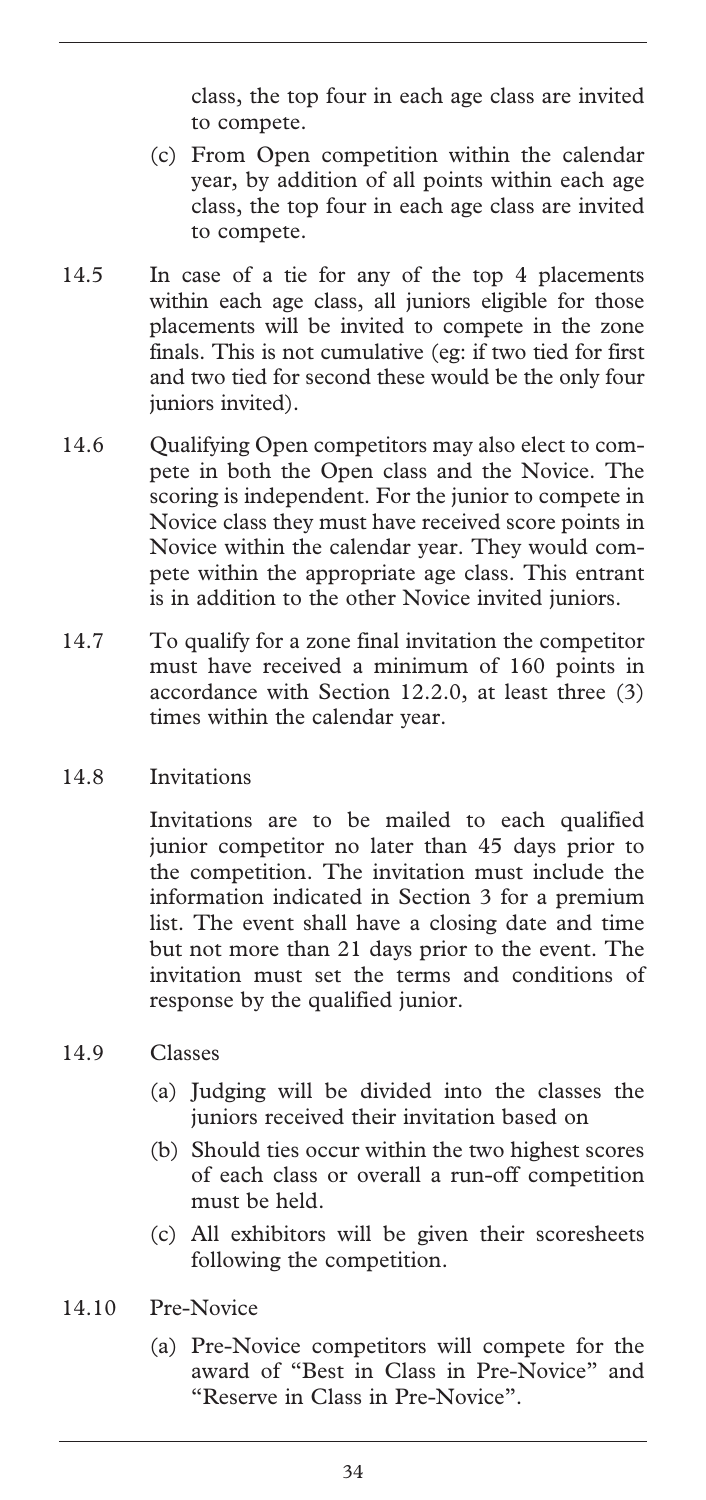- (b) From the two highest scores in Pre-Novice the winners of "Best Overall in Pre**-**Novice in Junior Obedience" and "Reserve Overall in Pre-Novice in Junior Obedience" are awarded.
- (c) All other exhibitors will receive a participant rosette.
- (d) The judge will use the Pre-Novice scoresheet and score according to the criteria in the regular competitions
- 14.11 Novice
	- (a) Novice competitors will compete for the award of "Best in class in Novice" and "Reserve in Class in Novice".
	- (b) From the two highest scores in Novice the winners of "Best Overall in Novice in Junior Obedience" and "Reserve Overall in Novice in Junior Obedience" are awarded.
	- (c) All other exhibitors will receive a participant rosette.
	- (d) The judge will use the Novice scoresheet and score according to the criteria in the regular competitions.
- 14.12 Open
	- (a) Open competitors will compete for the award of "Best in Class in Open" and "Reserve in Class in Open".
	- (b) From the two highest scores in Open the winners of "Best Overall in Open in Junior Obedience" and "Reserve Overall in Open in Junior Obedience" are awarded.
	- (c) All other exhibitors will receive a participant rosette.
	- (d) The judge will use the Open scoresheet and score according to the criteria in the regular competitions.
	- (e) Some juniors may be eligible to compete in both Open and Novice. The score and awards are only relevant within each class and are not transferable.
- 14.13 The junior that is awarded Best Overall in Novice and the junior that is awarded Best Overall in Open shall compete for Best Overall Junior Obedience Handler in zone, using the Novice Heel Free exercise. Scoring is independent from previous competition.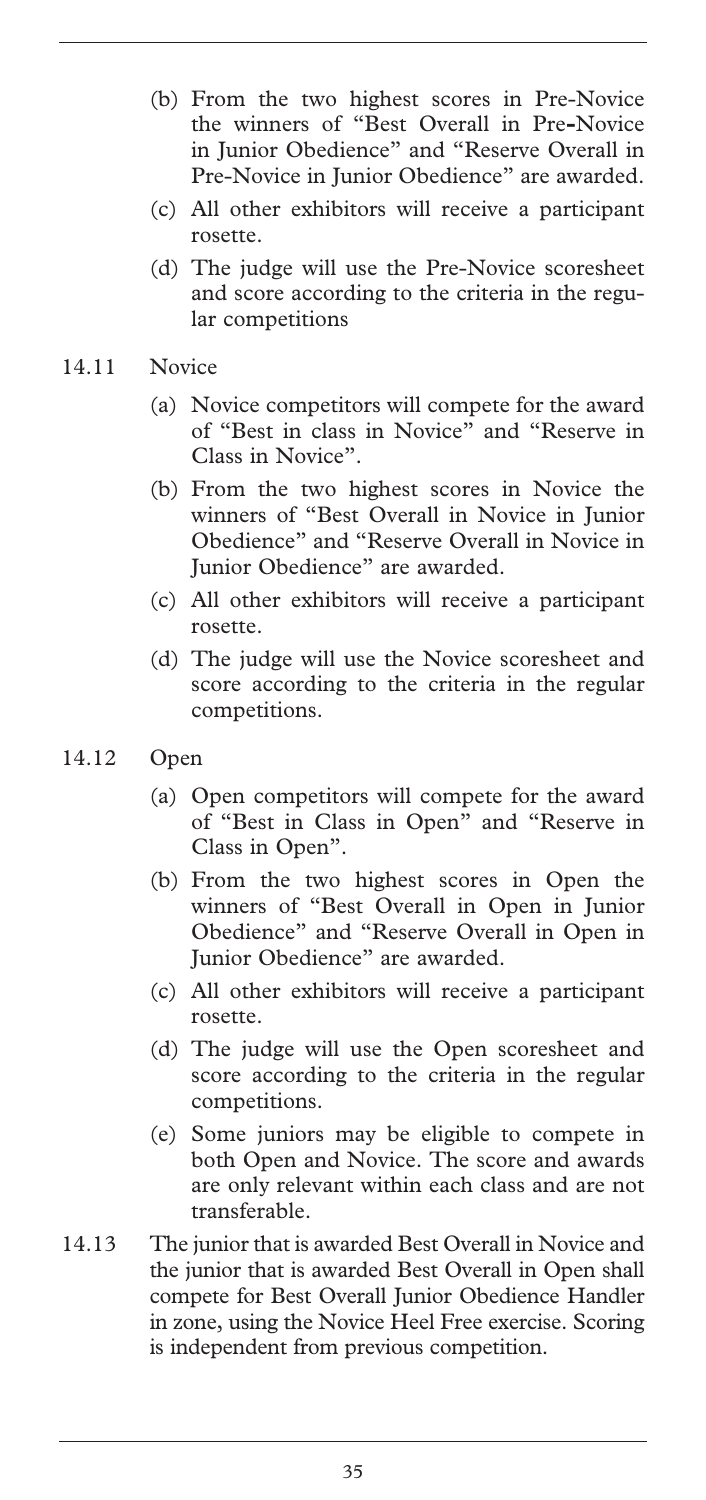14.14 Should the "Best Overall" recipient not be willing or able to compete in the National Junior Obedience Championship they must notify the Junior Representative for the zone in writing no later than 21 days after the zone finals. Should this occur the Junior Representative must offer the Reserve Overall Winner the opportunity to compete in the National Junior Obedience Championship.

# *15 NATIONAL COMPETITION*

- 15.1 The National Junior Obedience Competition is to be held prior to December 31st of the year following establishment of eligibility
- 15.2 The club hosting the National competition for Junior Handling or the Junior Handling Council Council Representative shall apply to the CKC on the appropriate form tol hold the National competition for obedience. *(27-03-18)*
- 15.3 This competition may be held in conjunction with the National Junior Handling Competition.
- 15.4 The location of the National Junior Obedience Competition shall be determined by the CKC Junior Council, and whenever possible it shall rotate between east and west and throughout the zones.
- 15.5 The judge will be selected by a host zone junior representative or their designate.
- 15.6 The winner of each zone competition will be invited to compete.
- 15.7 The competitors will all be judged in the same class: Novice.
- 15.8 The criteria and scoring in Novice regular competition will be the same for the Zone Competition.
- 15.9 The club hosting the National competition for Junior Handling or the Junior Handling Council Representative shall within 21 days of the competition of the Junior Handling Obedience National competition forward to the CKC the name of the winners. *(28-03-18)*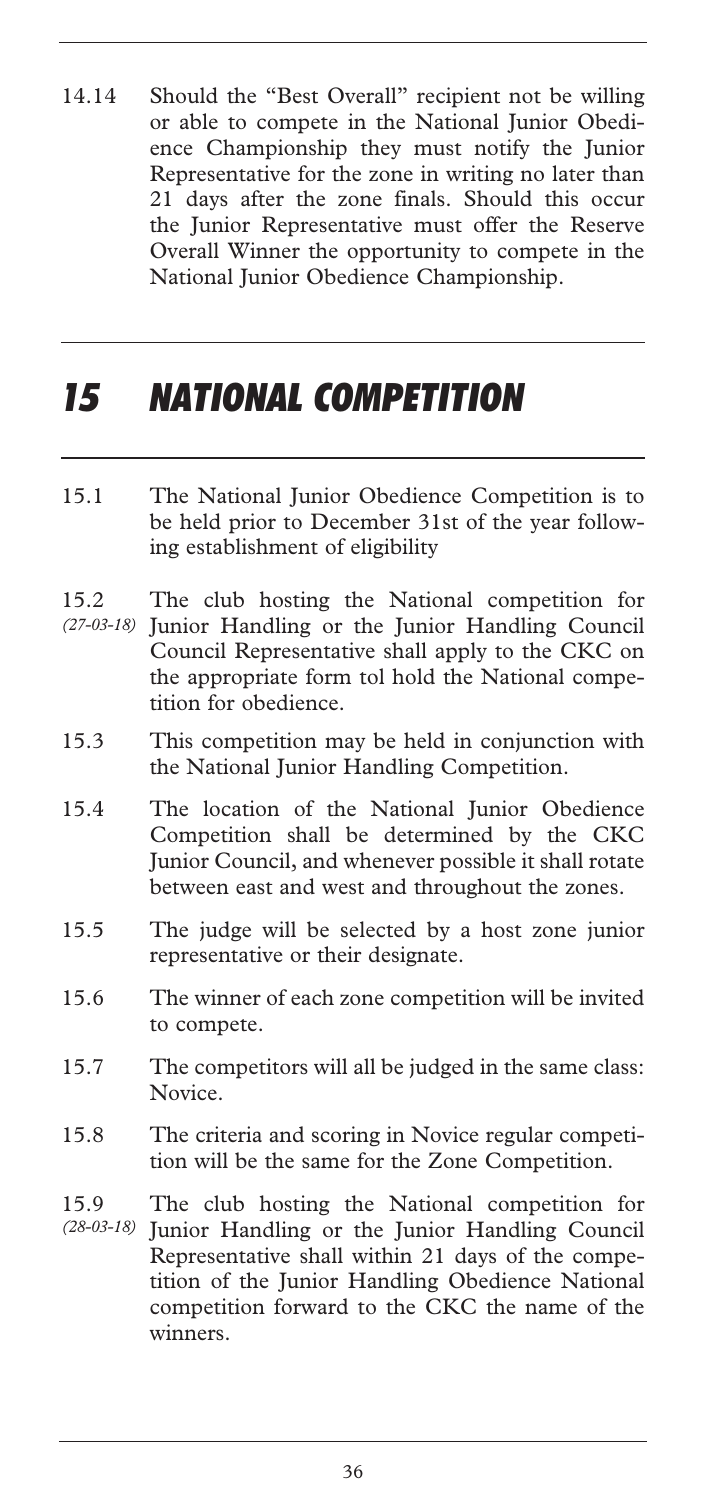# *16 AMENDMENTS*

- 16.1 These rules are subject to amendment by the Board.
- 16.2 Amendments to these rules may also be proposed by any person, association, club, representative group or body by presenting such proposal to the Board for its consideration. In such circumstances, the Board will forward the proposal to the Council for its consideration and input, prior to the Board making its final decision.
- 16.3 Any amendment to these rules shall be approved by a simple majority vote of the Board.
- 16.4 The effective date of any approved amendment shall be set by the Board.
- 16.5 The Board, at its sole discretion, may choose to perform a non-binding poll of the membership to attain general input prior to making a final decision on any proposed amendment to these rules.
- 16.6 Upon the Board making its final decision with respect to any amendment to these rules, the membership shall be advised by placing a notice in the Official Section as soon thereafter as is reasonably possible.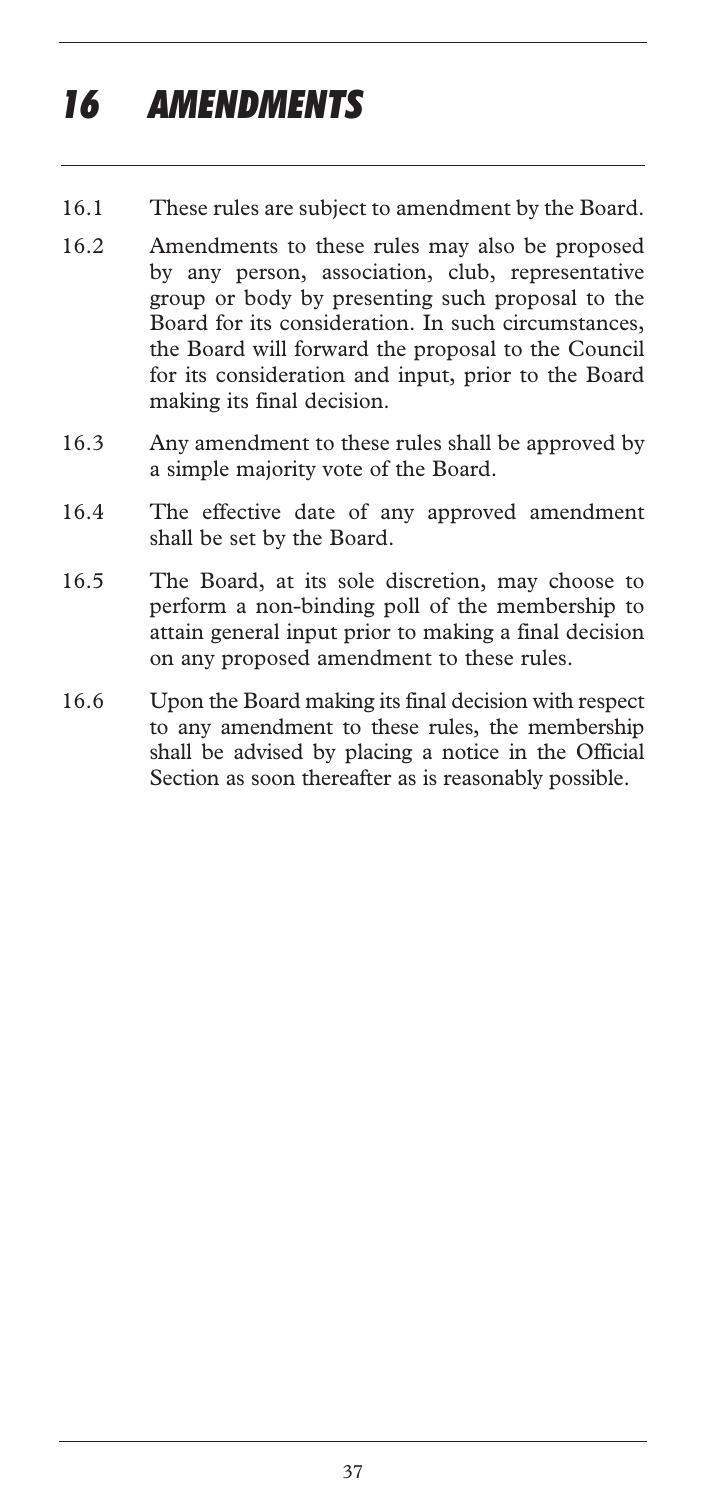# *APPENDIX A JUDGING GUIDELINES - CONFORMATION*

- 1.1 The overall impression is most important. The judge shall look for a Junior Handler appropriately dressed who presents his dog in a manner which will display its particular breed characteristics to its advantage. Conformation of the dog is not to be considered in the assessment of the handler's ability. Therefore, the judge should be aware of the way particular breeds are handled.
	- (a) The handler must use the proper breed stance; e.g. German Shepherd with a leg stretch, various sporting breeds with head up and tail out, Collies free baited with little stacking, Bloodhounds with lots of wrinkle piled up, etc. All breeds should be shown in a suitable manner appropriate for the time and reflecting current fashions.
	- (b) All exhibitors should appear to be neat and clean.
	- (c) Conformation of the dog is not important but handlers should try to minimize faults and display virtues without excessive or distractive movements. Dogs with obvious faults such as crooked fronts or cowhocks should have those faults recognized and corrected by the handler as much as possible with handling techniques.
- 1.2 The judge should give credit to Junior Handlers who display good sportsmanship.
	- (a) The handlers should give the impression of polite compliance to a judge's request in both facial features and body language without exaggeration.
	- (b) The handlers demonstrate their courteousness towards each other by not crowding in the standing or gaiting situation. In large classes judges can split the class to provide adequate ring space.
	- (c) The lead handler inquires of the next in line if the handler is ready and should wait for the others to organize their dogs before leading the group in a go around. If asked to move to a different place in line they must give the other exhibitors a chance to make room.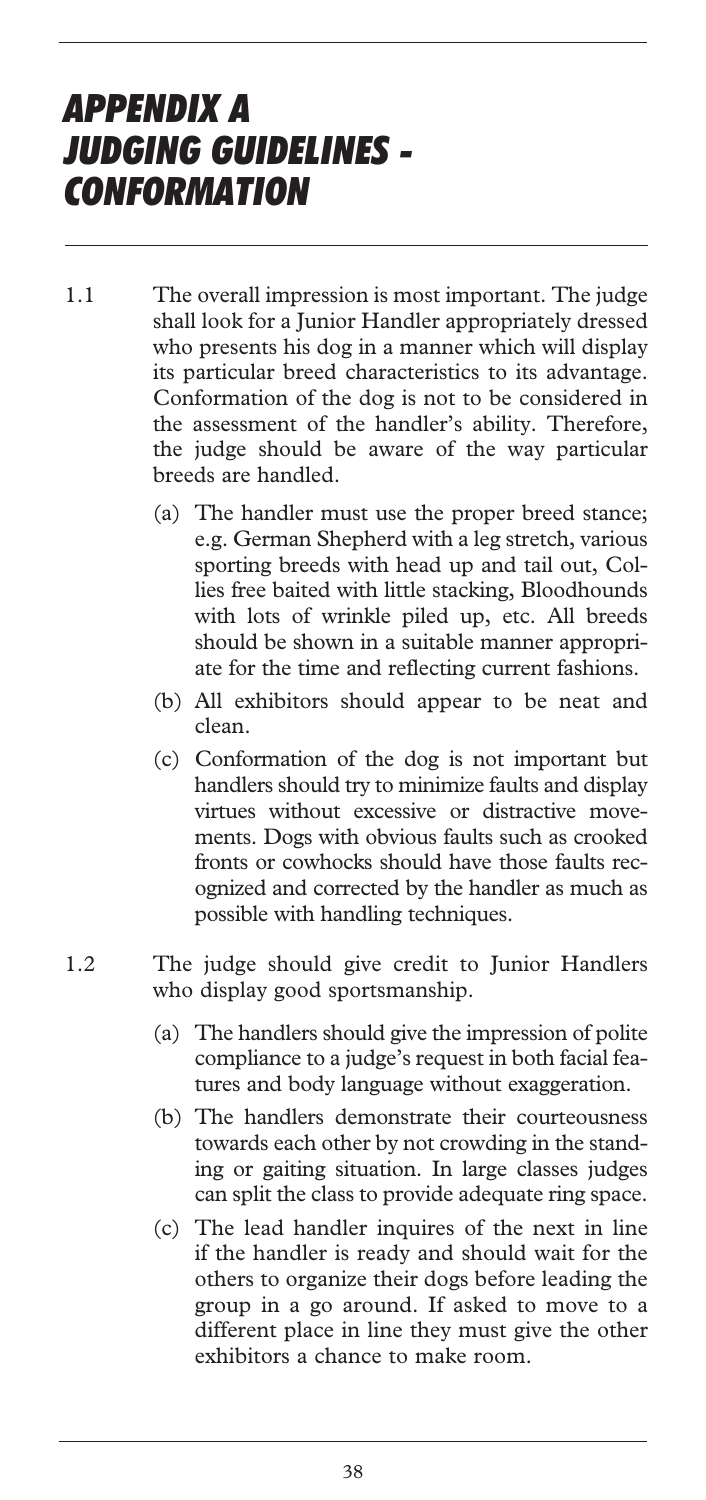- 1.3 The handler and the dog should function as part of a team, unobtrusive but efficient. The handler should encourage his dog and under no circumstances should the handler forcibly discipline his dog in the ring. Should this occur, the handler will receive a substantial deduction of points.
- 1.4 The judge should look for that elusive "extra" in the handler's showmanship, the ability to display that feeling of pride in the dog and to exhibit his dog with flair and rapport.
- (13-12-14) (a) The handler should be aware of the dog's quality and let the judge know that they are working to display these strengths. A dog that comes into a perfect free stance for instance should be occasion for the handler to give the judge an indication by a look or body language that they are pleased. The handler is not just a technician, but is an artist creating a picture with the dog's virtues. There should be recognition by the handler when that picture is close to what we consider to be beautiful. Excessive attention to the judge is a detriment and not a positive; e.g. too much smiling, inattention to the dog while gaiting by focusing on the judge.
- 1.5 The judge should give credit to the handler who has to deal with a difficult dog and handles the problem in a competent manner. Sometimes a handler who is exhibiting a highly trained dog appears to be very proficient when in reality the dog is handling itself.
	- (a) Handlers who have worked hard to train a dog might give the impression of having an easy dog. Most dogs have a bad day from time to time and the handler's ability to deal with it is a measure of competency.
- 1.6 Outwardly shy or aggressive dogs should not be shown by junior handlers. See Section 3.5.4.
	- (a) Dogs being used in these competitions must be of the appropriate size and temperament to enable the Junior Handler to compete to the best of his ability. The Junior Kennel Club Representative or his designate has the authority to monitor and remove a handler and his dog from the ring if, in his opinion, it is necessary to prevent a situation which could potentially disrupt the competition.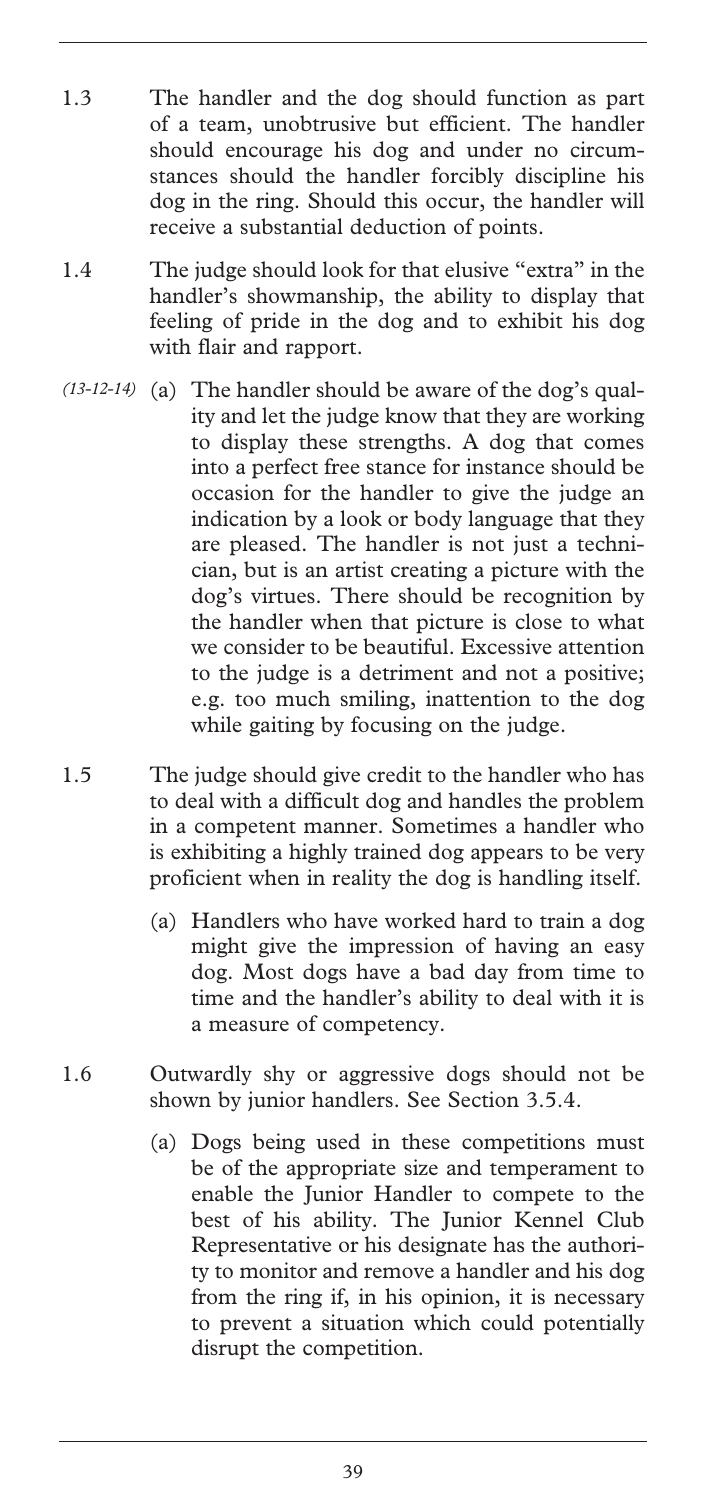- (b) The safety of the dogs and handlers must be of primary importance.
- (c) In the opinion of the judge, if a dog appears to be too difficult for the handler to control and the safety of the handler, the other handlers or dogs is in question, the judge should do what is necessary to isolate the dog in the ring to insure safety or in extreme cases to excuse the team. Chemistry between dogs and the size must be taken into account. Dogs for Pee Wee handlers should be 18 inches or less at the withers unless it is a breed renowned for its excessively mild temperament. If in doubt, err on the side of caution and delay the start of that class until a suitable replacement dog can be found.
- 1.7 Junior competitions are to promote quality handling and sportsmanship and the judge should never lose sight of this.
- 1.8 Iunior Handlers are reminded that they are not to engage in unnecessary conversation with other handlers or the judge.
- 1.9 A handler and his dog are not to interfere with another handler and his dog.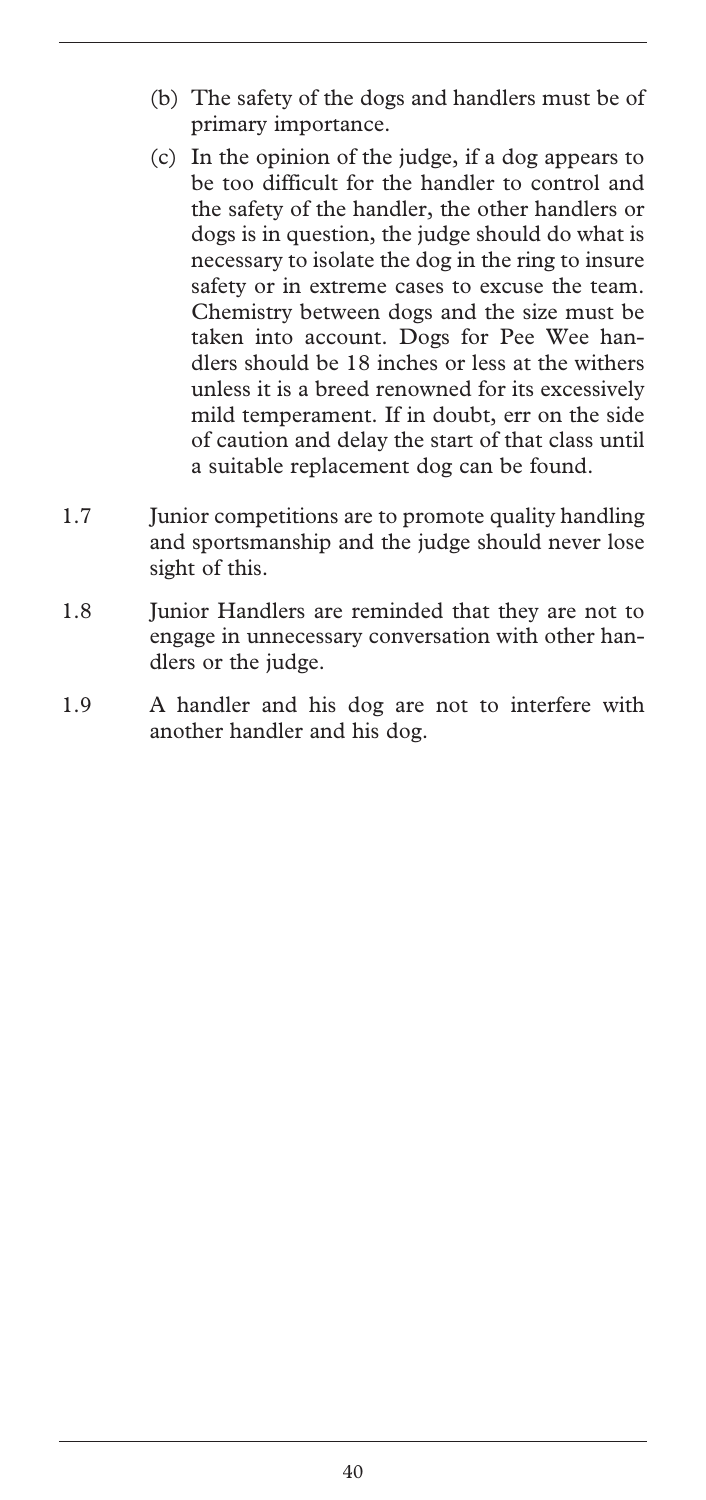# *APPENDIX B RING PROCEDURE - CONFORMATION*

1.1 The judge may use any examination pattern normally used in the conformation ring. The same pattern must be followed for each junior when the dogs are moved individually.

#### Common Patterns

The handlers come in as called by the ring steward and will be judged from the moment that they enter the ring. They stack dogs where the judge gets a first view. The judge may re-arrange the dogs and they should be moved together. Each team gets an individual examination. They demonstrate an individual movement pattern and the free stack. In the more advanced classes the judge may add group stacks towards the front and rear, side by side down and backs used infrequently and exchanging of dogs at the Senior Open level. When exchanging of dogs is used, the ring steward and an assistant or the judge shall hold the dogs to facilitate an uneventful transfer. The handler should inquire as to the dog's name and any special instructions.

A grooming tool is permissible based on the breed shown, excessive tools and their use should be penalized.

1.2 The judge should inspect each dog individually, as this will indicate to the judge if the handler knows how to show the dog at close quarters. For example: each junior should have to show the bite and expression of the dog to the judge's satisfaction; feet can be placed incorrectly to see if the handler corrects this etc.

> Watch for the following actions by the handler. The junior poses the dog to present the side picture. The handler shows expression of the dog as the judge moves to the front of the dog. The judge approaches and the junior shows the bite in the manner normally used in the breed e.g. full dentition for Dobermans, tongue colour in Chows. As the judge goes over the front, the handler glances to check rear position has not shifted. The judge examines rear and the handler checks the front for movement. Junior checks for any movement as the judge moves to the side to get final picture, junior settles dog and poses it for the final look. Tabled breeds follow the above pattern and must be presented on a table if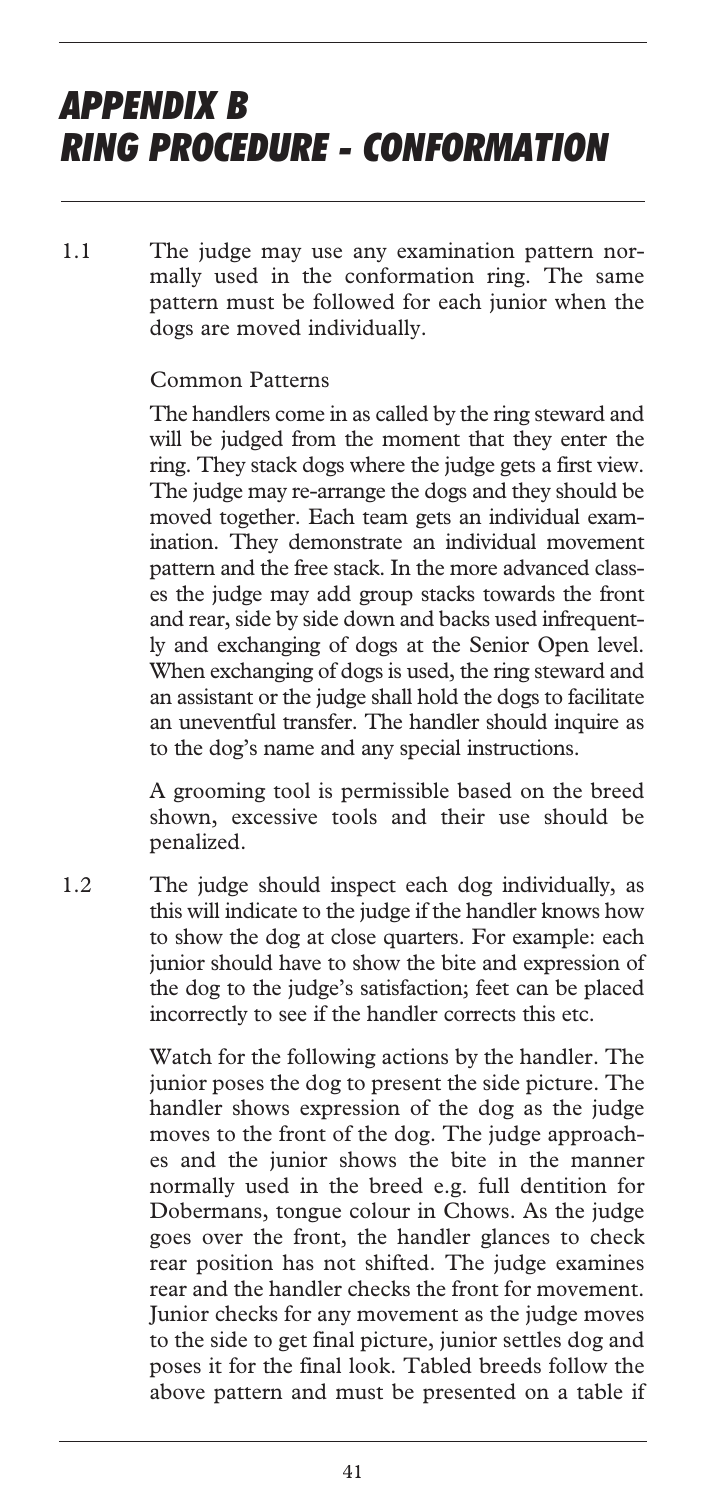required at the breed level with the exception of the Pee Wee class, which is never examined on the table for the safety of the dog.

- 1.3 The dog should be moved with smoothness, grace and at the correct speed for the breed.
- 1.4 The dog must be between the handler and the judge at all times, thus giving the judge ample opportunity to observe how the handler presents the dog.
- 1.5 The lead should be in the hand nearest the dog at all times. The lead must be folded up without any end trailing and not wrapped around the fingers while gaiting. Some handlers showing larger dogs have the lead looped around one finger for control purposes. In some breeds such as German Shepherds, it is customary to use longer leads held in folds. Any difference in style should reflect the custom in various breed rings and should be honored in junior rings just as different posing styles are. The dog should always be under control and the overall look should be pleasing.
- 1.6 As a handler comes out to move his dog individually he should present the dog to the judge allowing the dog to pose naturally. A courtesy turn is highly desirable. After gaiting, the handler should again allow the dog to pose naturally while baiting the dog before the judge.
- 1.7 When the handlers are moved individually, a pattern which requires a lead change from hand to hand such as a "crossover" is desired.

The dog should be moved with smoothness, grace and at the correct speed for the breed. Judges should take into account that at certain stages of physical development the handler may appear awkward and should not be penalized. When handlers are gaited in the side by side down and back (only at Senior Open level and infrequently) the faster dog should be adjusted to the speed of the smaller dog and the handlers should insure verbally and visually that they are both ready before proceeding.

Common patterns that may be used are as follows:

- Up and Back
- Triangle
- $\bullet$  " $\circ$  T"
- Reverse Triangle
- Reverse "L"
- "T"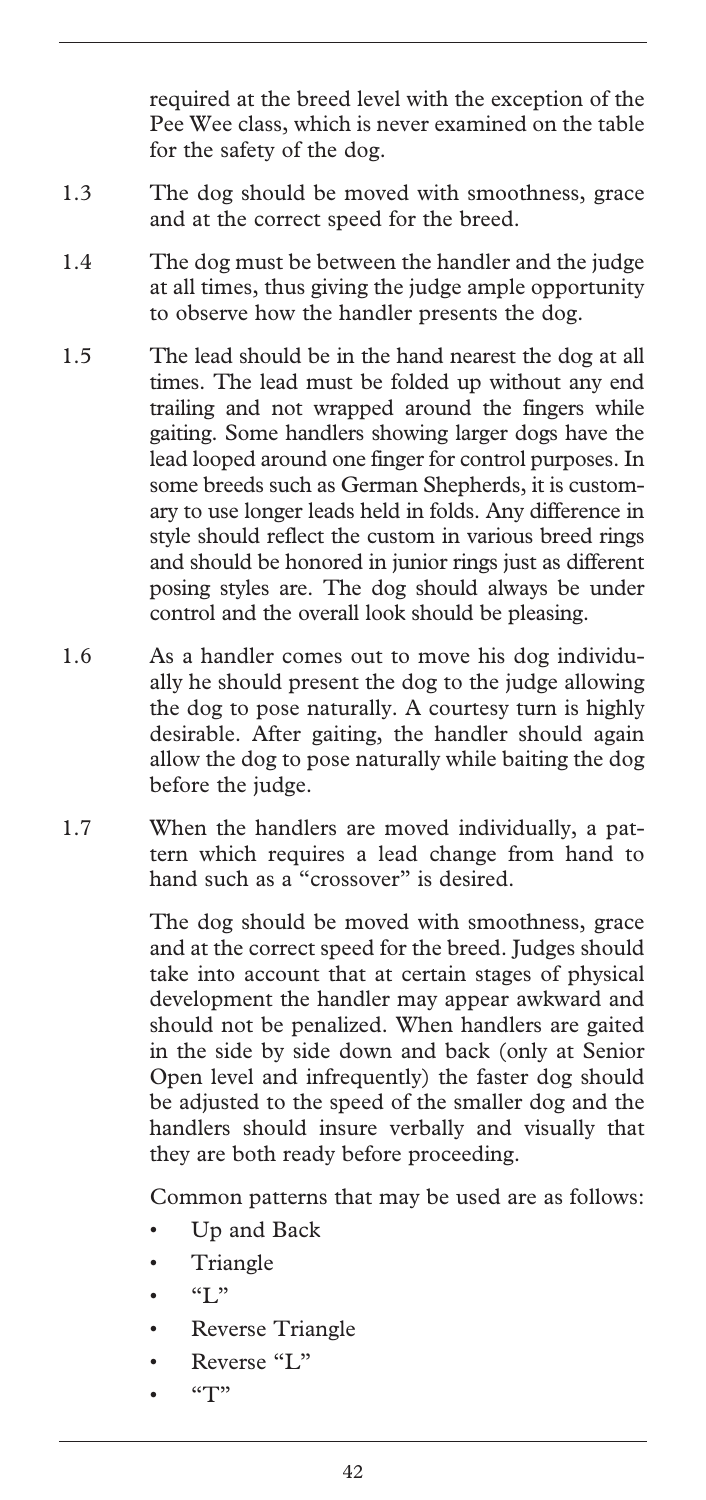The handler must switch smoothly whenever the judge moves around the dog to insure that the judge's view of the dog is not blocked in the free stack at the end of the pattern. Excessive movement around or over the dog is not required to assess the handler's ability. Most handlers perform a courtesy turn to present the dog to the judge before individually gaiting. All instructions as to what the desired pattern is should be given the whole line and given as many times as needed to make it possible for all handlers to hear them from the judge. Handlers can ask for instructions to be repeated in a polite manner.

A Junior Handler should be given appropriate time to get a free stack from the dog at the end of the individual gaiting.

1.8 It is highly desirable that the judge asks questions of the handlers, relating to commonly known information regarding the breed shown, anatomy or common show terms. For consistency and to fairly assess the handler's ability, each handler is to be asked identical questions. These questions should not be used to break a tie.

> When asking questions, the judge should keep in mind the age level and apparent skill level of the competitors. Competitors should not see or hear the answers of the others.

- 1.9 At local competitions the exchange of dogs is not permitted except at the Senior Open level and then only at the discretion of the judge.
- 1.10 At zone finals, the exchange of dogs may be permitted at the discretion of the judge.
- 1.11 Judges and Junior Handlers should be mindful at all times that while excellence of accomplishment is to be sought, the enjoyment and experience of participation is more important than winning.

Special attention should be given to the obvious rapport of the handler with the dog. Good sportsmanship should always be encouraged and you should observe and encourage the handlers in congratulating the winners. Winners should also be encouraged to accept their placements with grace and humility. Judges make themselves available to exhibitors for pictures as soon after competition as feasible.

Judges should also encourage improvement in the juniors by offering constructive criticism. Judges must be sensitive to the feelings of the youngsters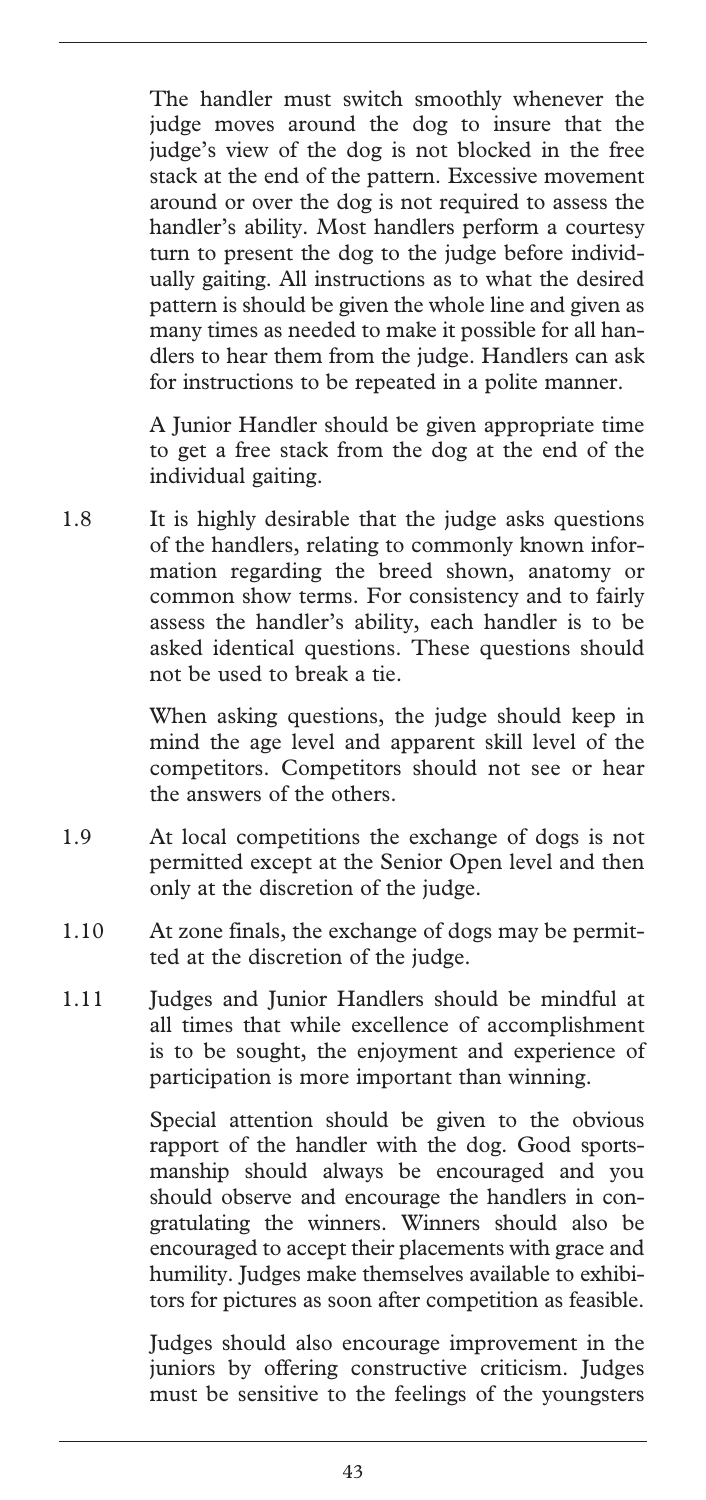and realize that although some handlers will be especially successful in the Junior Handling competitions and the other may not be, this success is not indicative of a handler's future potential in the fancy. Some who have gone on to be very valuable in the dog fancy for a lifetime were spectacularly unsuccessful as Junior Handlers. Others that have shown in the junior handling ring dropped out as they grew older because they were more interested in the junior level and when it ended for them, they moved onto other interests. There is nothing wrong with that but judges should bear in mind that each contact with Junior Handler could foster or destroy interest. If time permits an oral critique of all the class benefits the handlers.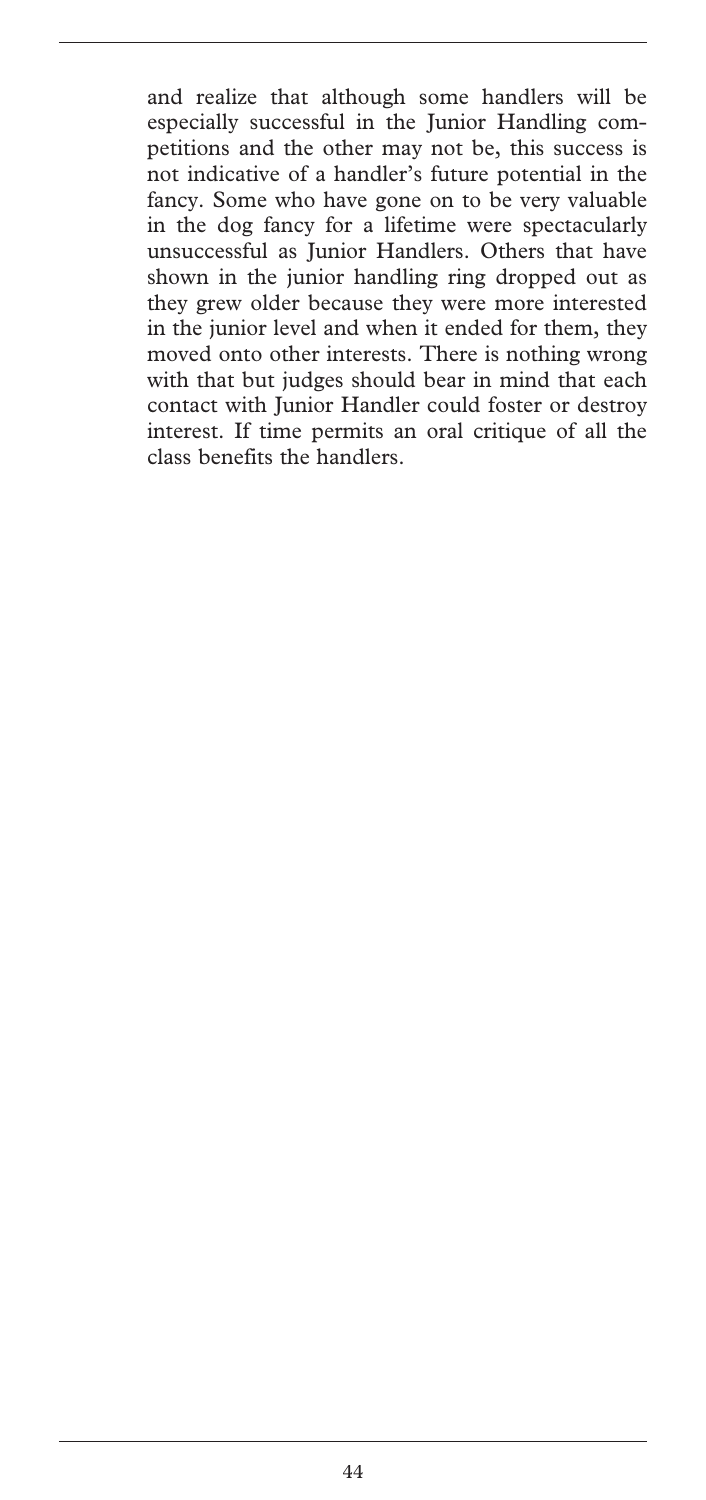# *APPENDIX C SUGGESTED QUESTIONS FOR JUNIOR HANDLERS – CONFORMATION*

The answers given at this level will demonstrate the knowledge of the handlers. Note that the following questions are suggestions only. At the discretion of the judge, other questions may be asked that are appropriate for the level of competition. In order to avoid any misunderstanding, all questions must be phrased clearly and completely.

General Questions

- What is the breed of your dog?
- What do you call the colour of your dog?
- What group does your dog belong to?
- What is the purpose of a dog show?
- What was your dog's breed used for?

When asking anatomy questions, they should be such that it is not necessary to point to a specific part of the dog thus providing a clue of the answer to the other handlers.

Where/what is the:

- Bite
- Wither
- Elbow
- Muzzle
- Stifle
- Occiput
- **Metacarpus**
- Croup
- Loin
- **Feathering**

#### Senior Questions

- What is the breed's purpose?
- What are the breed's disqualifying faults?
- Name the quality of your dog you want the judge to see.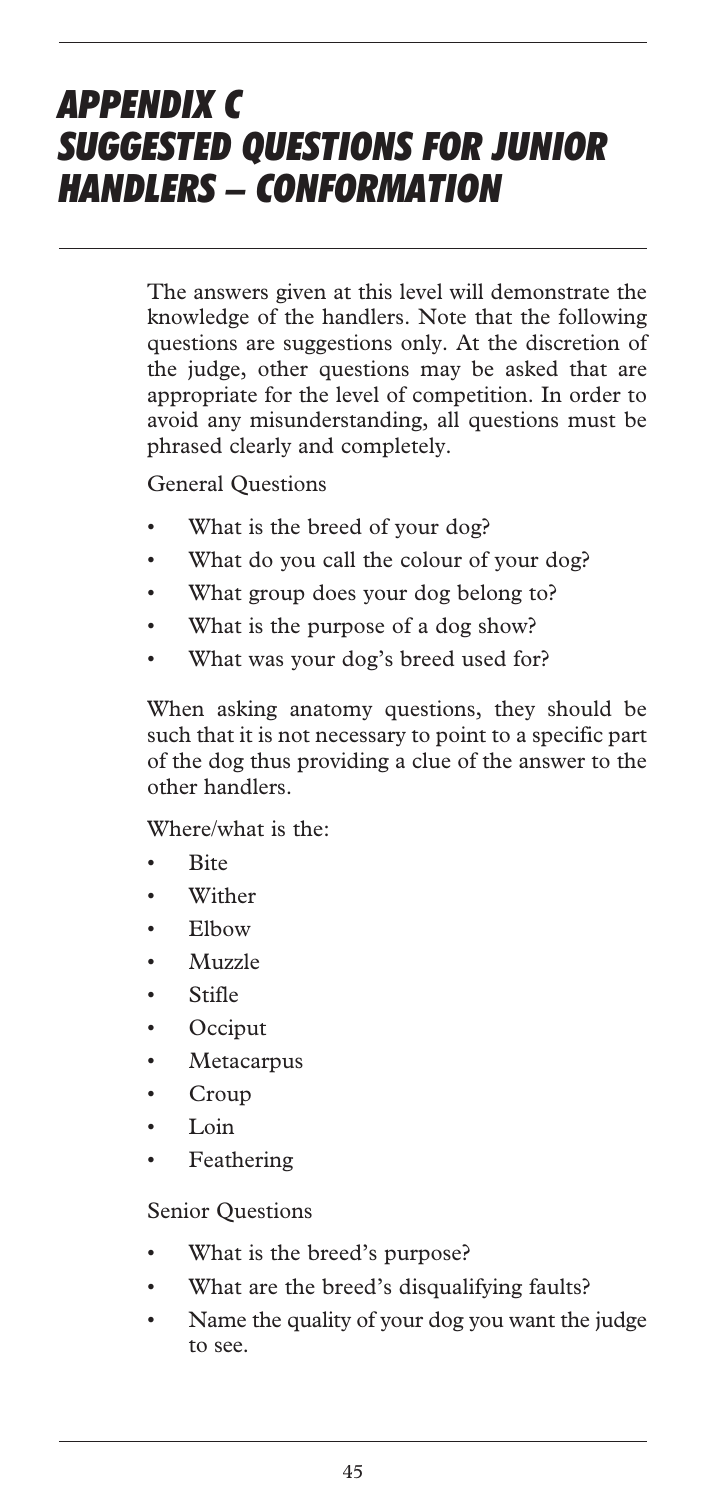When asking anatomy questions, it is not necessary to point to a specific part of the dog thus providing a clue to the answer.

Where/what is the:

- Pastern
- Loin
- Sternum
- Flew
- Flank
- Ischium
- Upper Arm
- Forechest
- Brisket
- Stifle
- Croup
- Stop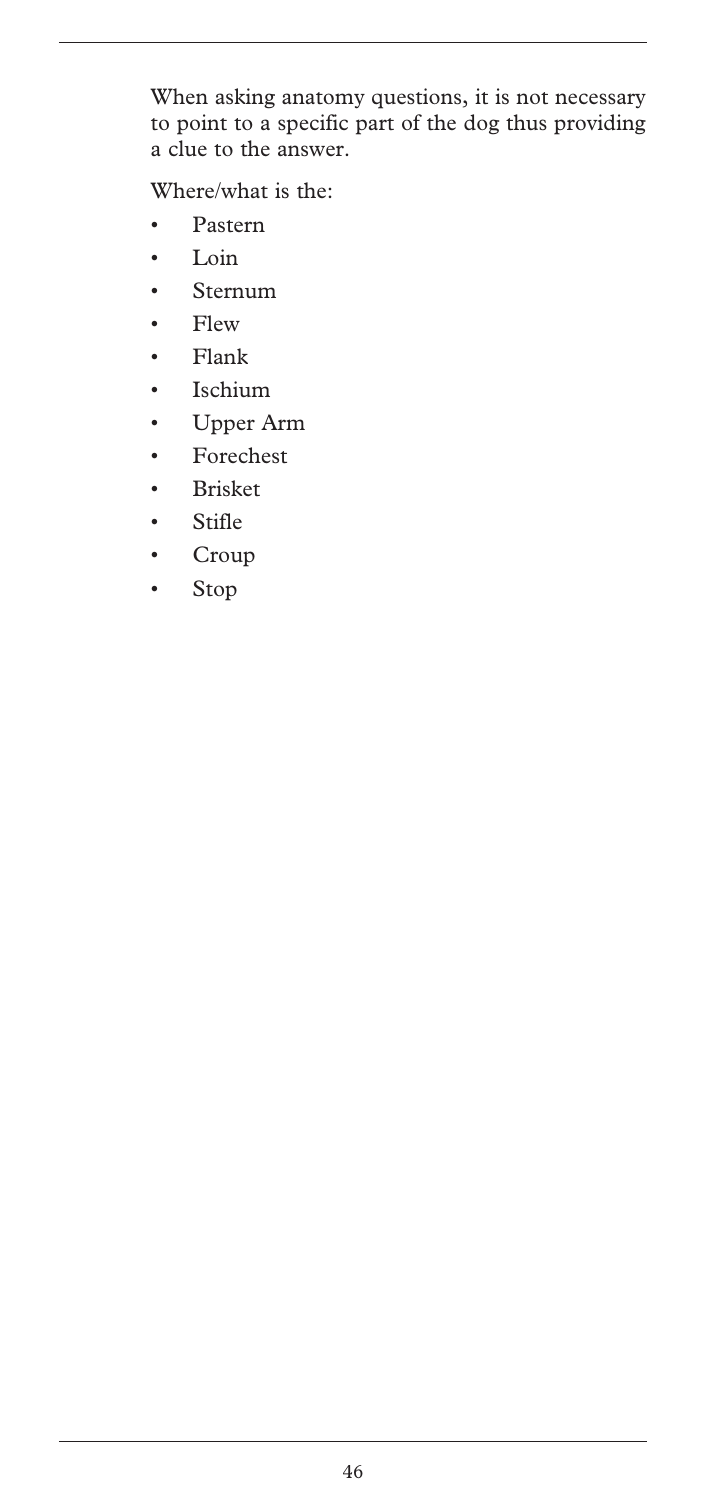#### **1. ZONE 1**

1.1 Zone 1(a) Newfoundland, which includes all postal codes starting with A and Zone 1(b) Nova Scotia which includes all postal codes starting with B.

#### **2. ZONE 4**

2.1 The division for Zone 4A will consist of the juniors residing in areas covered by the following postal codes:

| K <sub>0</sub> M | P5E                                                     |
|------------------|---------------------------------------------------------|
| K9V              | P <sub>5</sub> N                                        |
| 1.9Y             | L0C through and including L0N                           |
| M <sub>0</sub> A | L <sub>3</sub> P through and including L <sub>4S</sub>  |
| N0C              | L6A through and including L6G                           |
| N <sub>0</sub> H | L7B through and including L7E                           |
| P1H              | L9L through and including L9S                           |
| P1L              | N4K through and including N4N                           |
| P1P              | P0A through and including P0R                           |
| P2N              | P <sub>1</sub> A through and including P <sub>1</sub> C |
| P <sub>3</sub> N | P <sub>2</sub> A through and including P <sub>2</sub> B |
| P <sub>3</sub> P | P <sub>4</sub> P through and including P <sub>4</sub> R |
| P5A              | P6A through and including P6C                           |

2.2 This division for zone 4 B would include all postal codes north and west of Hwy 631 to the Manitoba border.

| POT              | POV                   |
|------------------|-----------------------|
| Armstrong        | Angling Lake          |
| Atikokan         | Balmertown            |
| <b>Beardmore</b> | Bearskin Lake         |
| Dorion           | <b>Big Trout Lake</b> |
| Eabamet Lake     | Cat Lake              |
| Geraldton        | Cochenour             |
| Gull Bay         | Collins               |
| Ignace           | Deer Lake             |
| <b>J</b> ellicoe | Dinorwic              |
| Kakabeka Falls   | Eagle River           |
| Kaministiquia    | Sandy Lake            |
|                  |                       |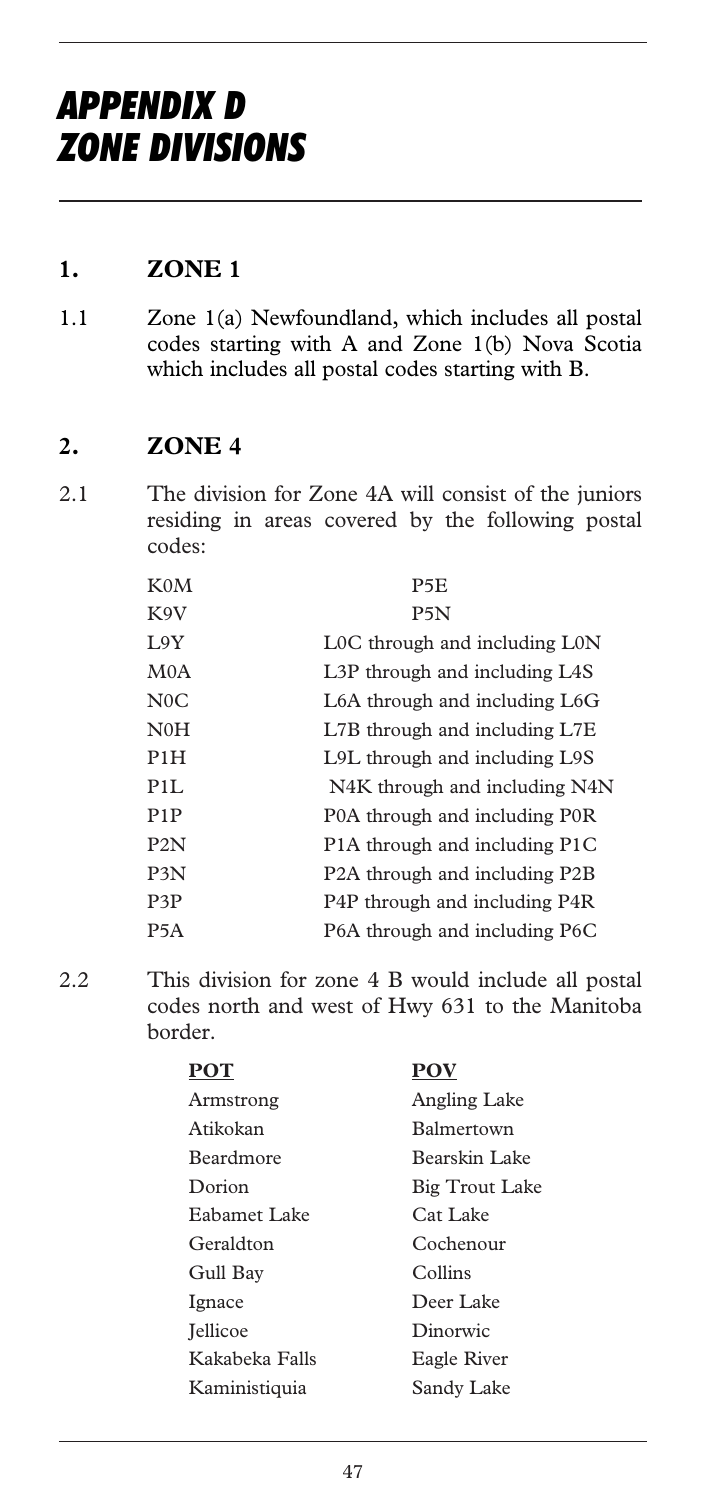**POT POV** Kashabowie Fort Severn Lansdowne House Hudson Longlac Kasabonika MacDiarmid Kingfisher Lake Manitouwadge Lac Seul Marathon McKensie Island Murillo Masden Nakina Minnitaki Nipigon North Spirit Lake Nolalu Osnaburgh House Ogoki Oxdrift Pass Lake Perrault Falls Raith Pikanikum Red Red Lake Schreiber Sachigo Lake Shebandowan Savant Lake South Gillies Vermilion Bay Terrace Bay Wabigoon Upsala Waldhof Vickers Heights Weagamow Lake Summer Beaver Pickle Lake

 Webequie Wunnummin Lake Muskrat Dam Poplar Hill Keewaywin Migisi Sahgaigan

 Barwick Grassy Narrows Mine Centre Longbow Lake Rainy River Nestor Falls Sioux Narrows Whitedog Clearwater Bay

Thunder Bay-P7A, P7B, P7C, P7E, P7G, P7J, P7K Dryden-P8N Sioux Lookout-P8T Fort Francis-P9A Kenora-P9N

#### **POW POX**

 Devlin Keewatin Emo Kejick Pinewood Minaki Sleeman Pawitik Stratton Redditt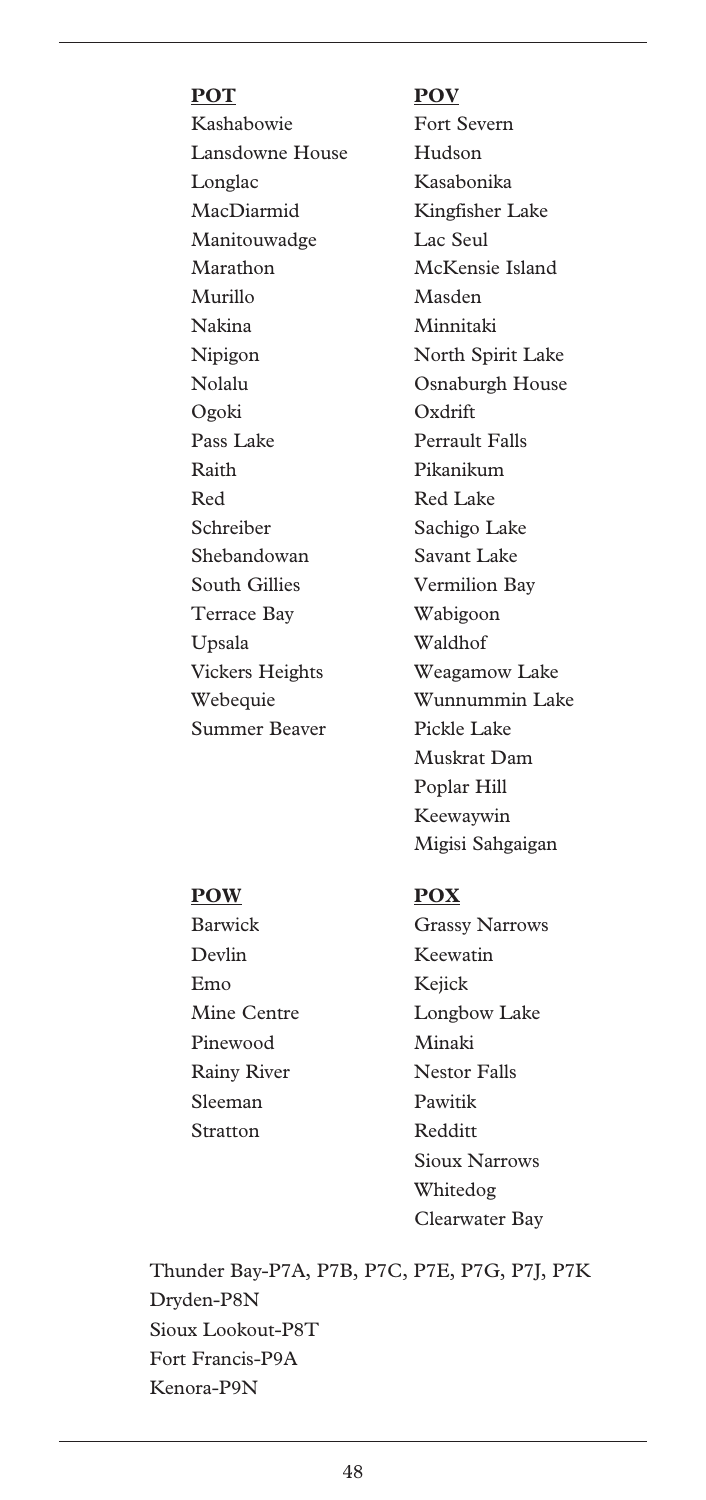# *APPENDIX E OBEDIENCE SCORE SHEETS*

# **JUNIOR OBEDIENCE SCORE SHEET-Pre-Novice**

|                                                         |                                                                                                                                                     |              |                                                                                                                                                                                                                                                                                                             | 200 RONSON DRIVE, SUITE 400, ETOBICOKE, ON M9W 5Z9 TEL (416) 675-5511 1 (855) 364-7252 FAX (416) 675-6506 www.ckc.ca                                                                                   |                   |                             |
|---------------------------------------------------------|-----------------------------------------------------------------------------------------------------------------------------------------------------|--------------|-------------------------------------------------------------------------------------------------------------------------------------------------------------------------------------------------------------------------------------------------------------------------------------------------------------|--------------------------------------------------------------------------------------------------------------------------------------------------------------------------------------------------------|-------------------|-----------------------------|
| Breed:<br>Club:<br>Handler                              |                                                                                                                                                     |              | <b>JUNIOR OBEDIENCE SCORE SHEET - Pre-Novice</b>                                                                                                                                                                                                                                                            | Age Class:<br>Armband No.:<br>Date:                                                                                                                                                                    |                   |                             |
| <b>EXERCISE</b>                                         | <b>DOG ERRORS</b>                                                                                                                                   | <b>SCORE</b> | <b>HANDLER ERRORS</b>                                                                                                                                                                                                                                                                                       |                                                                                                                                                                                                        | SCORE TOTAL       |                             |
| <b>HFFI</b><br><b>ON LEASH</b><br>å.<br><b>FIGURE 8</b> | Non Qualifving - 0 pts<br>Poor attention<br>Interferee with handler<br>Lags/Forges/Wide<br>No/Poor Sit<br>No change in pace<br><b>Extra</b> command | 10           | Does not check to see if dog is ready<br>Unclear commands or signals<br>Excessive hand movements<br>Poor footwork-Steps into dog on halt<br>Adapts to Dogs: pace, turns, halts<br>Poor timing on take off and halts<br>Does not centre dog between posts<br>Does not check to see if dog is ready<br>Other: | Command & Signal<br>Unnecessary extra command<br>Handler fails to work a straight line<br>Poor leash work<br>No change of pace<br>Handler watches dog while heeling<br>Starts too close/far from posts | 30                | 40                          |
| <b>STAND</b><br><b>FOR</b><br><b>EXAMINATION</b>        | Dog not in heel position<br>Resists standing<br>Moves feet<br>Shyness/Aggressive<br>Sits/Lavs Down<br>Extra command                                 | 10           | Dog not in heel position<br>Unreasonable time in posing dog<br>Rough treatment in posing dog<br>Does not leave dog from heel position<br>Handler backs away-Handler not at end of<br>Crowds dog on return                                                                                                   | Handler does not check dog<br>Unclear command to dog<br>Handler waits for leave order<br>Extra commands/signal<br>Poor leashwork<br>Does not return to heel position                                   | 30                | 40                          |
| <b>RECALL</b><br>On Leash                               | Dog changes position<br>Fails to stay or come<br>Poor/No Front<br><b>PooriNo Finish</b><br>Extra commands                                           | 10           | No attempt to start at heel position<br>Improper body position<br>Command and signals<br>Excessive body movement<br>Other:                                                                                                                                                                                  | Leaves before judges order<br>Extra/unclear commands or signals<br>Backs away from dog<br>Poor leashwork                                                                                               | 30                | 40                          |
| SIT<br>On Leash<br>30 Seconds                           | Fails to remain in sit<br>Excessive movement<br><b>Excessive Noise</b><br>Breaks after handler returns<br>Extra command                             | 10           | Improper distance from other teams<br>Armband not readable behind dog<br>Not in heel position to leave<br>Does not check to see if dog is ready<br>Unclear/Extra command to dog<br>Rough treatment                                                                                                          | Entering/leaving ring or positioning<br>s<br>D<br>s<br>D<br>s<br>D<br>Ś<br>D<br>s<br>D                                                                                                                 | 30                | 40                          |
| <b>DOWN</b><br>On Leash<br>1 minute                     | Fails to remain in down<br><b>Excessive movement</b><br>Excessive Noise<br><b>Breaks after handler returns</b><br>Extra command                     | 10           | Handler backs away from dog<br>Poor leashwork/Handler not at end of leash<br>Excessive movement by handler<br>Crowds doo/Handler return straight to dog<br>Does not return to heel position<br>Other                                                                                                        | s<br>D<br>s<br>D<br>Ś<br>D<br>s<br>D<br>n                                                                                                                                                              | 30                | 40                          |
| PENALTY                                                 | Out of Control<br>Soiling the ring<br>Excessive Noise<br>Not Working                                                                                | Subtract     | Unable to read armband<br>Corrections/Training in ring-Harsh commands<br>Directs/Corrects dog between exercises<br>Presentation of self/dog<br>Poor Sportsmanship<br>Other                                                                                                                                  | Incorrect leash/collar<br>Lacking praise<br>Poor communication<br>Does not listen to judge                                                                                                             | Subtract Subtract |                             |
| <b>BONUS</b>                                            | Well motivated<br>Attentive<br>Wants to work with handler                                                                                           | <b>Add</b>   | Happy working team<br>Good communication with dog<br>Good ring skills-Efficient team<br>Other:                                                                                                                                                                                                              | Strong attention to detail<br>Well presented<br>Good Sportsmanship                                                                                                                                     | <b>Add</b>        | <b>Add</b>                  |
|                                                         | <b>PLACEMENT</b>                                                                                                                                    | Dog<br>Total | COMMENTS                                                                                                                                                                                                                                                                                                    |                                                                                                                                                                                                        | Handler<br>Total  | <b>TEAM</b><br><b>TOTAL</b> |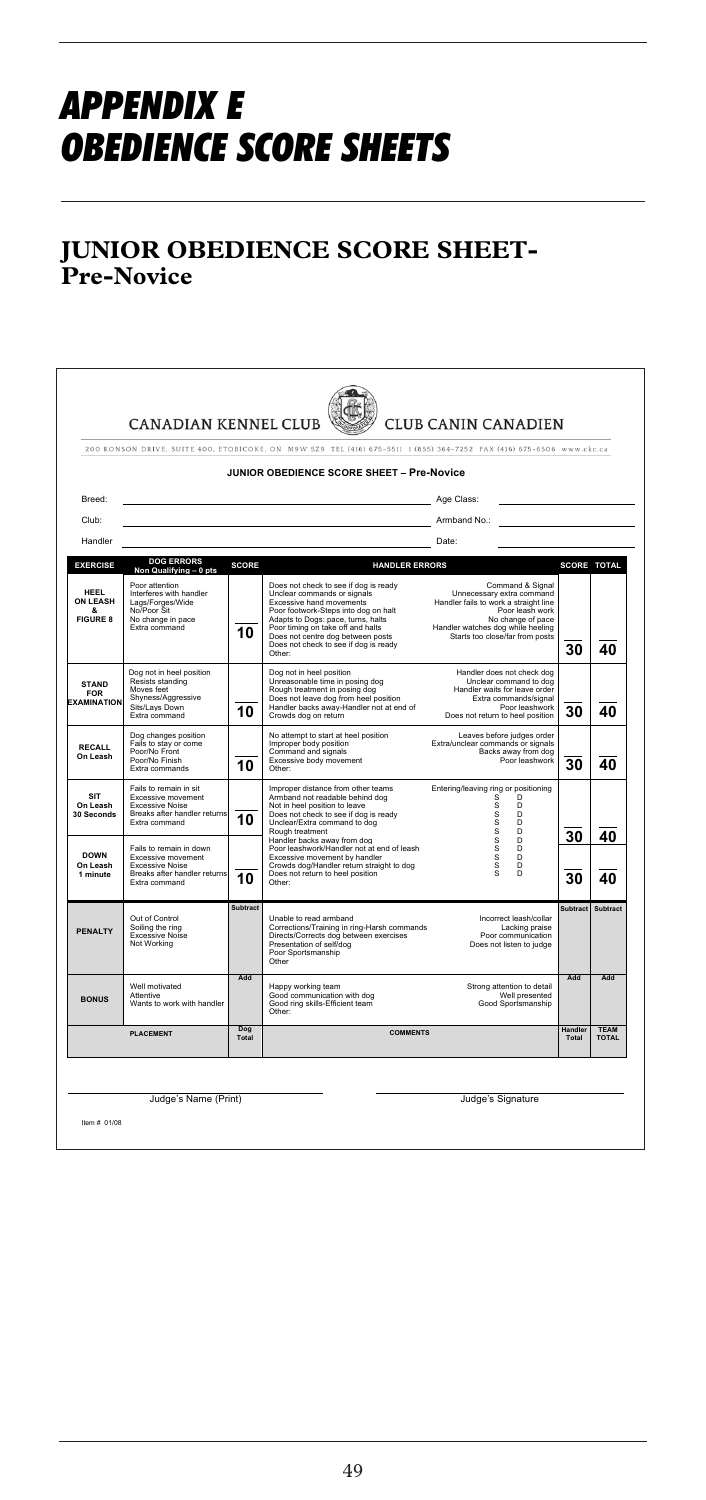### **JUNIOR OBEDIENCE SCORE SHEET-Novice**

|                                                                     | <b>CANADIAN KENNEL CLUB</b>                                                                                                                  |              | 200 RONSON DRIVE, SUITE 400, ETOBICOKE, ON M9W 5Z9 TEL (416) 675-5511 1 (855) 364-7252 FAX (416) 675-6506 www.ckc.ca                                                                                                                                                                                                                 | <b>CLUB CANIN CANADIEN</b>                                                                                                                                                                             |                   |                             |
|---------------------------------------------------------------------|----------------------------------------------------------------------------------------------------------------------------------------------|--------------|--------------------------------------------------------------------------------------------------------------------------------------------------------------------------------------------------------------------------------------------------------------------------------------------------------------------------------------|--------------------------------------------------------------------------------------------------------------------------------------------------------------------------------------------------------|-------------------|-----------------------------|
| <b>Breed:</b><br>Club:                                              |                                                                                                                                              |              | JUNIOR OBEDIENCE SCORE SHEET - Novice                                                                                                                                                                                                                                                                                                | Age Class:<br>Armband No.:                                                                                                                                                                             |                   |                             |
| Hondler                                                             | <b>DOG ERRORS</b>                                                                                                                            |              |                                                                                                                                                                                                                                                                                                                                      | Date:                                                                                                                                                                                                  |                   |                             |
| <b>FXFRCISE</b><br>HEEL<br><b>ON LEASH</b><br>s.<br><b>FIGURE 8</b> | Non Qualifying - 0 pts<br>Poor attention<br>Interferes with handler<br>Lags/Forges/Wide<br>No/Poor Sit<br>No change in pace<br>Extra command | SCORE<br>10  | <b>HANDLER ERRORS</b><br>Does not check to see if dog is ready<br>Unclear commands or signals<br>Excessive hand movements<br>Poor footwork-Steps into dog on halt<br>Adapts to Dogs: pace, turns, halts<br>Poor timing on take off and halts<br>Does not centre dog between posts<br>Does not check to see if dog is ready<br>Other: | Command & Signal<br>Unnecessary extra command<br>Handler fails to work a straight line<br>Poor leash work<br>No change of pace<br>Handler watches dog while heeling<br>Starts too close/far from posts | SCORE TOTAL<br>30 | 40                          |
| <b>STAND</b><br><b>FOR</b><br><b>EXAMINATION</b>                    | Dog no in heel position<br>Resists standing<br>Moves feet<br>Shyness/Aggressive<br>Sits/Lavs Down<br>Extra command                           | 7            | Dog not in heel position<br>Unreasonable time in posing dog<br>Rough treatment in posing dog<br>Does not leave dog from heel position<br>Handler backs away-Handler not at end of leash<br>Crowds dog on return<br>Other <sup>-</sup>                                                                                                | Handler does not check dog<br>Unclear command to dog<br>Handler waits for leave order<br>Extra commands/signal<br>Poor leashwork<br>Does not return to heel position                                   | 23                | 30                          |
| <b>HEEL</b><br>FRFF                                                 | <b>Poor attention</b><br>Interferes with handler<br>Lags/Forges/Wide<br>No/Poor Sit<br>No change in pace<br><b>Extra</b> command             | 10           | Does not check to see if dog is ready<br>Unclear commands or signals<br>Excessive hand movements<br>Poor footwork<br>Adapts to Dogs: pace, turns, halts<br>Poor timing on take off and halts<br>Other:                                                                                                                               | Command & Signal<br>Unnecessary extra command<br>Handler fails to work a straight line<br>Steps into dog on halt<br>No change of pace<br>Handler watches dog while heeling                             | 30                | 40                          |
| RECALL                                                              | Dog changes position<br>Fails to stay or come<br>Slow<br>Poor/No Front<br>Poor/No Finish<br><b>Eytre Command</b>                             | 7            | No attempt to start at heel position<br>Improper body position<br>Command and Signal<br>Excessive body movement<br>Other                                                                                                                                                                                                             | Leaves before judge order<br>Extra/Unclear commands or signals<br>Backs away from dog                                                                                                                  | 23                | 30                          |
| SIT<br>1 minute                                                     | Fails to remain in sit<br>Excessive movement<br>Excessive Noise<br>Breaks after handler returns<br>Eytre commend                             | 7            | Improper distance from other teams<br>Armband not readable behind dog<br>Not in heel position to leave<br>Does not check to see if dog is ready<br>Unclear/Extra command to doo<br>Rough treatment                                                                                                                                   | Entering/leaving ring or positioning<br>s<br>D<br>s<br>D<br>s<br>D<br>s<br>D<br>s<br>D                                                                                                                 | 23                | 30                          |
| <b>DOWN</b><br>1 minute                                             | Fails to remain in down<br>Excessive movement<br><b>Excessive Noise</b><br>Breaks after handler returns<br>Extra command                     | 7            | Extra Commands/Signal-Touches dog<br>Backs away/Excessive movement<br>Handler returns straight to dog<br>Crowds dog/Does not return to heel position<br>Release dog early/Does not leash on compl.<br>Other:                                                                                                                         | s<br>D<br>š<br>D<br>s<br>D<br>s<br>D<br>s<br>D                                                                                                                                                         | 23                | 30                          |
| PENALTY                                                             | Out of Control<br>Soiling the ring<br>Excessive Noise<br>Not Working                                                                         | Subtract     | Unable to read armband<br>Corrections/Training in ring-Harsh commands<br>Directs/Corrects dog between exercises<br>Presentation of self/dog<br>Poor Sportsmanship<br>Other                                                                                                                                                           | Incorrect leash/collar<br>Lacking praise<br>Poor communication<br>Does not listen to judge                                                                                                             | Subtract          | Subtract                    |
| <b>BONUS</b>                                                        | Mall motivatari<br>Attentive<br>Wants to work with handler                                                                                   | <b>Add</b>   | Happy working team<br>Good communication with dog<br>Good ring skills-Efficient team<br>Other:                                                                                                                                                                                                                                       | Strong attention to detail<br>Well presented<br>Good Sportsmanship                                                                                                                                     | Add               | hhA                         |
|                                                                     | <b>PLACEMENT</b>                                                                                                                             | Don<br>Total | <b>COMMENTS</b>                                                                                                                                                                                                                                                                                                                      |                                                                                                                                                                                                        | Handler<br>Total  | <b>TEAM</b><br><b>TOTAL</b> |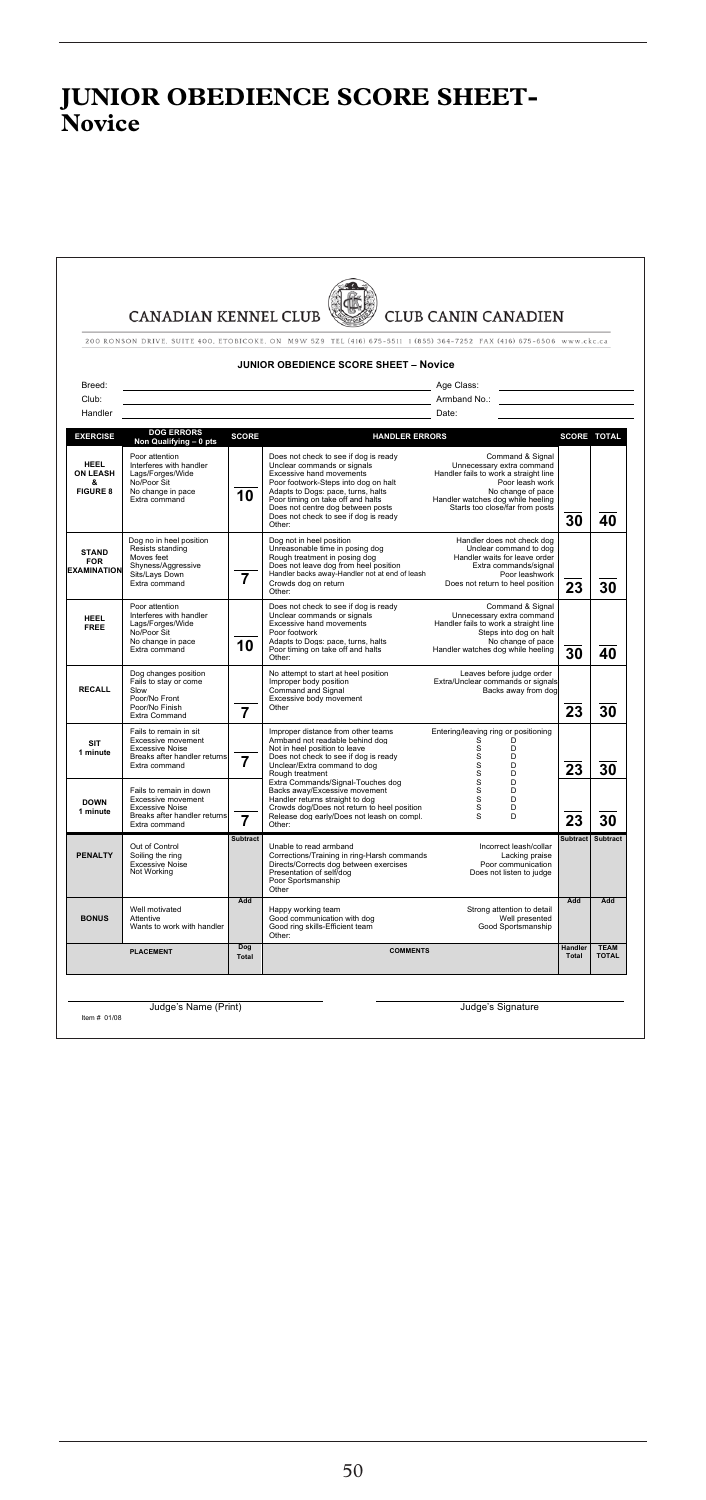# **JUNIOR OBEDIENCE SCORE SHEET-Open**

|                                                |                                                                                                                           |              | 200 RONSON DRIVE, SUITE 400, ETOBICOKE, ON M9W 5Z9 TEL (416) 675-5511 1 (855) 364-7252 FAX (416) 675-6506 www.ckc.ca                                                                                                                                                                       |                                                                                                                                                                                                               |                          |                             |
|------------------------------------------------|---------------------------------------------------------------------------------------------------------------------------|--------------|--------------------------------------------------------------------------------------------------------------------------------------------------------------------------------------------------------------------------------------------------------------------------------------------|---------------------------------------------------------------------------------------------------------------------------------------------------------------------------------------------------------------|--------------------------|-----------------------------|
| Breed:<br>Club:<br>Handler                     |                                                                                                                           |              | JUNIOR OBEDIENCE SCORE SHEET - Open                                                                                                                                                                                                                                                        | Age Class:<br>Armband No.:<br>Date:                                                                                                                                                                           |                          |                             |
| <b>EXERCISE</b>                                | <b>DOG ERRORS</b><br>Non Qualifying - 0 pts                                                                               | <b>SCORE</b> | <b>HANDLER ERRORS</b>                                                                                                                                                                                                                                                                      |                                                                                                                                                                                                               | <b>SCORE TOTAL</b>       |                             |
| HEEL<br>EDEE<br>å.<br><b>FIGURE 8</b>          | Poor attention<br>Interferes with handler<br>Lags/Forges/Wide<br>No/Poor Sit<br>No change in pace<br><b>Extra command</b> | 10           | Does not check to see if dog is ready<br>Unclear commands or signals<br><b>Excessive hand movements</b><br>Poor footwork<br>Adapts to Dogs: pace, turns, halts<br>Poor timing on take off and halts<br>Does not centre dog between posts<br>Does not check to see if dog is ready<br>Other | Command & Signal<br>Unnecessary extra command<br>Handler fails to work a straight line<br>Steps into dog on halt<br>No change of pace<br>Handler watches dog while heeling<br>Starts too close/far from posts | 30                       | 40                          |
| <b>DROP</b><br>ON<br><b>RECALL</b>             | Dog changes position<br>Fails to: stav/come/down<br>Poor/No front<br>Poor/No finish<br>Extra command                      | 7            | Does not check to see if dog is ready<br>Extra/Unclear commands or signals<br>Excessive drop command<br>Does not leave from heel position<br>Other                                                                                                                                         | Leaves before judges order<br>Command and Signal<br>Holds signal                                                                                                                                              | 23                       | 30                          |
| <b>RETRIEVE</b><br>ON<br>ELAT                  | Fails to go out/Anticipates<br>Fails to retrieve<br>Droos dumbbell<br><b>Poor/No front/finish</b><br><b>Extra command</b> | 6            | Does not check to see if dog is ready<br>Poor throw<br>Extra commands/signal<br>Touches dog<br>Handler drops dumbbell<br>Other:                                                                                                                                                            | Dog not in heel position<br>Late/early send command<br>Holds signal<br>Extra body language                                                                                                                    | 19                       | 25                          |
| <b>RETRIEVE</b><br>OVER<br>HIGH<br><b>JUMP</b> | Fails to go out/Anticipates<br>Fails to retrieve<br>Drops dumbbell<br>Poor/No front/finish<br>Extra command               | 9            | Does not check to see if dog is ready<br>Poor throw<br>Extra commands/signal<br>Touches dog<br>Handler drops dumbbell<br>Other                                                                                                                                                             | Dog not in heel position<br>Late/early send command<br>Holds signal<br>Extra body language<br>Handler does not centre self in front of jump                                                                   | 26                       | 35                          |
| <b>BROAD</b><br><b>JUMP</b>                    | Refuses/touches jump<br>Anticipates<br>Poor/No front/finish<br><b>Extra</b> command                                       | 5            | Does not check to see if dog is ready<br>Does not turn while dog is in air<br>Extra/Unclear commands or signals<br>Other                                                                                                                                                                   | Dog not in heel position<br>Handler not in proper position to jump<br>Command & Signal                                                                                                                        | 15                       | 20                          |
| SIT<br>1 minute                                | Fails to remain in sit<br>Excessive movement<br>Excessive Noise<br>Breaks after handler returns<br>Extra command          | 6            | Improper distance from other teams<br>Armband not readable behind dog<br>Not in heel position to leave<br>Does not check to see if dog is ready<br>Unclear command to dog<br>Rough treatment                                                                                               | Entering/leaving ring or positioning<br>S<br>S<br>n<br>ō<br>s<br>D<br>s<br>D<br>s<br>D                                                                                                                        | 19                       | 25                          |
| <b>DOWN</b><br>1 minute                        | Fails to remain in down<br>Excessive movement<br><b>Excessive Noise</b><br>Breaks after handler returns<br>Extra command  | 6            | Extra Commands/Signal-Touches dog<br>Backs away/Excessive movement<br>Handler returns straight to dog<br>Crowds dog/Does not return to heel position<br>Release dog early/Does not leash on compl.<br>Other                                                                                | š<br>n<br>$\overline{s}$<br>D<br>D<br>s<br>D<br>ę<br>n                                                                                                                                                        | 19                       | 25                          |
| PENALTY                                        | Out of Control<br>Soiling the ring<br>Excessive Noise<br>Not Working                                                      | Subtract     | Unable to read armband<br>Corrections/Training in ring-Harsh commands<br>Directs/Corrects dog between exercises<br>Presentation of self/dog<br>Poor Sportsmanship<br>Other                                                                                                                 | Incorrect leash/collar<br>Lacking praise<br>Poor communication<br>Does not listen to judge                                                                                                                    | <b>Subtract Subtract</b> |                             |
| <b>BONUS</b>                                   | Well motivated<br>Attentive<br>Wants to work with handler                                                                 | <b>Add</b>   | Happy working team<br>Good communication with dog<br>Good ring skills-Efficient team<br>Other                                                                                                                                                                                              | Strong attention to detail<br>Well presented<br>Good Sportsmanship                                                                                                                                            | Add                      | <b>Add</b>                  |
|                                                | <b>PLACEMENT</b>                                                                                                          | Dog<br>Total | <b>COMMENTS</b>                                                                                                                                                                                                                                                                            |                                                                                                                                                                                                               | Handler<br>Total         | <b>TFAM</b><br><b>TOTAL</b> |